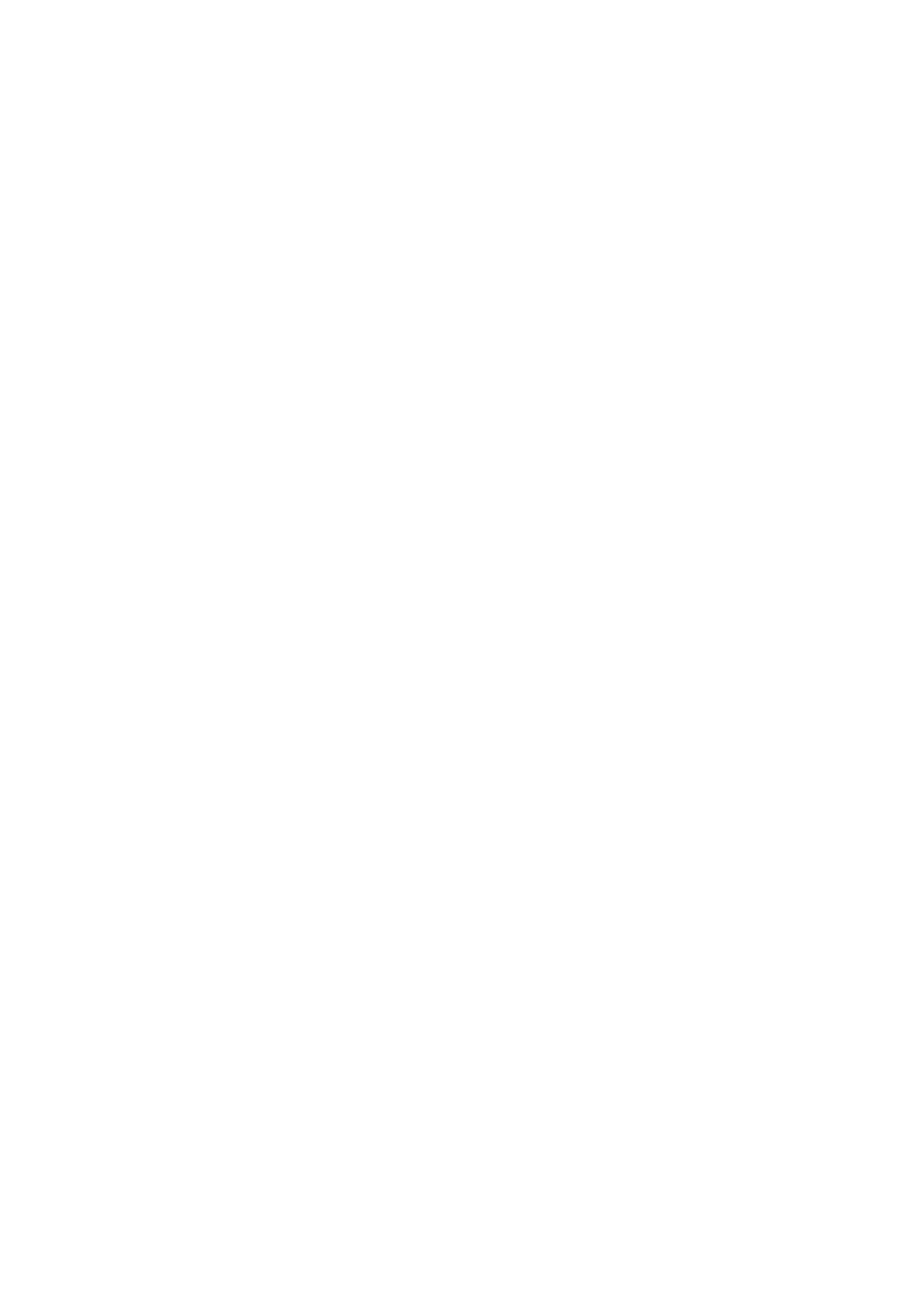**Appendix I** 

## MASS TRANSIT RAILWAY ORDINANCE

## **RESOLUTION**

(Under section 34 of the Mass Transit Railway Ordinance (Cap. 556))

RESOLVED that the Mass Transit Railway (Amendment) Bylaw 2007, made by the MTR Corporation Limited on 20 June 2007, be approved.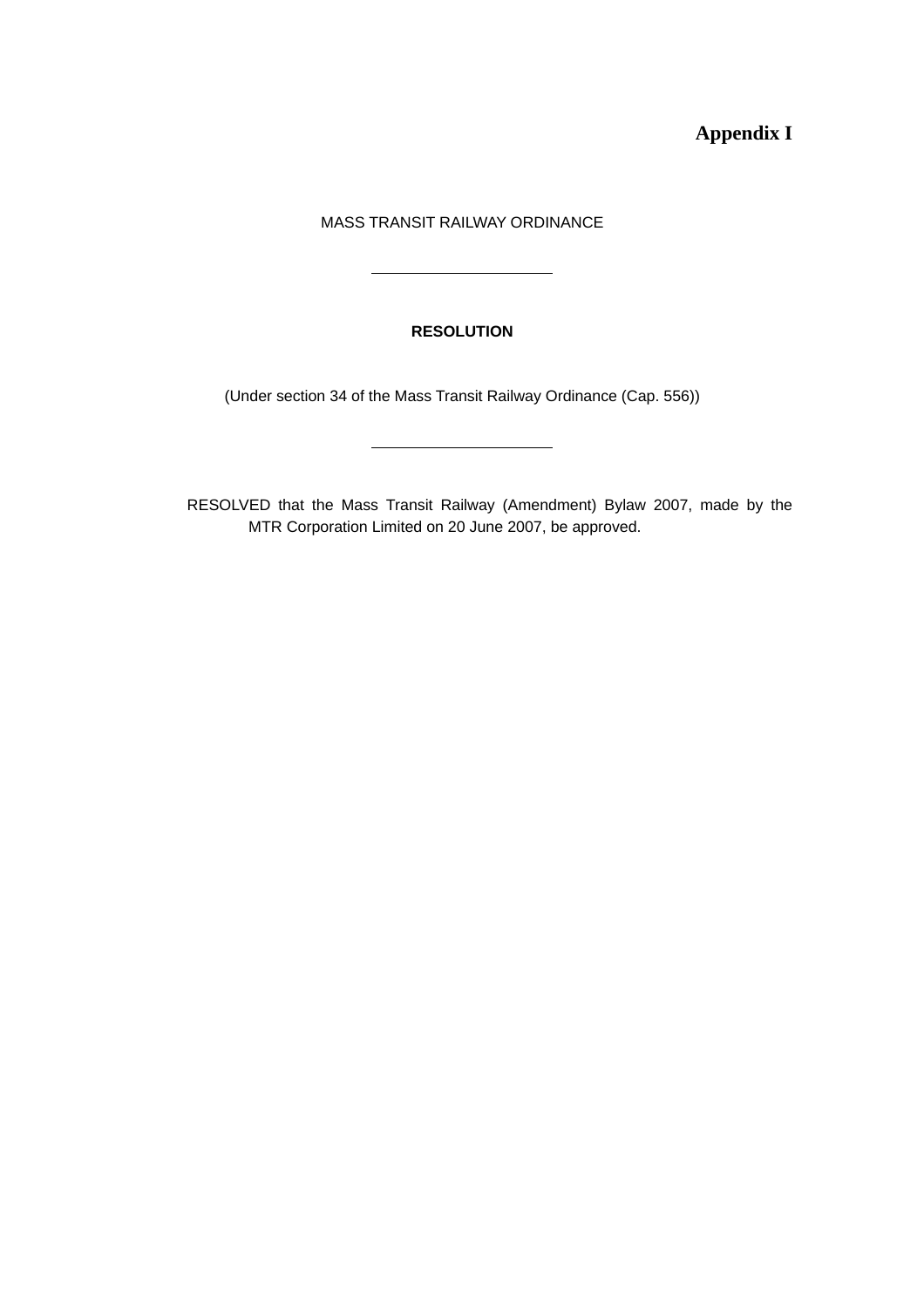# **MASS TRANSIT RAILWAY (AMENDMENT) BYLAW 2007**

## **CONTENTS**

| <b>Section</b> |                                                                                 | Page           |  |
|----------------|---------------------------------------------------------------------------------|----------------|--|
| 1.             | Commencement                                                                    |                |  |
| 2.             | Citation amended                                                                |                |  |
| 3.             | Interpretation                                                                  |                |  |
| 4.             | By-law added                                                                    |                |  |
|                | 3A.<br>Authorized crossing places and conditions of crossing                    | 5              |  |
| 5.             | By-laws added                                                                   |                |  |
|                | 4A.<br>No vehicles, animals, etc. to be brought across the railway premises     | 5              |  |
|                | 4B.<br>Unauthorized structures                                                  | 5              |  |
| 6.             | Damage to railway premises, trains, plant and equipment                         |                |  |
| 7.             | Sewage etc. not to be placed on railway premises<br>6                           |                |  |
| 8.             | Wrongfully entering or leaving trains<br>6                                      |                |  |
| 9.             | Conditions of issue of tickets<br>6                                             |                |  |
| 10.            | By-law added                                                                    |                |  |
|                | Insufficient class accommodation<br>12A.                                        | $\overline{7}$ |  |
| 11.            | Travel where ticket is lost, damaged or expired                                 | $\overline{7}$ |  |
| 12.            | Handing in of tickets<br>8                                                      |                |  |
| 13.            | By-law added                                                                    | 8              |  |
|                | 23A.<br>Fire hazard                                                             | 8              |  |
| 14.            | Prohibition on taking certain luggage, etc. and consumption of food or beverage | 8              |  |
| 15.            | Improper operation of equipment, etc.<br>9                                      |                |  |
| 16.            | Entrance or exit by improper means and queuing<br>10                            |                |  |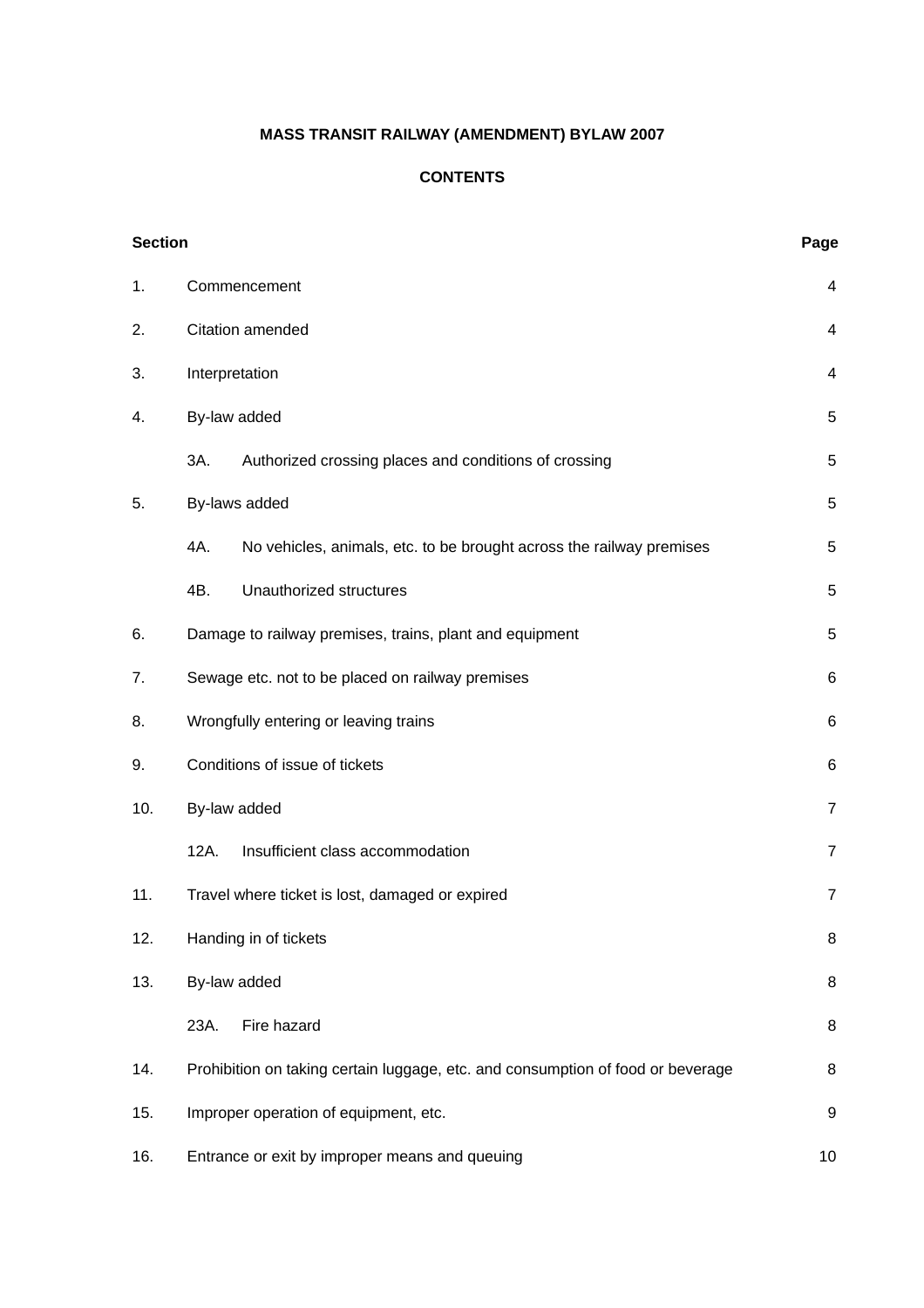| 17. |      | Entry to restricted area<br>10                                           |    |  |
|-----|------|--------------------------------------------------------------------------|----|--|
| 18. |      | By-law added                                                             |    |  |
|     | 32A. | Unauthorized display of materials for the purpose of advertisement, etc. | 11 |  |
| 19. |      | Dealing with vehicles left on railway premises                           | 11 |  |
| 20. |      | Parts VIIA and VIIB added                                                |    |  |
|     |      | PART VIIA                                                                |    |  |
|     |      | <b>CARRIAGE OF LUGGAGE</b>                                               |    |  |
|     | 39A. | Conditions of carriage of luggage                                        | 11 |  |
|     | 39B. | Soliciting for handling of luggage                                       | 11 |  |
|     |      | PART VIIB                                                                |    |  |
|     |      | <b>CARRIAGE OF GOODS</b>                                                 |    |  |
|     | 39C. | Conditions of acceptance of goods                                        | 12 |  |
|     | 39D. | Soliciting for handling of goods                                         | 12 |  |
| 21. |      | Disposal of lost property                                                | 12 |  |
| 22. |      | Part VIIIA added                                                         | 12 |  |
|     |      | <b>PART VIIIA</b>                                                        |    |  |
|     |      | <b>CROSS-BOUNDARY RESTRICTED AREAS</b>                                   |    |  |
|     | 41A. | Interpretation                                                           | 12 |  |
|     | 41B. | Gazette notice relating to cross-boundary restricted areas               | 13 |  |
|     | 41C. | Demarcation of cross-boundary restricted areas                           | 13 |  |
|     | 41D. | Plan showing cross-boundary restricted areas                             | 13 |  |
|     | 41E. | Prohibition of persons without permit in cross-boundary restricted areas | 14 |  |
|     | 41F. | Conditions of issue of type of permits                                   | 14 |  |

41G. Power to refuse issue of permits 14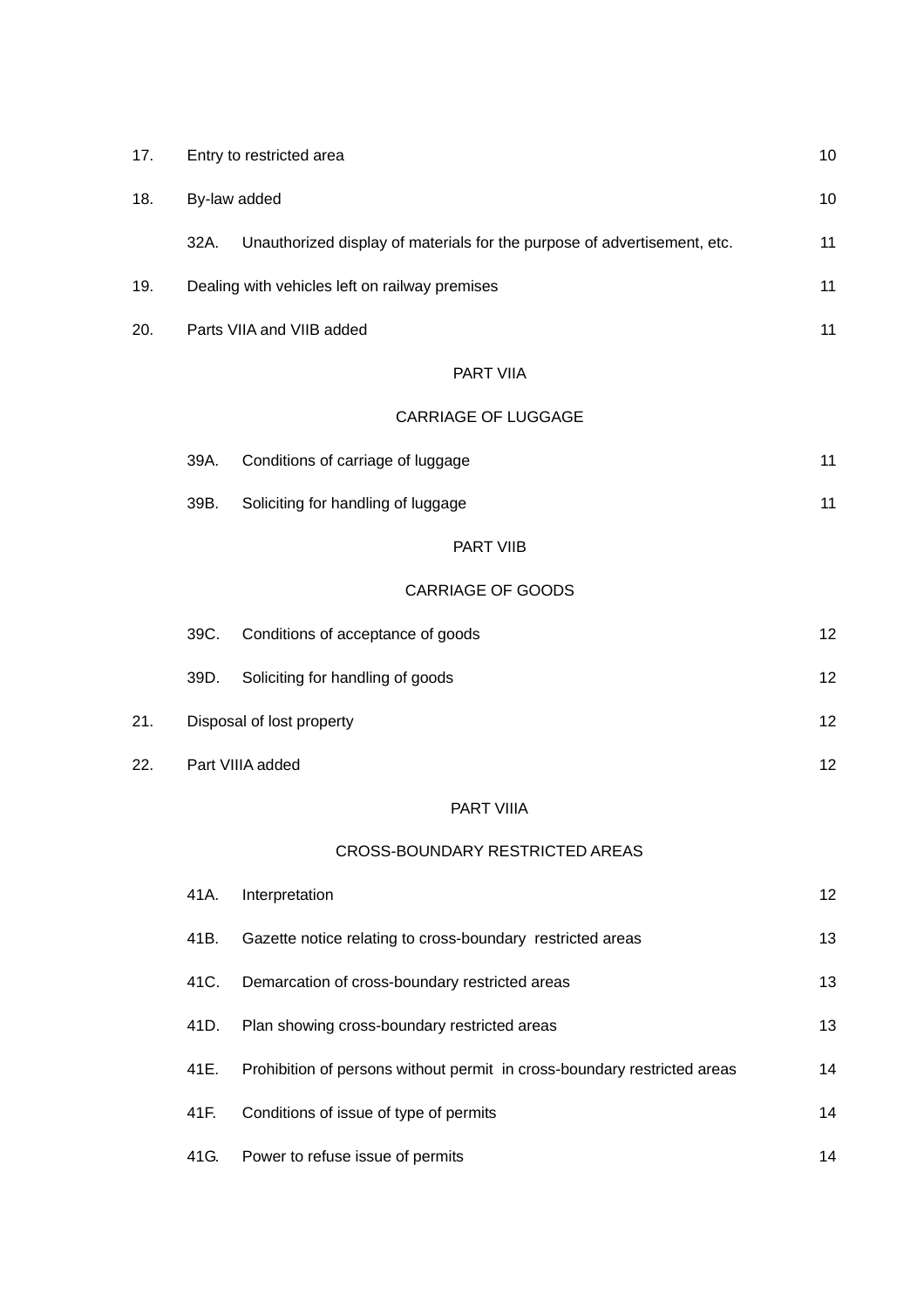|     | 41H.                   | Cancellation of permits                  | 14 |
|-----|------------------------|------------------------------------------|----|
|     | 41I.                   | Notification of cancellation of permits  | 15 |
|     | 41J.                   | Surrender of permit by employee          | 15 |
|     | 41K.                   | Surrender of permit by employer          | 15 |
|     | 41L.                   | Notification by employer                 | 16 |
|     | 41M.                   | Cessation of employment of permit holder | 16 |
|     | 41N.                   | Exempted persons                         | 16 |
|     | 41O.                   | Conditions for exemption                 | 16 |
|     | 41P.                   | Lost permits                             | 17 |
|     | 41Q.                   | Employer to report lost permits          | 17 |
|     | 41R.                   | Persons finding permits                  | 17 |
|     | 41S.                   | Replacement permits                      | 17 |
|     | 41T.                   | <b>Exemption for Government officers</b> | 18 |
|     | 41U.                   | Power to exempt other classes of person  | 18 |
|     | 41V.                   | Fees                                     | 18 |
| 23. | Offences and penalties |                                          | 18 |
| 24. | By-law added           |                                          | 18 |
|     | 44A.                   | Special and General Lien                 | 18 |
| 25. | By-law added           |                                          | 19 |
|     | 46.                    | Proper law to be laws of Hong Kong       | 19 |
| 26. | Schedule 1 added       |                                          | 19 |
|     |                        | PERMIT FEES                              | 19 |
| 27. | Penalties              |                                          | 19 |
| 28. | Change of Chinese name |                                          | 21 |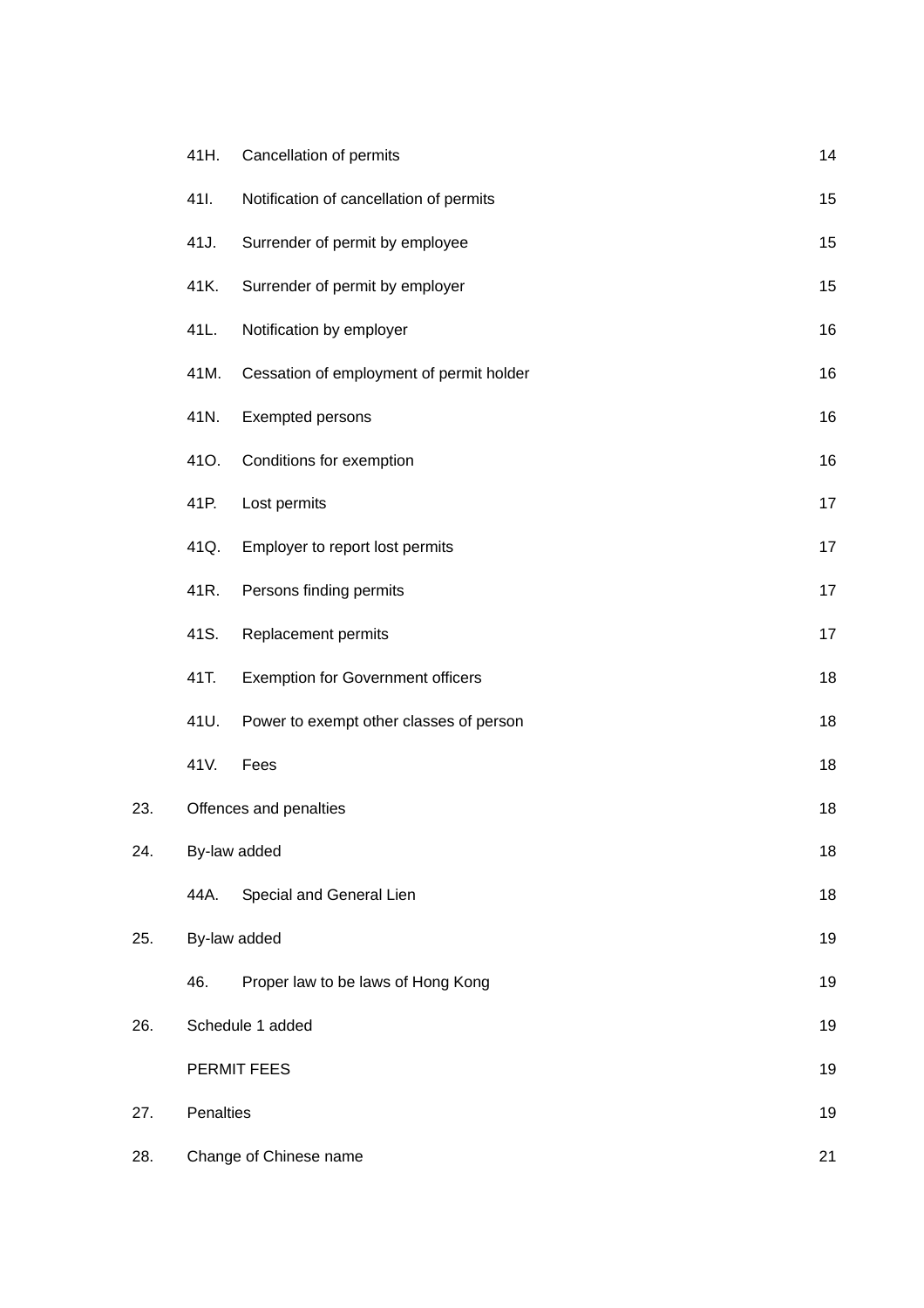#### **MASS TRANSIT RAILWAY (AMENDMENT) BYLAW 2007**

(Made by the MTR Corporation Limited under section 34 of the Mass Transit Railway Ordinance (Cap. 556) subject to the approval of the Legislative Council)

#### **1. Commencement**

This By-law shall come into operation on the day appointed for the commencement of the Rail Merger Ordinance (11 of 2007).

#### **2. Citation amended**

By-law 1 of the Mass Transit Railway By-laws (Cap. 556 sub. leg. B) is amended, in the Chinese text, by repealing "地下" and substituting "香港".

#### **3. Interpretation**

By-law 2 is amended-

- (a) in the definition of "railway", by repealing "Mass Transit Railway" and substituting "railway as defined in the Ordinance excluding the Northwest Railway as defined in the Ordinance";
- (b) by repealing the definition of "Corporation";
- (c) by repealing the definition of "restricted area";
- (d) in the definition of "ticket", by adding ", or regarded under by-law 10(1A) as a ticket issued by or on behalf of the Corporation" after "for travel on the railway";
- (e) by adding-

""first class ticket" (頭等車票) means a ticket bearing on it the number "1" and issued at the prevailing first class full single or return fare for the journey being made or to be made or a smart card which has had the authorization code for first class travel recorded on it by an automatic processing device immediately prior to the ticket holder entering the first class compartment;

"goods" (貨物) includes livestock and any other animal;

"railway premises" (鐵路處所) means the railway premises other than railway premises of the North-west Railway;

"railway premises of the North-west Railway"(西北鐵路處所) means that part of the railway premises as defined in the Ordinance belonging to or appertaining to the North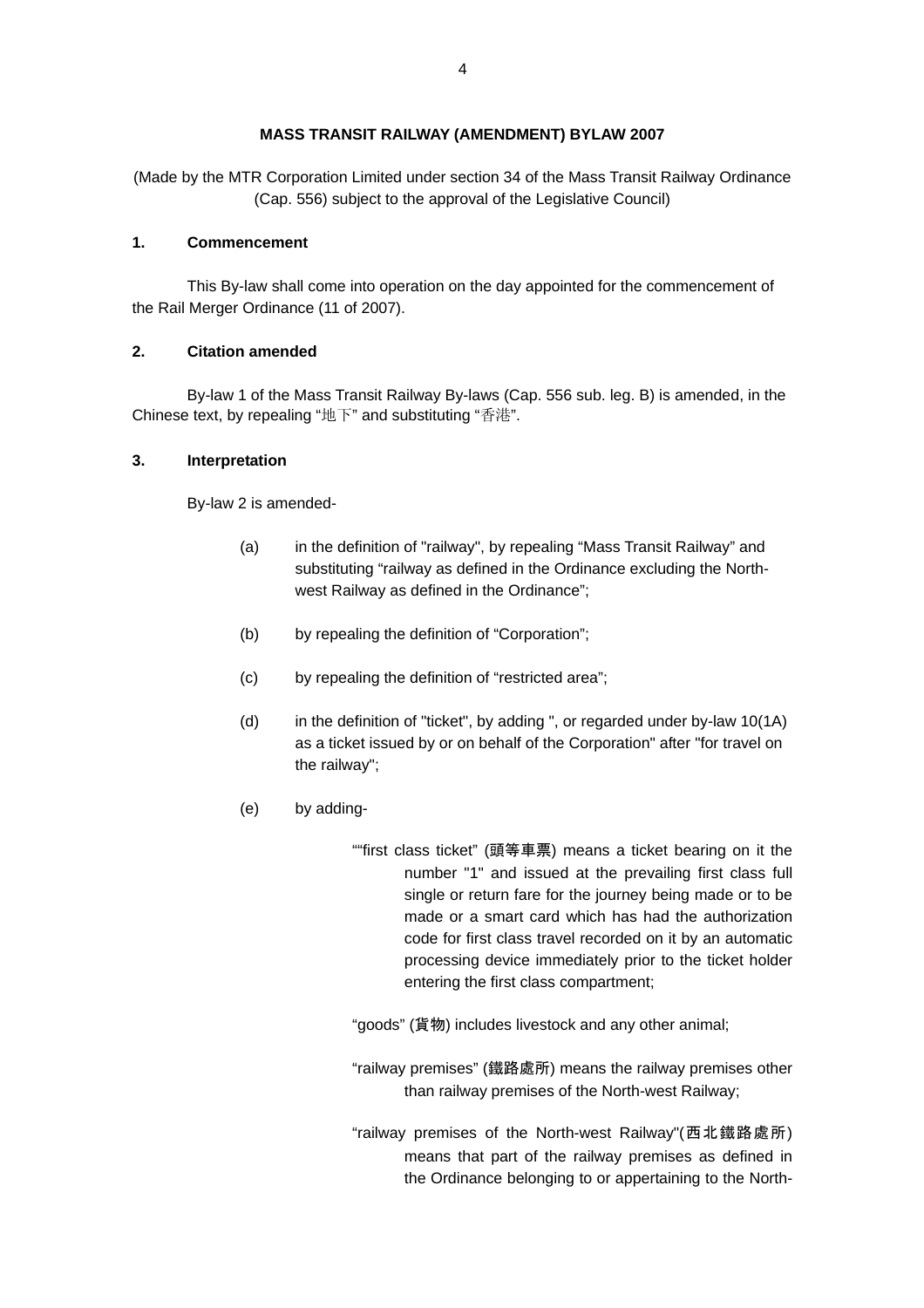west Railway but excludes any carriageway of the North-west Railway not designated by the Commissioner for the purpose of the definition of "road" under section 2 of the Road Traffic Ordinance (Cap. 374);".

#### **4. By-law added**

The following is added immediately after by-law 3-

## "**3A. Authorized crossing places and conditions of crossing**

The Corporation may by notice stipulate periods or times at which a crossing place for animals, persons, motor vehicles, motorcycles, bicycles or other conveyances may be used over the railway premises or any part thereof and the conditions upon which such crossing place may be used.".

#### **5. By-laws added**

The following are added immediately after by-law 4-

## "**4A. No vehicles, animals, etc. to be brought across the railway premises**

No person shall pass or attempt to bring, pass, drive or conduct any motor vehicle, bicycle, motorcycle or other similar conveyance or any handcart, barrow or similar conveyance or any thing including animals across the railway premises or any part thereof at any time except by notice published by or on behalf of the Corporation under this by-law nor shall any such person omit to shut or refasten any gate, door, chain or barrier as soon as he and any conveyance, animal or other thing has passed through the same.

#### **4B. Unauthorized structures**

No person shall cause permit or suffer any kind of building or structure to be constructed or erected upon or remain upon the railway premises without the written authority of the Corporation.".

#### **6. Damage to railway premises, trains, plant and equipment**

By-law 5 is amended-

- (a) in paragraph (ba), by repealing "or";
- (b) by adding-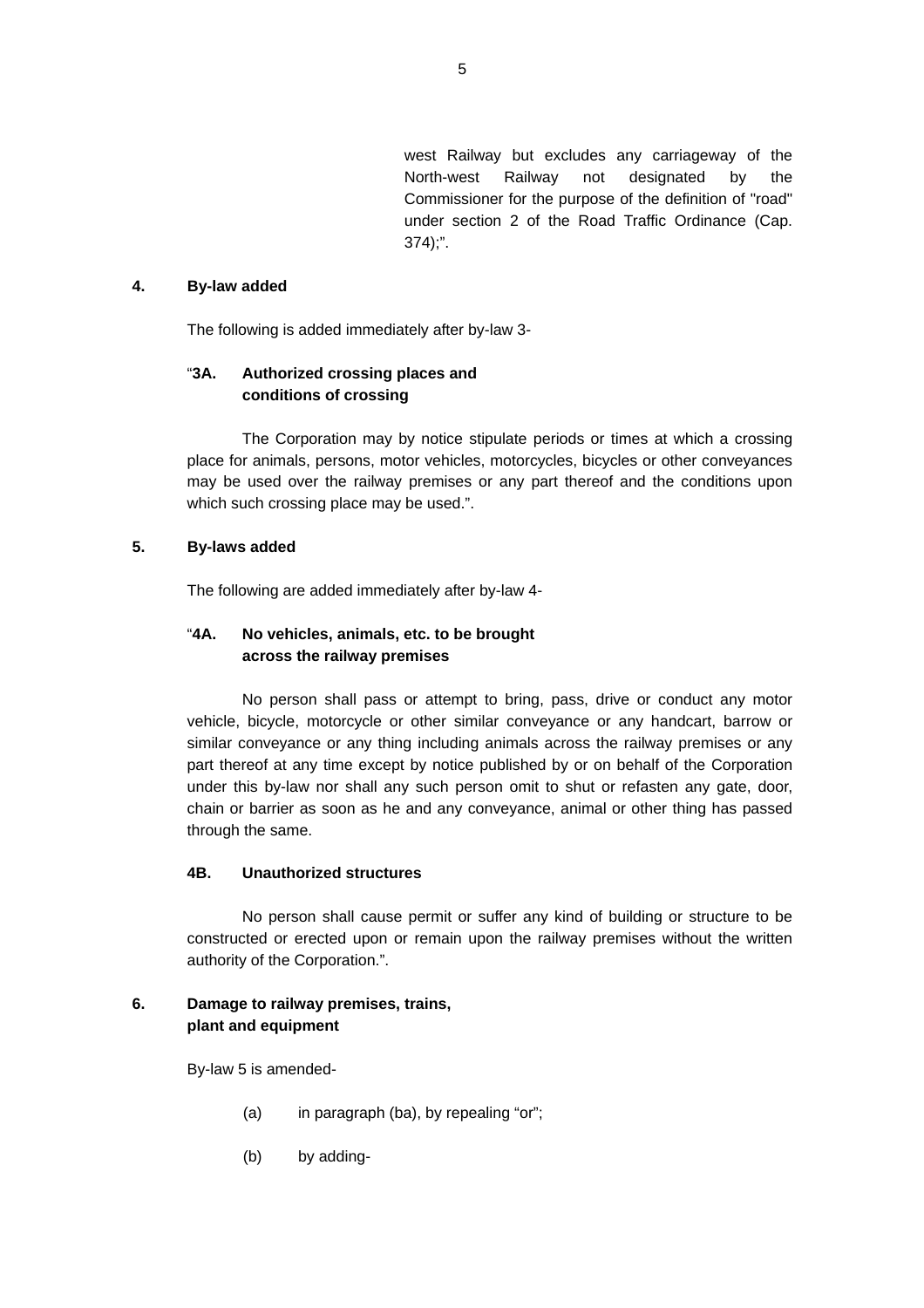- "(bb) any gate, door, chain, wall, fence, barrier or other erection constructed or erected in or upon any part of the railway premises;
- (bc) any building and structure constructed or erected in or upon on any part of the railway premises; or".

#### **7. Sewage etc. not to be placed on railway premises**

By-law 6 is amended by repealing everything after "suffer" and substituting-

 $\epsilon$ 

- (a) any sewage, drainage or other offensive matter to flow onto or enter or be placed on any part of the railway premises;
- (b) any kind of construction materials, construction plant or equipment to be deposited on or otherwise come upon and remain upon or pass across the railway premises except with the written authority of the Corporation; or
- (c) the water or contents of any reservoir, tank, ponds, duct or water or other container under the control of the Corporation or forming part of or being upon the railway premises or any part thereof to be used, abstracted or polluted in any way.".

## **8. Wrongfully entering or leaving trains**

By-law 9 is amended-

- (a) by renumbering it as by-law  $9(1)$ ;
- (b) by adding-

 "(2) No person shall interfere with any doors or gates within the railway premises including any train doors and platform screen doors.".

#### **9. Conditions of issue of tickets**

By-law 10 is amended-

- (a) by repealing the heading and substituting "**Tickets**";
- (b) by adding-

 "(1A) All tickets which were issued by or on behalf of KCRC before the Merger Date and which continue to have effect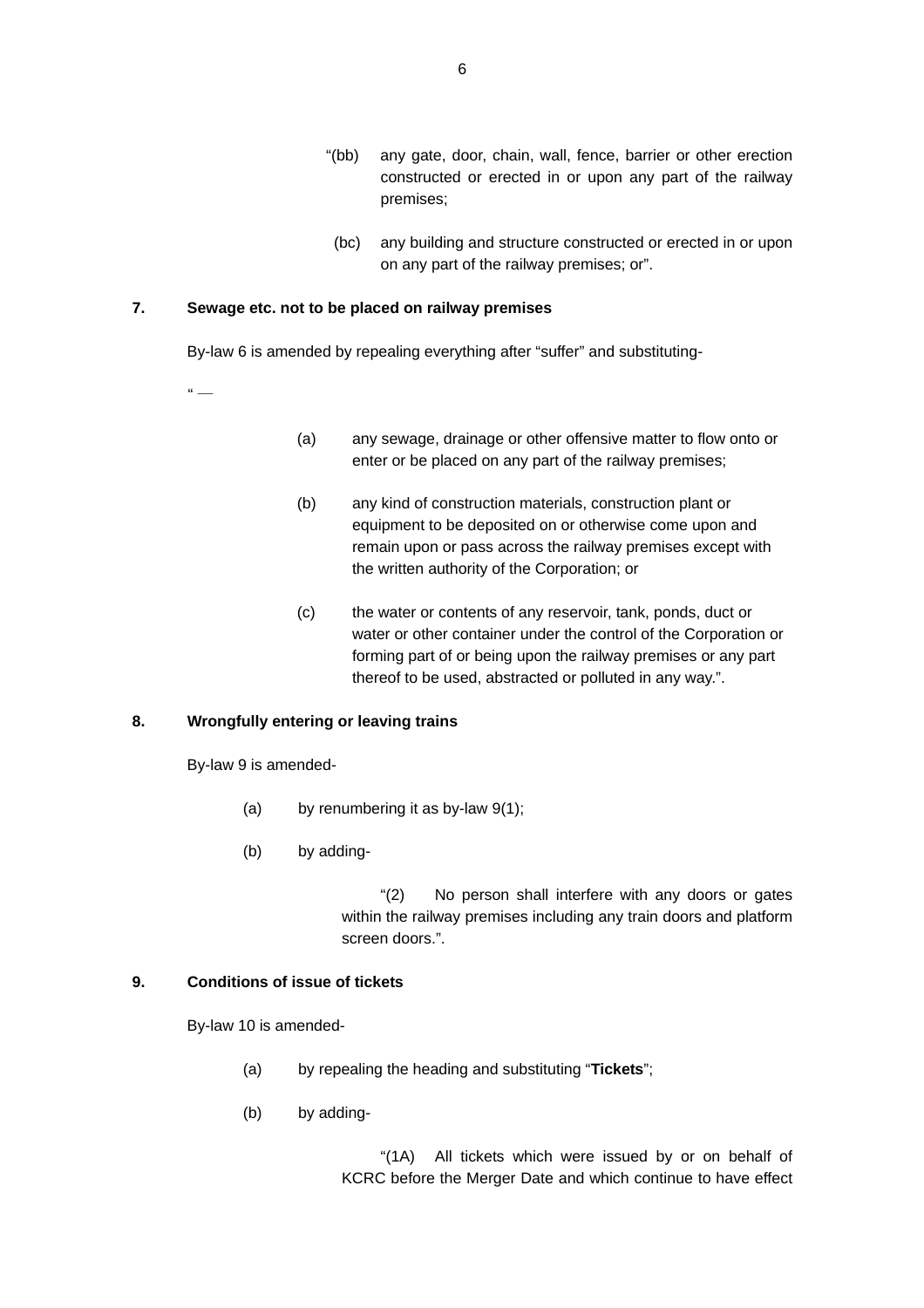from the Merger Date until their expiry by virtue of section 3(2)(a) of the Kowloon-Canton Railway Corporation (Suspension of Bylaws) Bylaw 2007 (L.N. of 2007) shall from the Merger Date be regarded as tickets issued by or on behalf of the Corporation subject to these by-laws and to the conditions of issue.".

#### **10. By-law added**

The following is added immediately after by-law 12-

#### "**12A. Insufficient class accommodation**

 (1) The Corporation shall not be liable for any failure to carry a passenger in any first class compartment of any train where there is insufficient first class accommodation . In case of such insufficient accommodation, a ticket may be refunded before the passenger in respect of whom the ticket has been issued travels on any train.

 (2) Where there is insufficient first class accommodation on any train for which a ticket has been issued, a passenger holding a first class ticket may travel in standard class accommodation without the right to claim a refund of the appropriate difference in fare.".

#### **11. Travel where ticket is lost, damaged or expired**

By-law 15 is amended-

- (a) by adding immediately after paragraph (1)(a)-
	- "(aa) with a ticket which is invalid for travel in the carriage or compartment of the train in which the ticket holder is travelling, and in the case of a passenger travelling in a first class compartment, with a smart card which has not had the authorization code for first class travel encoded on it by an automatic processing device immediately prior to the ticket holder entering a first class compartment;";

## (b) by adding-

"(2A) For the purpose of this by-law, passengers occupying seats or standing including those in corridors or gangways in a first class compartment shall be regarded as travelling in a first class compartment.";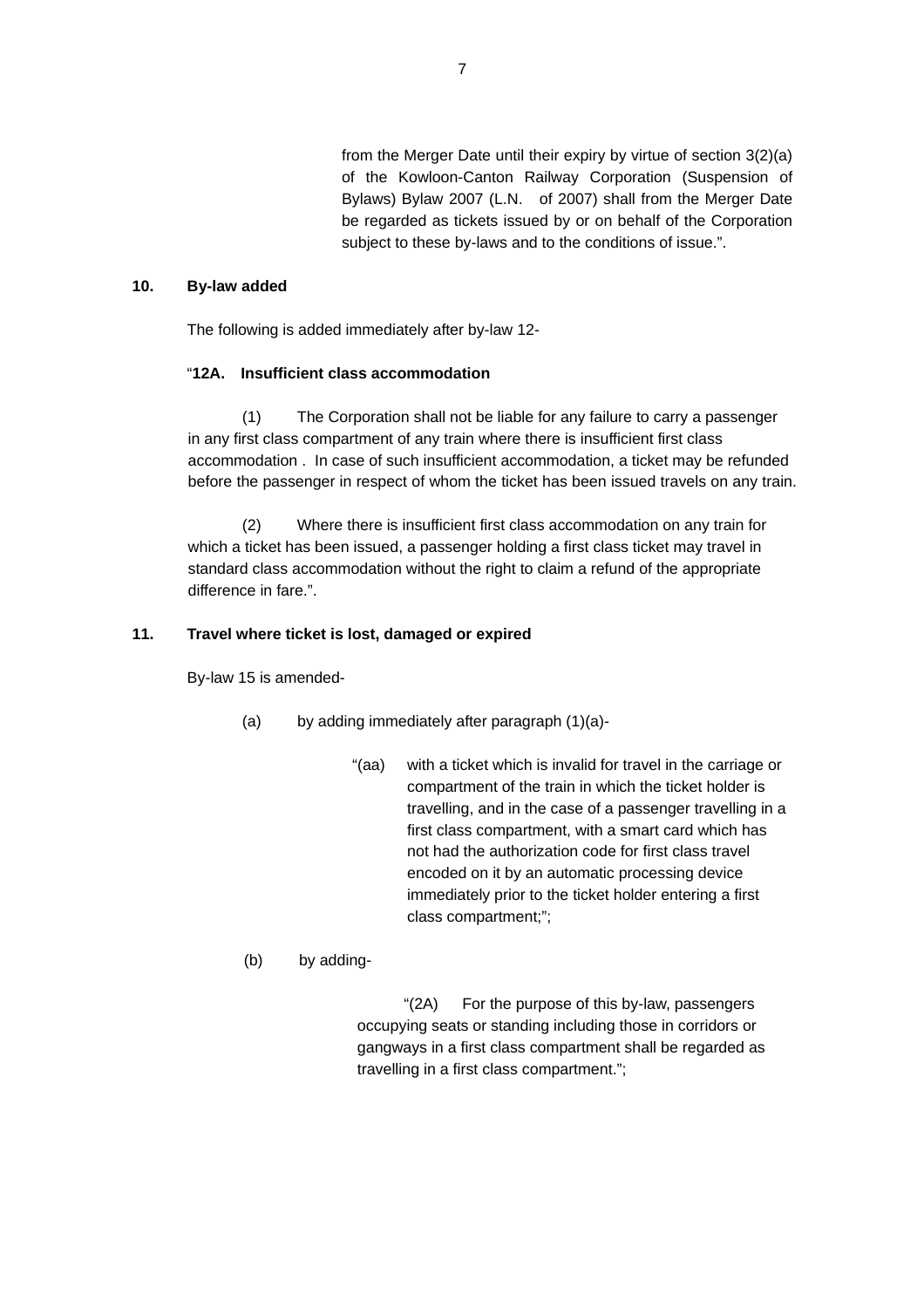- (c) in paragraph (3)-
	- (i) by repealing "Chairman or Managing Director of the Corporation (or their appointed nominee)" and substituting "Chief Executive Officer (or his appointed nominee)";
	- (ii) by repealing "said Chairman or Managing Director (or appointed nominee)" and substituting "Chief Executive Officer (or his appointed nominee)".

#### **12. Handing in of tickets**

By-law 17 is amended by adding-

"(4) No person other than a person specifically authorized by or on behalf of the Corporation to do so shall sell, attempt to sell, offer for sale or invite other persons to purchase any ticket issued by or on behalf of the Corporation.".

#### **13. By-law added**

The following is added immediately after by-law 23-

#### "**23A. Fire hazard**

No person shall place or throw any lighted cigarette end, match, tobacco, liquid, substance or any other thing upon the railway premises in a manner which constitutes or is likely to constitute a fire hazard.".

## **14. Prohibition on taking certain luggage, etc. and consumption of food or beverage**

By-law 27 is amended-

- (a) in paragraph (a), by adding-
	- (i) "injury to any person or" after "without risk of";
	- (ii) "any" after "damage to";
- (b) in paragraph (b)-
	- (i) by repealing "a train or";
	- (ii) by adding "(except any train for the carriage of passengers to Hong Kong from any other part of China or vice versa by the Corporation or by third parties)" after "paid area".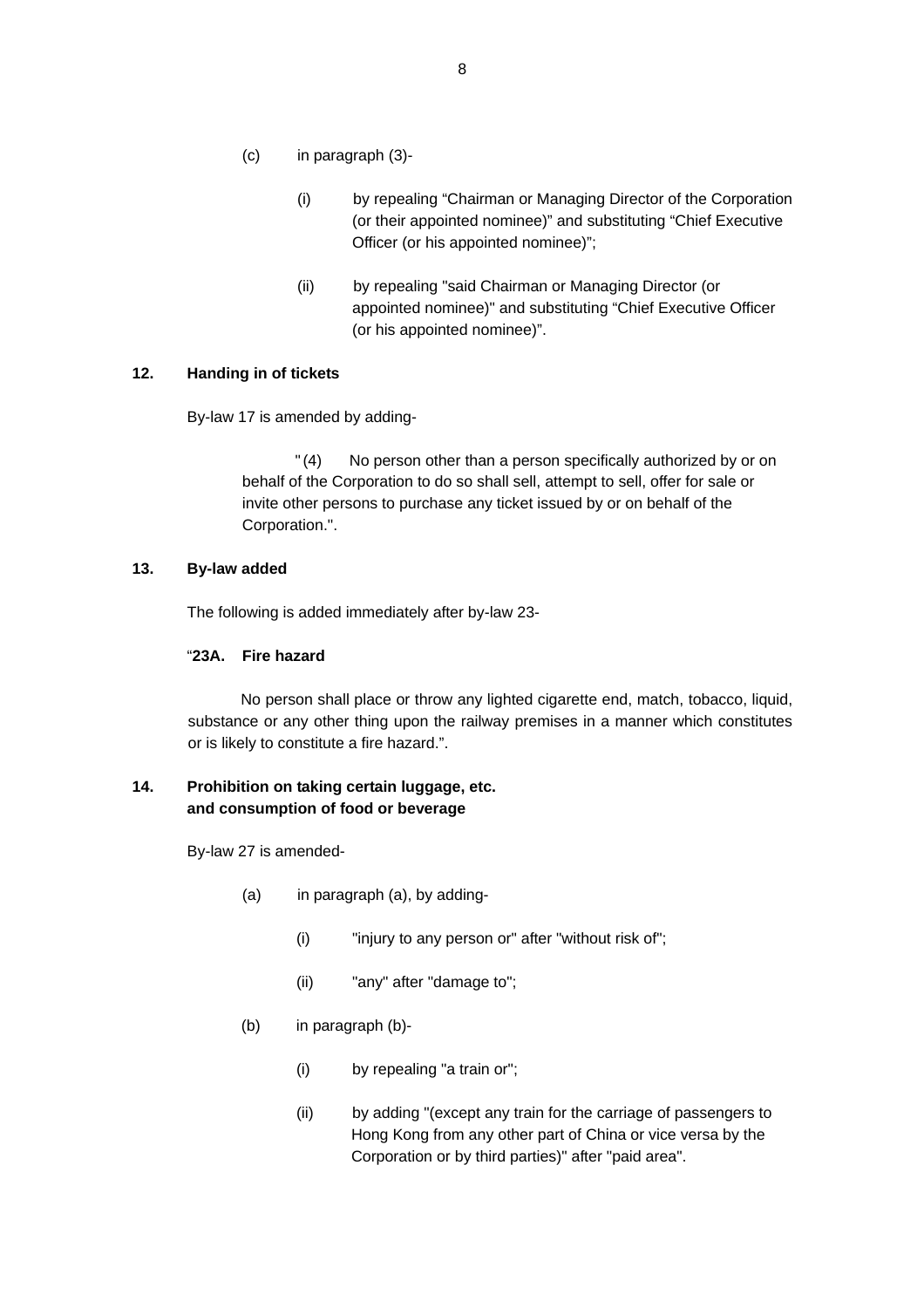#### **15. Improper operation of equipment, etc.**

By-law 28A is amended-

- (a) in paragraph (1), by repealing "except an official" and substituting "unless authorized by the Corporation";
- (b) in paragraph (1)(a), by repealing "work" and substituting "interfere with";
- $(c)$  in paragraph  $(1)(a)(i)$ -
	- (i) by repealing "mechanical or" and substituting "mechanical,";
	- (ii) by adding ", electronic, telecommunications or other" after "electrical";
	- (iii) by adding "owned by or under the control of the Corporation" after "appliance";
- (d) in paragraph  $(1)(a)(ii)$ -
	- (i) by repealing "mechanical or" and substituting "mechanical,";
	- (ii) by adding ", electronic, telecommunications or other" after "electrical";
	- (iii) by adding "owned by or under the control of the Corporation" after "appliance";
- (e) in paragraph (1)(b)-
	- (i) by repealing "mechanical or" substituting "mechanical,";
	- (ii) by adding ", electronic, telecommunications or other" after "electrical";
	- (iii) by adding "owned by or under the control of the Corporation" after "appliance";
- (f) in paragraph  $(1)(f)$ , by repealing "without authority to do so";
- (g) in paragraph  $(1)(g)$ , by adding ", passes or entry cards" after "keys";
- (h) in paragraph (2)-
	- (i) by repealing "mechanical or" and substituting "mechanical,";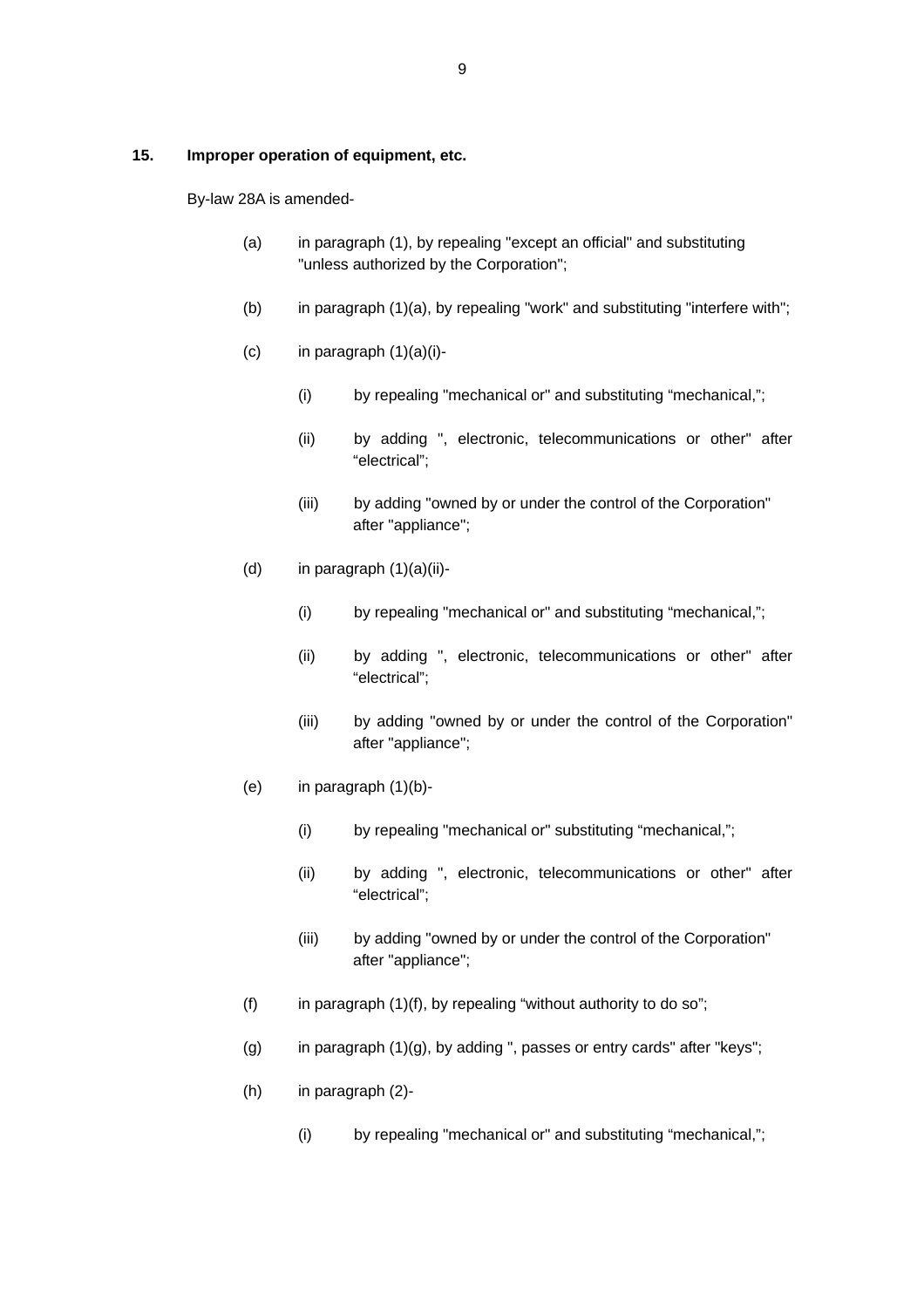(ii) by adding ", electronic, telecommunications or other" after "electrical".

#### **16. Entrance or exit by improper means and queuing**

By-law 28C is amended-

- (a) by renumbering it as by-law 28C(1);
- (b) by adding-

 "(2) No person except a member of the staff of the Corporation or an official shall enter or leave or attempt to enter or leave any train whilst it is in motion or (except in case of accident or other emergency) between stations or otherwise than at the side of the train adjoining the platform appointed for passengers to enter or leave the train.

 (3) The Corporation may establish queues on the railway premises for the purpose of regulating the access to services and facilities provided on or in the vicinity of the railway premises.

 (4) Every person desirous of availing himself of any such service or facility described in paragraph (3) shall, upon notice or request by a member of the staff of the Corporation or an official, take up position in the rear of one of such queues established pursuant to paragraph (3) and move forward in an orderly and regular manner, and obey the reasonable instructions of any member of the staff of the Corporation or official regulating such queues.".

#### **17. Entry to restricted area**

By-law 28E is amended-

- (a) by repealing "No" and substituting "Unless authorized by the Corporation, no";
- (b) by repealing "a restricted area unless authorized by the Corporation" and substituting "any area declared by the Corporation, by notices, signs or any other manner as will reasonably indicate the same as restricted area".

#### **18. By-law added**

The following is added immediately after by-law 32-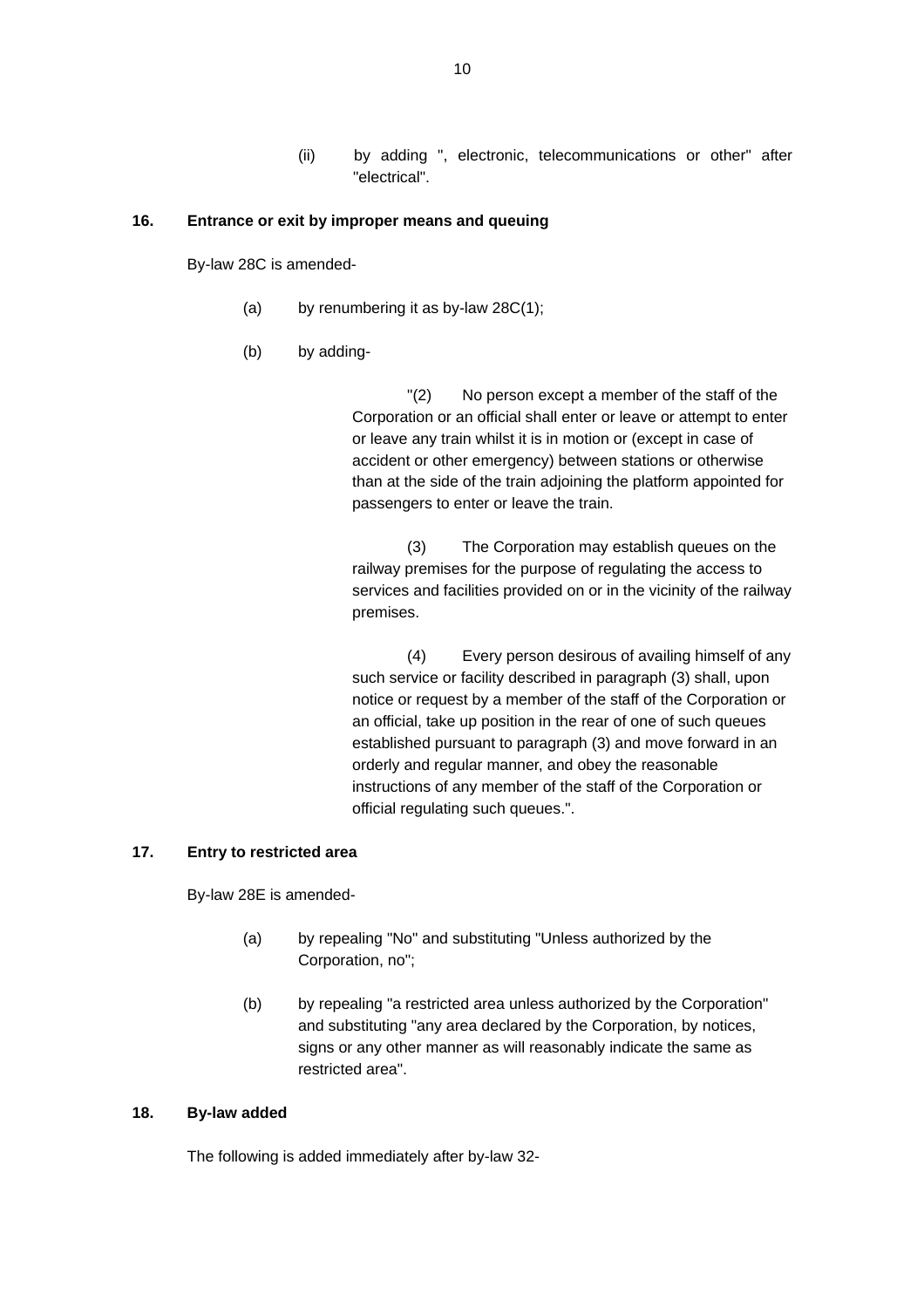## "**32A. Unauthorized display of materials for the purpose of advertisement, etc.**

 No person while upon the railway premises shall, except by permission of a member of the staff of the Corporation or an authorized person, display or exhibit any printed, written or pictorial matter or any article for the purpose of advertisement or publicity.".

#### **19. Dealing with vehicles left on railway premises**

By-law 34 is amended-

- (a) in paragraph (2)-
	- (i) by repealing "As soon as practicable after a vehicle has been detained under paragraph (1)" and substituting "If a vehicle detained under paragraph (1) is not claimed and removed and all costs and expenses are not paid within 3 days after its detention";
	- (ii) by adding "where practicable except in the case of emergency" after "Corporation shall";
- (b) in paragraph (3), by adding "or, if the service of such notice is impracticable, within 14 days of the date of its first detention" after "paragraph (2)".

## **20. Parts VIIA and VIIB added**

The following are added immediately after Part VII-

#### "PART VIIA

#### CARRIAGE OF LUGGAGE

#### **39A. Conditions of carriage of luggage**

 The Corporation shall only accept luggage for carriage on the railway subject to these by-laws and the conditions of carriage of luggage set out from time to time in notices published by the Corporation.

## **39B. Soliciting for handling of luggage**

 No person other than an official or a person licensed by the Corporation to do so shall solicit for engagement in or for the handling or moving or transport of any luggage or any item thereof for reward.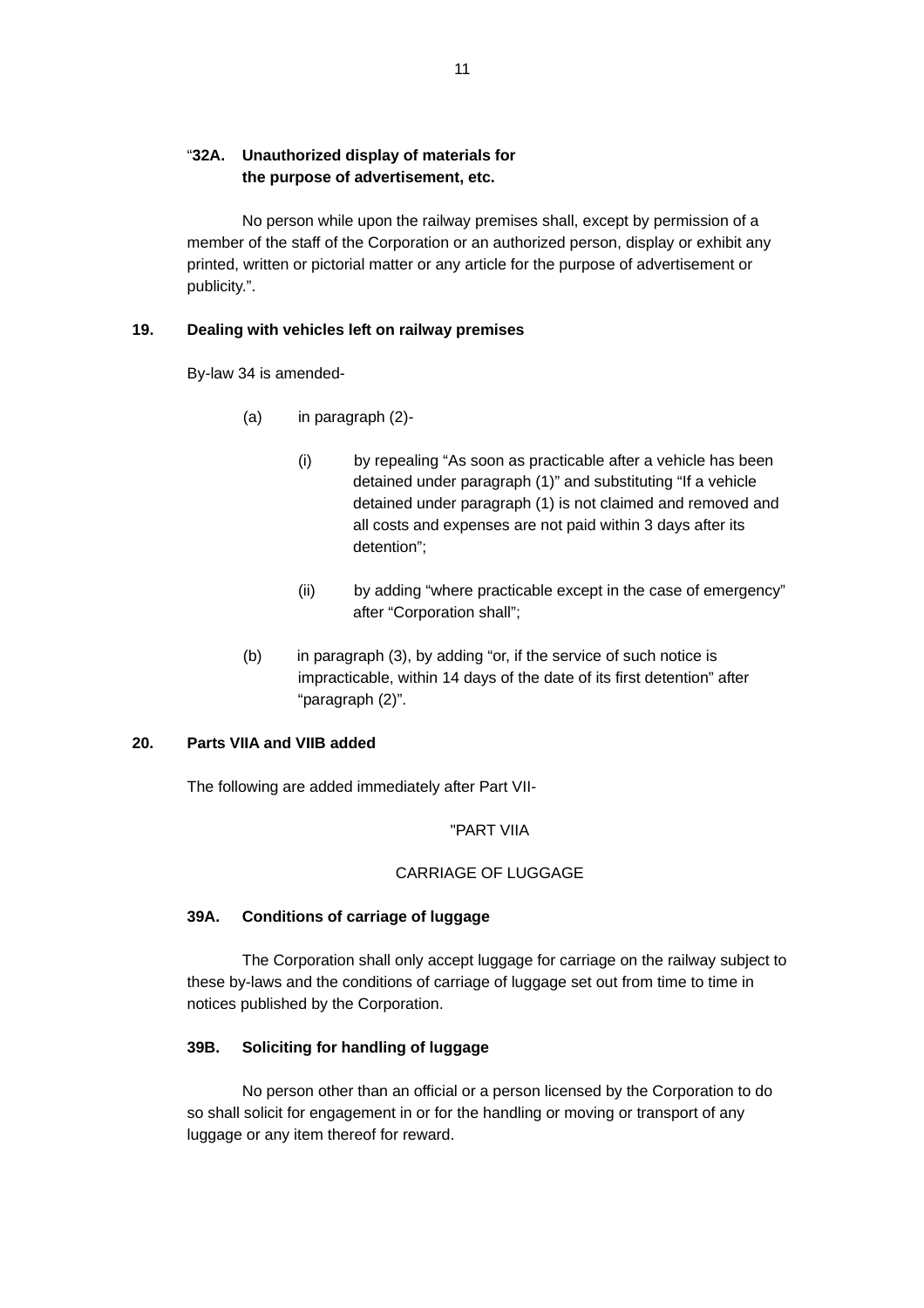#### PART VIIB

#### CARRIAGE OF GOODS

#### **39C. Conditions of acceptance of goods**

 (1) The Corporation shall accept goods for carriage on the railway or storage subject to these by-laws and the conditions of carriage of goods set out from time to time in notices published by the Corporation.

 (2) The Corporation reserves the right at its absolute discretion to refuse any goods for carriage on the railway, and to open or examine such goods and remove them to a safe place. The Corporation may, without being liable, remove or dispose of any goods which might in its opinion cause injury or nuisance to persons or damage to property.

## **39D. Soliciting for handling of goods**

No person other than a person licensed by the Corporation to do so shall solicit for engagement in or for the handling or moving or transport of any goods or item thereof for reward.".

#### **21. Disposal of lost property**

By-law 41(1)(c) is amended by repealing "3 months" and substituting "1 month".

#### **22. Part VIIIA added**

The following is added immediately after Part VIII-

#### "PART VIIIA

#### CROSS-BOUNDARY RESTRICTED AREAS

#### **41A. Interpretation**

In this Part, unless the context otherwise requires-

- "authorized employee" (獲授權僱員) means an employee of the Corporation or other person authorized in writing by the Corporation for the purposes of any by-law in this Part;
- "cross-boundary restricted area" (過境限制區) means for the purposes of this Part an area declared under by-law 41B to be a cross-boundary restricted area, such area being an area referred to in sections 34(1A)(b) and 35(6) of the Ordinance;
- "permit" (許可證) means any permit issued under this Part or any permit that is regarded under by-law 41F(2) as a permit issued by the Corporation under this Part;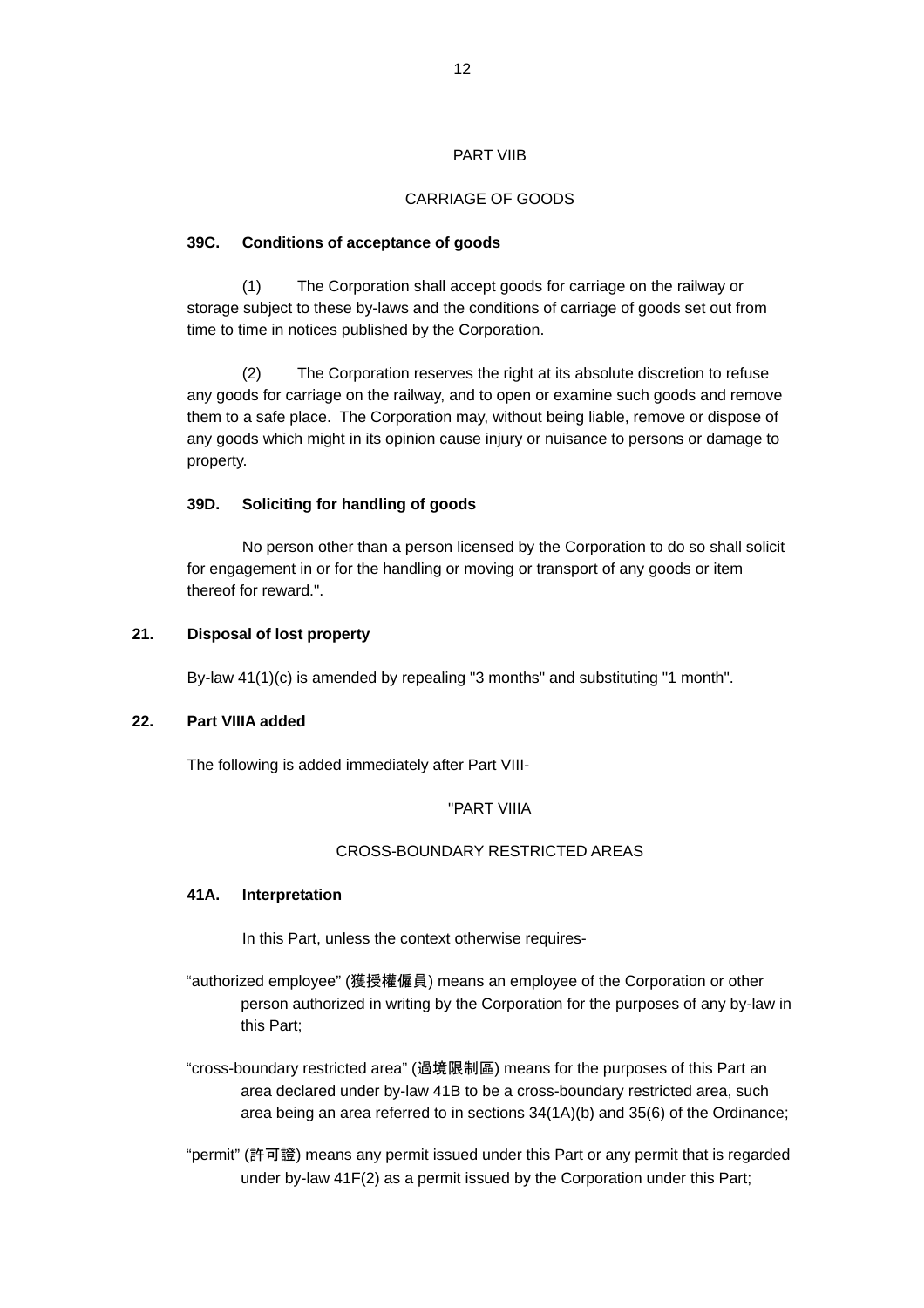"permit holder" (許可證持有人) means-

- (a) in relation to a pool permit, the authorized employee to whom the permit is issued and includes any person using a pool permit by authority of such authorized employee; and
- $(b)$  in relation to a standard permit, the person in whose name the permit is issued;
- "pool permit" (共用許可證) means a permit issued to an authorized employee under bylaw 41F(1);

"standard permit" (標準許可證) means a permit issued to a person under by-law 41F(1).

## **41B. Gazette notice relating to cross-boundary restricted areas**

 (1) The Corporation may, by notice published in the Gazette, declare any area within the railway premises including the paid area to be a cross-boundary restricted area.

 (2) A declaration under paragraph (1) may declare any area to be a crossboundary restricted area either absolutely or on specified days or during specified hours in any day.

## **41C. Demarcation of cross-boundary restricted areas**

The Corporation shall cause the boundaries of or entrances to every crossboundary restricted area to be demarcated by signs or in such other manner as will reasonably indicate the cross-boundary restricted area to members of the public who might enter that area.

## **41D. Plan showing cross-boundary restricted areas**

(1) The Chief Executive Officer may prepare and certify a plan delineating the area and boundaries of any cross-boundary restricted area and shall from time to time prepare and certify a new plan in substitution therefor and may from time to time endorse on such plan or substituted plan any amendment thereto and shall certify such endorsement.

(2) The Chief Executive Officer shall certify any plan or amendments thereto under paragraph (1) by endorsing the certificate on the plan.

(3) Every plan certified under this by-law shall be kept in the head office of the Corporation and a copy shall be available for public inspection at the Station Manager's office at the Hung Hom Station.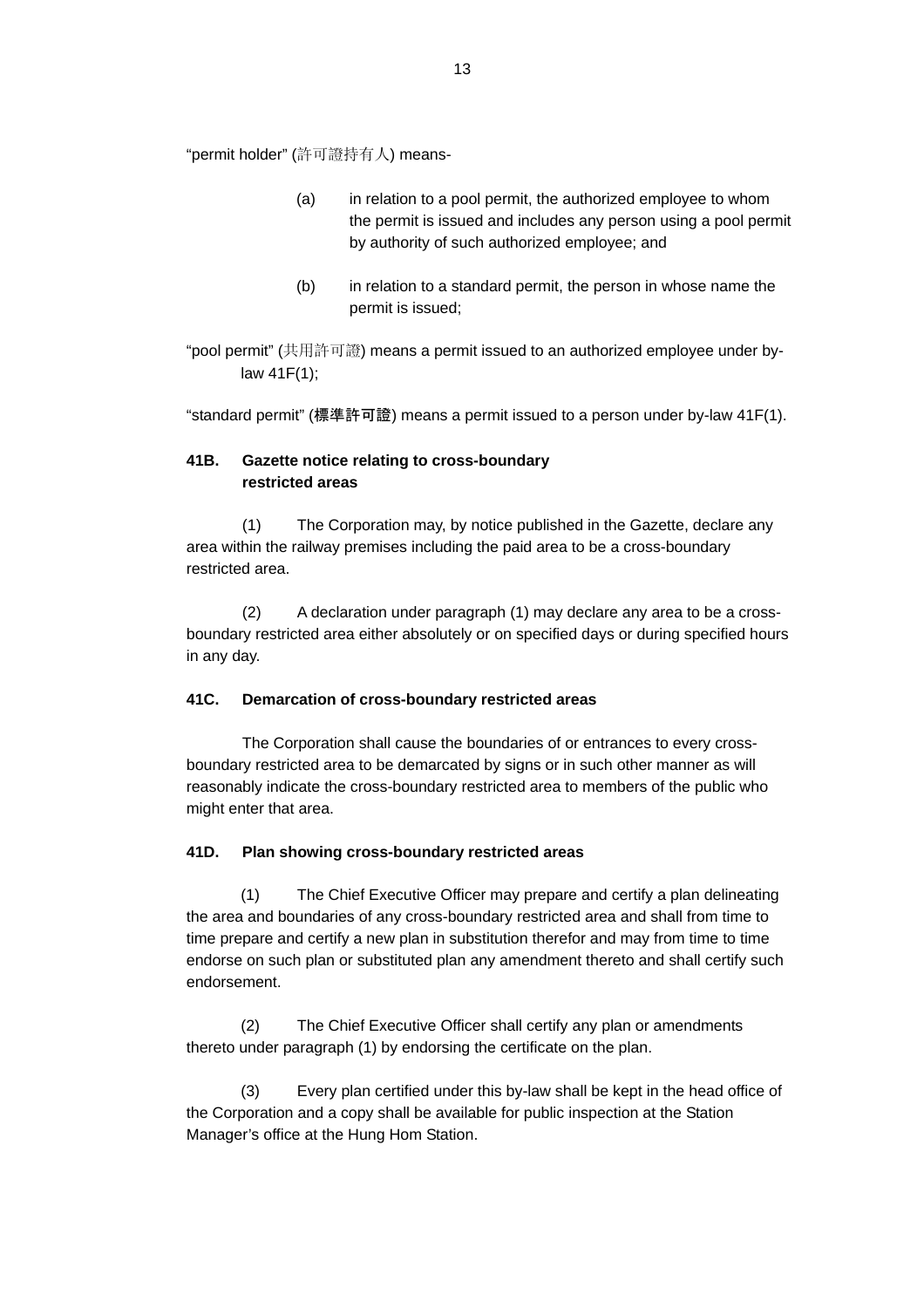## **41E. Prohibition of persons without permit in cross-boundary restricted areas**

Subject to the provisions of this Part, no person shall enter or remain in a crossboundary restricted area unless he has on his person a valid permit issued to him in respect of that area.

## **41F. Conditions of issue of type of permits**

- (1) Subject to by-law 41G, the Corporation may issue-
	- (a) a pool permit to any authorized employee free of charge; and
	- (b) a standard permit to any other person on an application being made therefor in accordance with conditions specified from time to time by the Corporation and on payment of the prescribed fee set out in Schedule 1,

and the pool permit or standard permit, whichever is appropriate, shall be in such form and be issued subject to such conditions as may be specified by the Corporation from time to time.

(2) Without prejudice to the generality of the power of the Corporation to cancel any permit under by-law 41H, all permits which were issued by the KCRC before the Merger Date and which continue to have effect from the Merger Date until their expiry by virtue of section 3(2)(b) of the Kowloon-Canton Railway Corporation (Suspension of Bylaws) Bylaw 2007 (L.N. of 2007) shall from the Merger Date be regarded as permits issued by the Corporation under this Part.

#### **41G. Power to refuse issue of permits**

The Corporation may refuse to issue a permit if it appears to it that the person requiring the permit or for whom it is required-

- (a) is, for any reason related to or connected with the security of the railway, not a fit person to have access to a cross-boundary restricted area; or
- (b) has no valid or sufficient reason for having access to a crossboundary restricted area.

#### **41H. Cancellation of permits**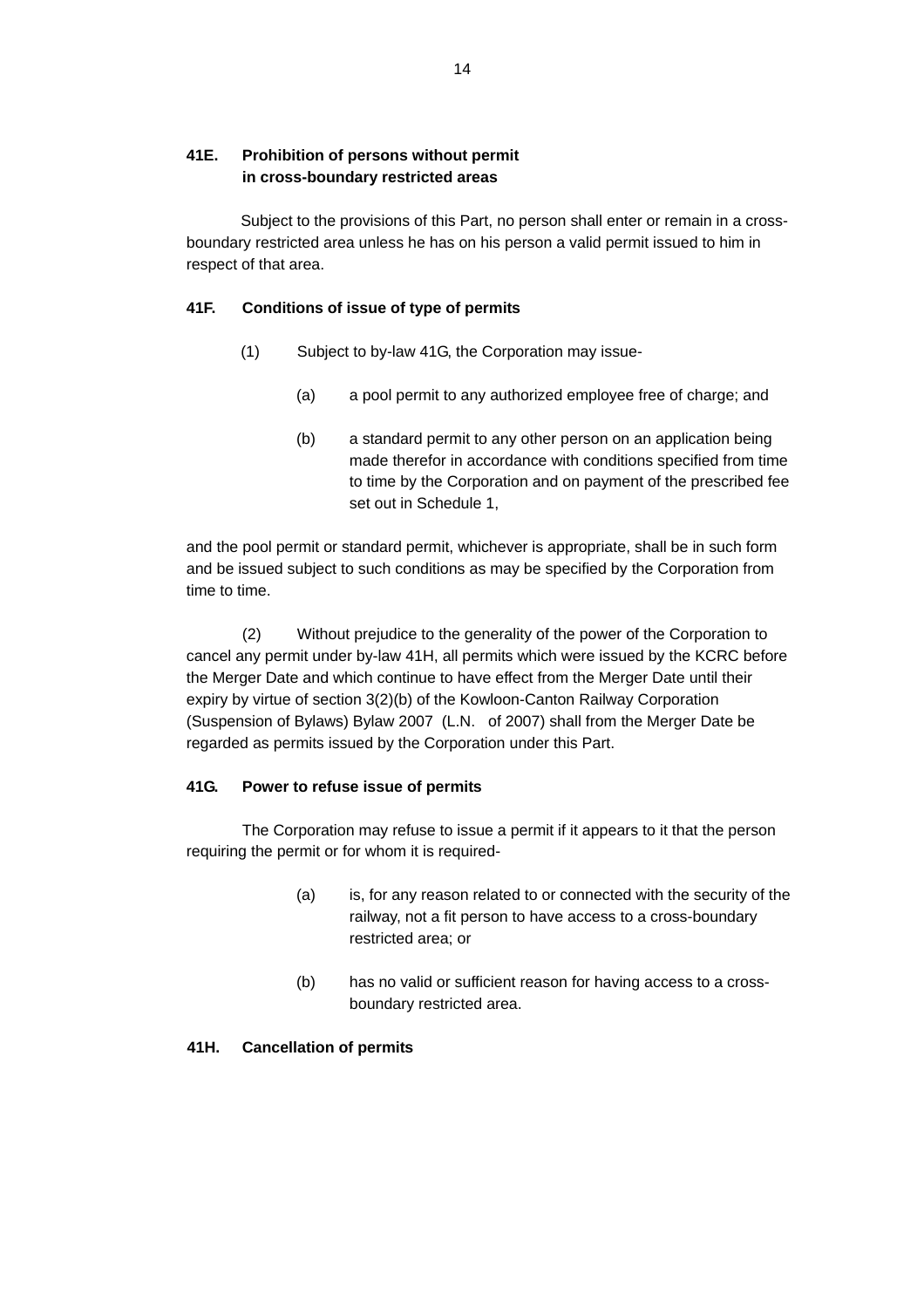The Corporation-

- (a) shall cancel a permit if it appears to it that the permit holder-
	- (i) is, for any reason related to or connected with the security of the railway, not a fit person to have access to a cross-boundary restricted area; or
	- (ii) has no valid or sufficient reason for having access to a cross-boundary restricted area; and
- (b) may cancel a permit-
	- (i) on the ground that any condition subject to which it was issued has been contravened;
	- (ii) on the ground that the permit holder or his employer has contravened any of these by-laws; or
	- (iii) in any case where it is satisfied that the permit has been lost, destroyed or defaced.

#### **41I. Notification of cancellation of permits**

When a permit is cancelled under by-law 41H, the Corporation shall notify the permit holder and, if the Corporation thinks fit, the employer (if any) of the permit holder accordingly.

#### **41J. Surrender of permit by employee**

A permit holder shall, upon receipt of a notice under by-law 41I, save where the notice relates to a permit which has been lost or destroyed, forthwith surrender his permit to-

- (a) the Corporation;
- (b) an authorized employee specified in the notice for the purpose; or
- (c) the employer of the permit holder if specified in the notice for the purpose.

## **41K. Surrender of permit by employer**

An employer to whom a permit has been surrendered by virtue of a notice under by-law 41I shall forthwith surrender that permit to the Corporation or an authorized employee specified in the notice.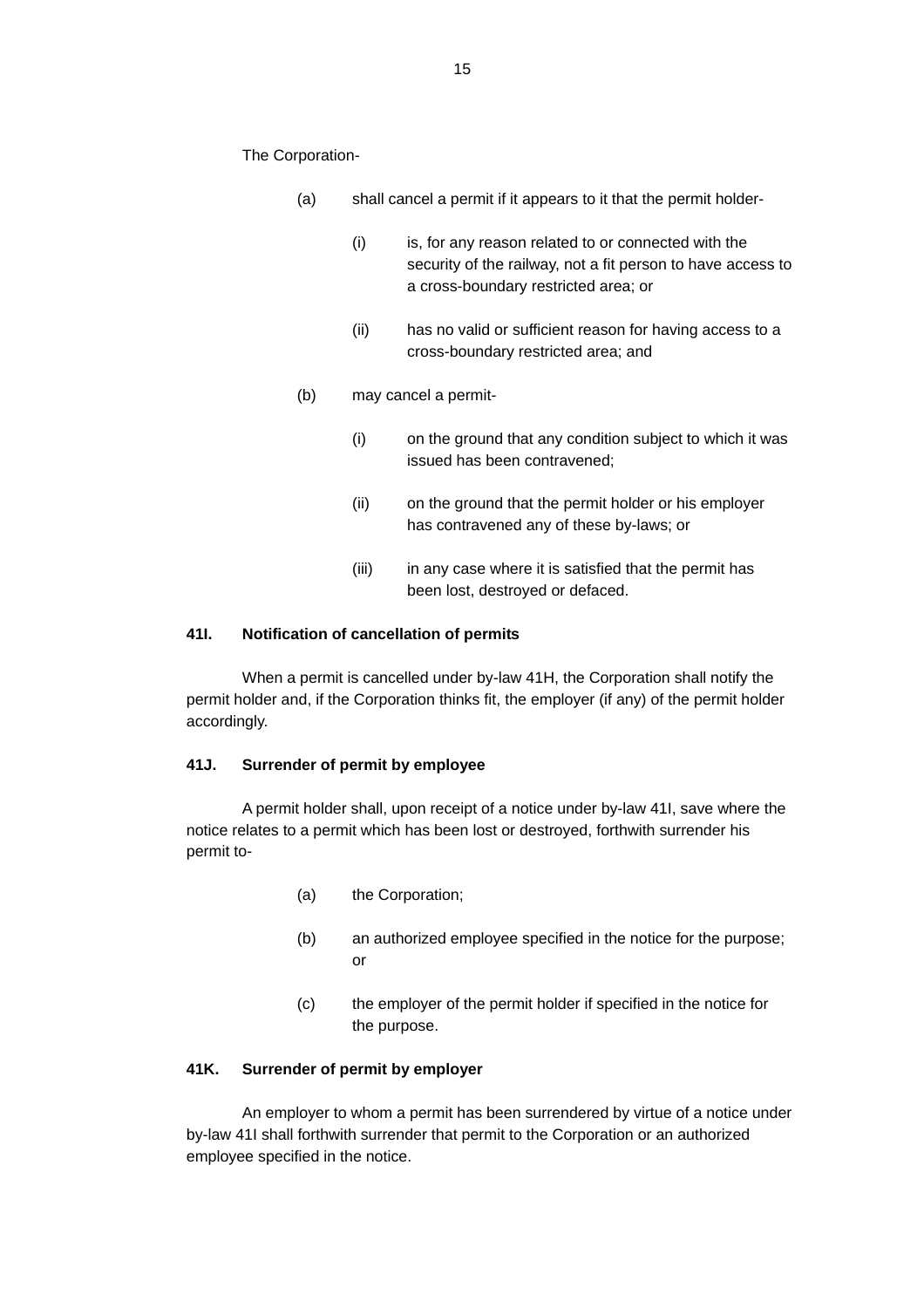#### **41L. Notification by employer**

The employer of a permit holder shall, if the nature of the employment of the permit holder no longer requires that he has access to any cross-boundary restricted area specified in his permit, or if the permit holder ceases to be employed by him, without delay-

- (a) inform the Corporation accordingly;
- (b) take possession of the permit from the permit holder; and
- (c) surrender the permit to the Corporation.

#### **41M. Cessation of employment of permit holder**

A permit holder who ceases to be employed by the person who was his employer at the date of the issue of the permit shall, immediately upon the cessation of his employment, surrender his permit to that person.

#### **41N. Exempted persons**

Subject to by-law 41O, the provisions of by-law 41E shall not apply to-

- (a) any bona fide train crew member or bona fide train passenger who is in the course of passage through any immigration control or train boarding area or in an area set aside for the purposes of the Customs and Excise Service, which is within a crossboundary restricted area-
	- (i) having disembarked from a train; or
	- (ii) for the purpose of embarking upon a train of which he is a train crew member or train passenger; or
- (b) any bona fide train passenger awaiting an outward train journey in any area reserved for passengers which is within a crossboundary restricted area.

## **41O. Conditions for exemption**

No person shall be exempt from the provisions of by-law 41E by virtue of by-law 41N unless –

> (a) being a train crew member, he is in possession of a valid railway personnel pass issued pursuant to an agreement between the Corporation and any third party which provides any service for the carriage of freight or passengers to Hong Kong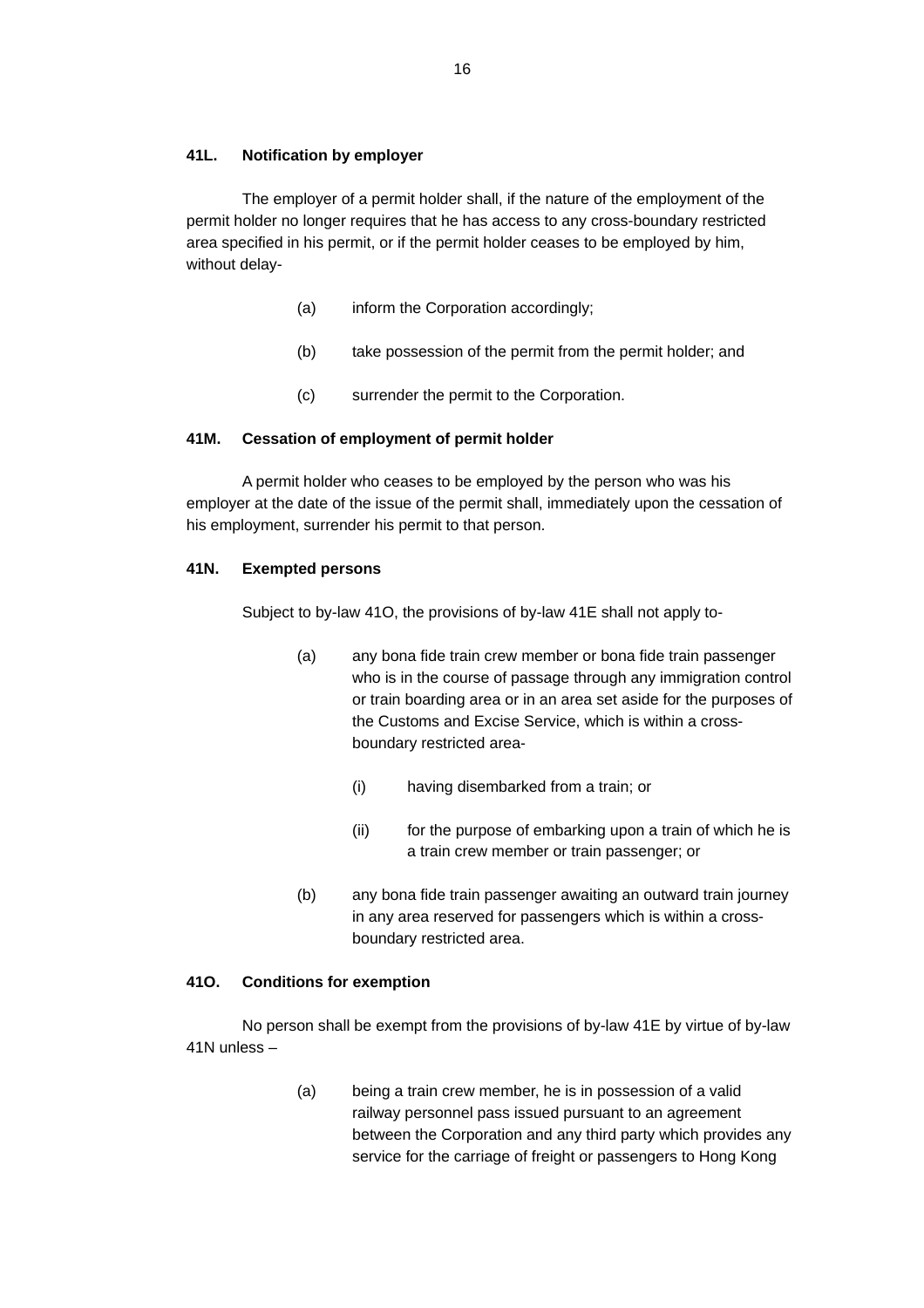from any other part of China and vice versa with the Corporation;

- (b) being a departing passenger, he is in possession of a valid travel document and a valid ticket; or
- (c) being an arriving passenger, he is in possession of a valid travel document,

and the train from which he has disembarked or upon which he is embarking or awaiting, is a through train travelling from or to any part of China other than Hong Kong.

#### **41P. Lost permits**

If a permit has been lost, the permit holder shall, without delay, report the loss and the circumstances thereof to-

- (a) his employer (if any) or, where the permit holder has no employer or is himself an employer, to the Corporation or an authorized employee; and
- (b) the officer in charge of the police station nearest the place where the permit holder ordinarily resides.

#### **41Q. Employer to report lost permits**

Where a report has been received by an employer as to the loss of a permit and the circumstances thereof, he shall, without delay, report such loss and the circumstances thereof to the Corporation.

#### **41R. Persons finding permits**

Any person who finds a permit shall, without unreasonable delay, deliver it to the Corporation or any authorized employee or to the officer in charge of any police station.

#### **41S. Replacement permits**

Where a permit has been lost, destroyed or defaced, application may be made to the Corporation by the person to whom the permit has been issued or the employer of that person for the issue of a replacement permit and the Corporation, upon being satisfied as to such loss, destruction or defacement, may, upon payment of the prescribed fee set out in Schedule 1 in the case of an applicant who is not an authorized employee, issue to the permit holder a replacement permit in substitution for the permit which has been lost, destroyed or defaced.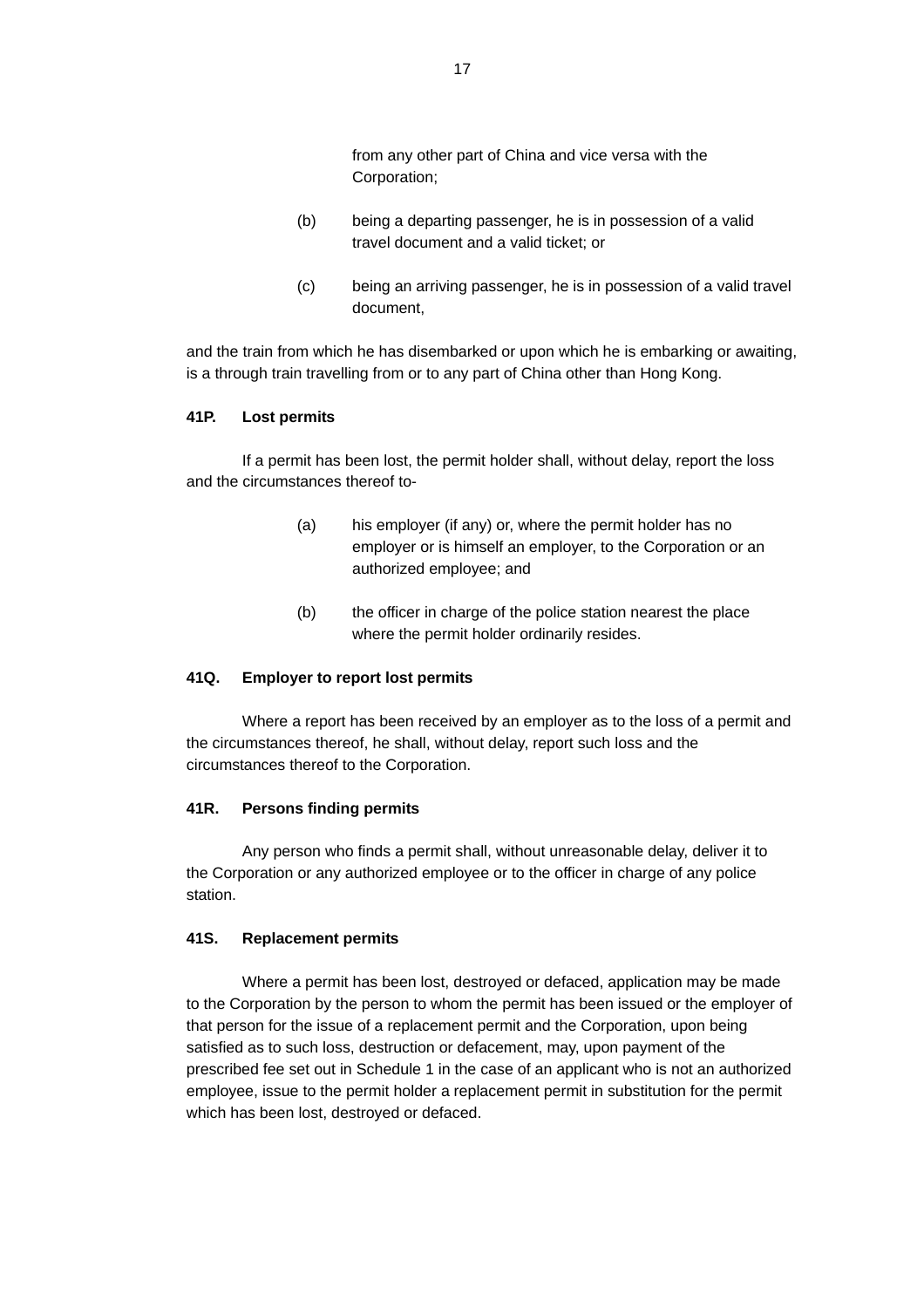## **41T. Exemption for Government officers**

By-law 41E shall not apply to a police officer, an immigration officer or immigration assistant within the meaning of section 2(1) of the Immigration Ordinance (Cap. 115), an officer of the Fire Services Department, a member of the Chinese People's Liberation Army, a member of the Customs and Excise Service within the meaning of the Customs and Excise Service Ordinance (Cap. 342), the Commissioner, the Deputy Commissioner or an officer of the Independent Commission Against Corruption who requires access to the railway premises or any part thereof for the performance of his duty in circumstances of such urgency that the performance of his duty might be frustrated or seriously impaired if such by-law was to apply to him.

#### **41U. Power to exempt other classes of person**

The Corporation may, by notice in writing and subject to such conditions as it may impose, exempt any person or class of person from all or any of the requirements for entry into a cross-boundary restricted area.

#### **41V. Fees**

The fees prescribed under these by-laws are set out in Schedule 1.".

#### **23. Offences and penalties**

By-law 43 is amended by repealing "the Schedule" and substituting "Schedule 2".

#### **24. By-law added**

The following is added immediately after by-law 44-

#### "**44A. Special and General Lien**

(1) Without prejudice to the generality of any of these by-laws, the Corporation shall have a special lien on all motor vehicles, motorcycles, bicycles or any similar conveyance or on luggage, goods or articles howsoever brought by any person upon the railway premises including any train of the Corporation and accepted for carriage on the railway or storage by the Corporation under by-law 39C and shall also have a general lien against the owner of any such motor vehicles, motorcycles, bicycles, similar conveyances, luggage, goods or articles for any sum of money howsoever due on any account from such person or owner to the Corporation.

(2) If any lien is not satisfied within a reasonable time, the Corporation may, in its absolute discretion, sell the motor vehicles, motorcycles, bicycles or similar conveyances or the luggage, goods and articles or any part of them and apply the proceeds so arising in or towards the discharge of such lien including for the expenses of sale; and the balance of any proceeds if unclaimed within a period of 4 weeks following the sale shall become the general revenue of the Corporation free from any claims in relation thereto. ".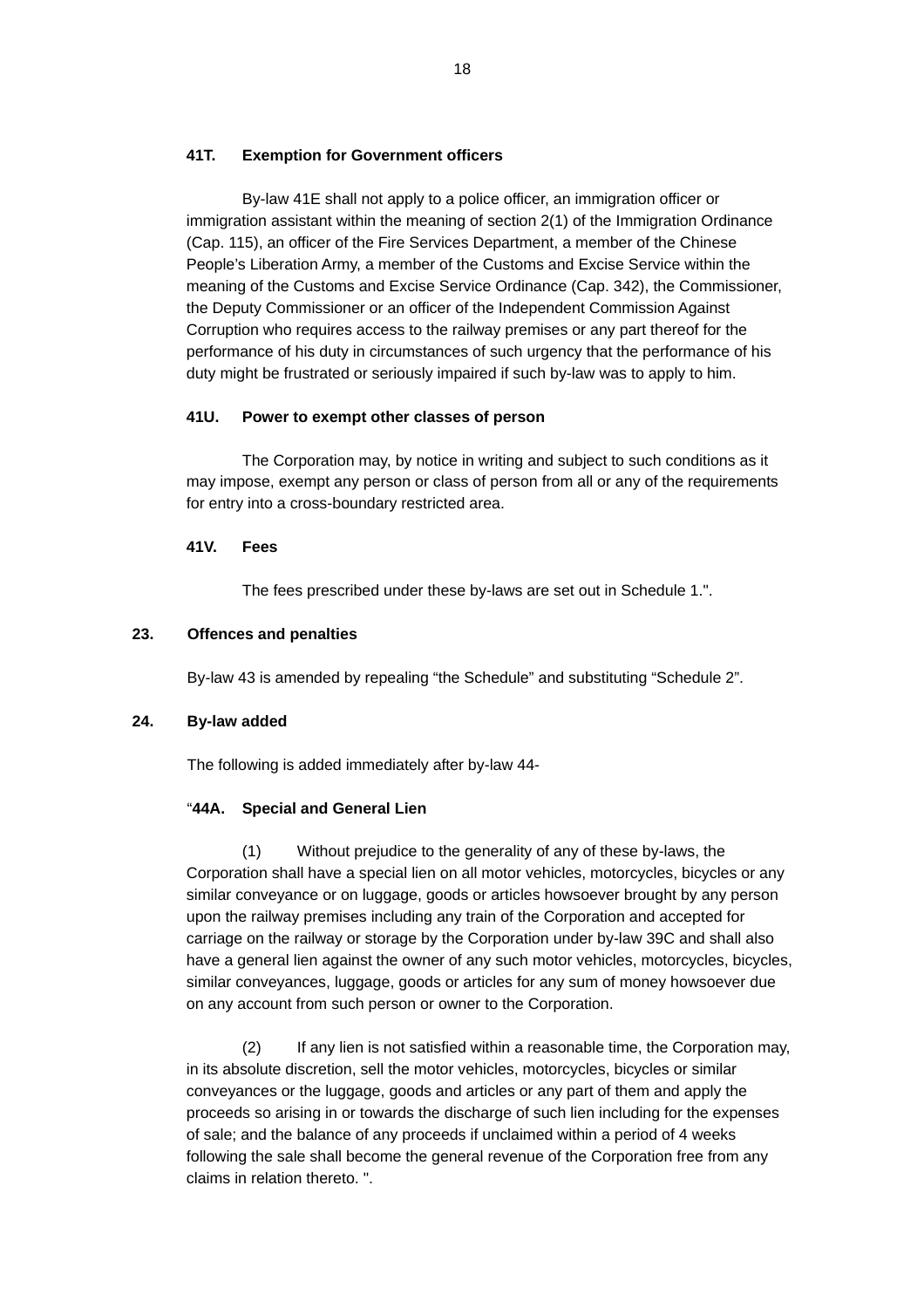#### **25. By-law added**

The following is added immediately after by-law 45-

#### "**46. Proper law to be laws of Hong Kong**

(1) Any dispute howsoever arising directly or indirectly under or in respect of these by-laws or any of them in regard to any matter, act, event, or thing of whatsoever nature arising or occurring hereunder shall be governed by and interpreted in accordance with the laws of Hong Kong wherever the matter, act, event or thing shall take place and whatever the nationality, domicile or usual place of residence of any person or party to such dispute and every action or claim arising directly or indirectly therefrom brought by or against the Corporation shall be and the same is hereby submitted to the exclusive jurisdiction of a competent court of jurisdiction in Hong Kong.

(2) It is hereby expressly agreed and declared by the persons or parties to whom these by-laws and any special conditions made hereunder refer that the Corporation is resident in Hong Kong and that the exercise of its central management and control is exercised in Hong Kong.".

#### **26. Schedule 1 added**

The following is added-

#### "SCHEDULE 1

#### PERMIT FEES

 [by-laws 41F, 41S & 41V] **Item Contract Description Contract Contract Pressure Contract Pressure Contract Pressure Contract Pressure Contract Pressure Contract Pressure Contract Pressure Contract Pressure Contract Pressure Contract Pressure Contra** 1. For a standard permit issued under by-law  $41F(1)(b)$  \$30.00

## 2. For a replaced standard permit issued under by-law 41S \$30.00".

#### **27. Penalties**

The Schedule is amended-

- (a) by repealing "SCHEDULE" and substituting "SCHEDULE 2";
- (b) in the entry relating to by-law 28C-
	- $(i)$  in the first column, by repealing "28C" and substituting "28C $(1)$ and (2)";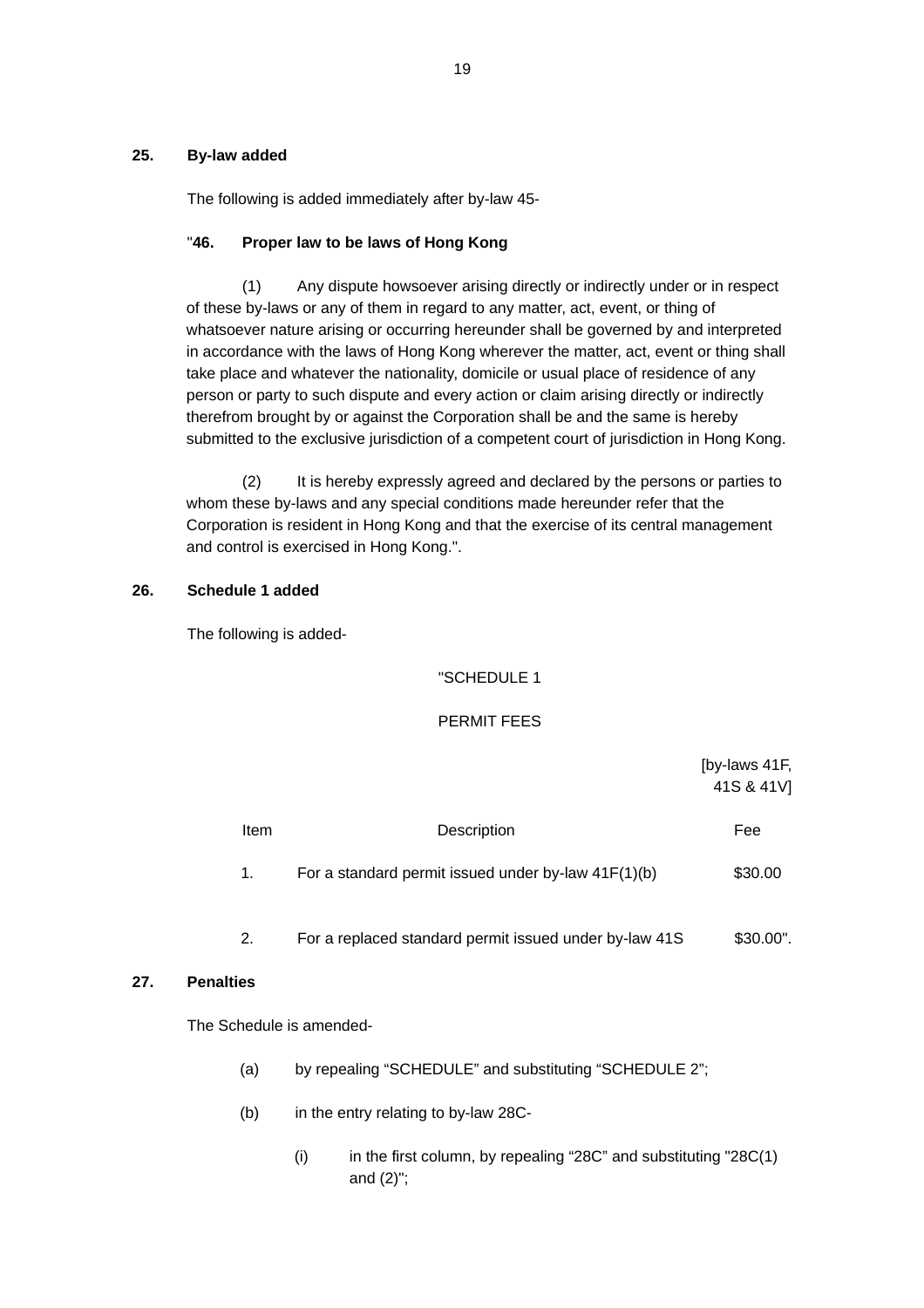|     | (ii)                                                                                              | in the second column, by repealing "and queuing";                           |                                                |  |  |
|-----|---------------------------------------------------------------------------------------------------|-----------------------------------------------------------------------------|------------------------------------------------|--|--|
| (c) | in the entry relating to by-law 31, in the third column, by repealing "3<br>months imprisonment"; |                                                                             |                                                |  |  |
| (d) | by adding-                                                                                        |                                                                             |                                                |  |  |
|     | 4A                                                                                                | Bringing vehicles, animals, etc. across the<br>railway premises             | \$5,000 fine<br>and 6 months<br>imprisonment   |  |  |
|     | 4B                                                                                                | Unauthorized structures                                                     | \$5,000 fine<br>and 6 months<br>imprisonment"; |  |  |
| (e) | by adding-                                                                                        |                                                                             |                                                |  |  |
|     | " $17(4)$                                                                                         | Sale of tickets                                                             | \$5,000 fine";                                 |  |  |
| (f) | by adding-                                                                                        |                                                                             |                                                |  |  |
|     | "23A                                                                                              | Fire hazard                                                                 | \$5,000 fine<br>and 6 months<br>imprisonment"; |  |  |
| (g) | by adding-                                                                                        |                                                                             |                                                |  |  |
|     | "28C(4)                                                                                           | Failure to queue                                                            | \$2,000 fine";                                 |  |  |
| (h) | by adding-                                                                                        |                                                                             |                                                |  |  |
|     | "32A<br>by adding-                                                                                | Unauthorized display of materials for the<br>purpose of advertisement, etc. | \$5,000 fine ";                                |  |  |
| (i) |                                                                                                   |                                                                             |                                                |  |  |
|     | "39B<br>39D                                                                                       | Soliciting for handling of luggage                                          | \$5,000 fine                                   |  |  |
|     |                                                                                                   | Soliciting for handling of goods                                            | \$5,000 fine ";                                |  |  |
| (j) | by adding-                                                                                        |                                                                             |                                                |  |  |
|     | "41E                                                                                              | Entry to cross-boundary restricted area                                     | \$5,000 fine<br>and 6 months<br>imprisonment   |  |  |
|     | 41J                                                                                               | Failure of employee to surrender cancelled<br>permit                        | \$1,000 fine                                   |  |  |
|     | 41K                                                                                               | Failure of employer to surrender cancelled<br>permit                        | \$1,000 fine                                   |  |  |
|     | 41L                                                                                               | Failure of employer to notify and surrender                                 | \$1,000 fine                                   |  |  |

permit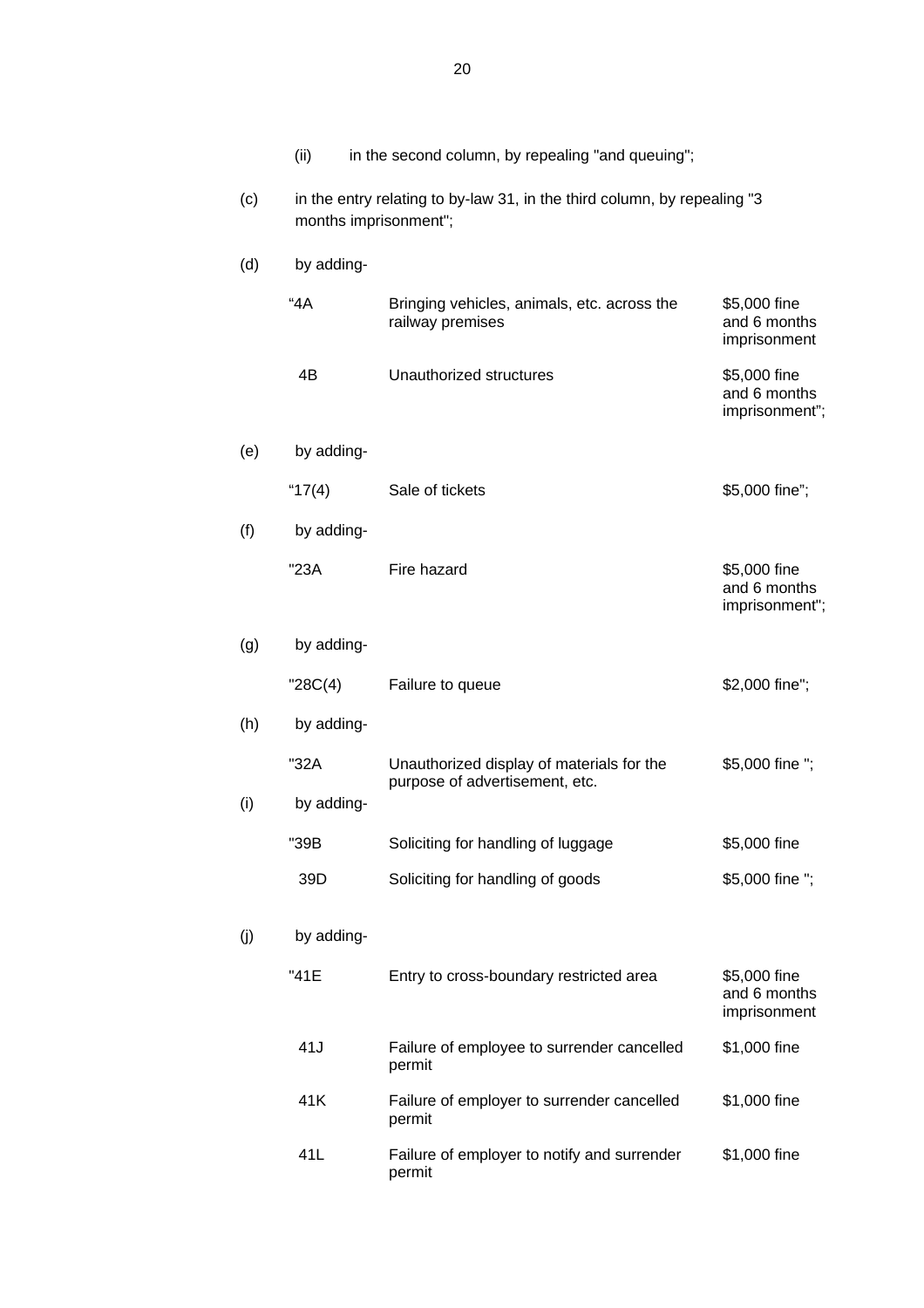| 41M | Failure of permit holder to surrender permit<br>upon cessation of employment | \$1,000 fine   |
|-----|------------------------------------------------------------------------------|----------------|
| 41P | Failure of permit holder to report loss of<br>permit                         | \$1,000 fine   |
| 41Q | Failure of employer to report loss of permit                                 | \$1,000 fine   |
| 41R | Failure to deliver lost permit upon discovery                                | \$1,000 fine". |

#### **28. Change of Chinese name**

(1) The following by-laws are amended, in the Chinese text, by repealing "地鐵公 司" wherever it appears and substituting "港鐵公司"-

- (a) by-law 2 (the definitions of "人員","列車","車票","車票發出條件","車 費"and"票務處");
- (b) by-law 3;
- $(c)$  by-law 4;
- (d) by-law 8;
- (e) by-law 10;
- (f) by-law 11;
- (g) by-law 12;
- (h) by-law 16;
- (i) by-law 17;
- (j) by-law 20;
- (k) by-law 26;
- (l) by-law 26A;
- (m) by-law 28A;
- (n) by-law 28E;
- (o) by-law 28H;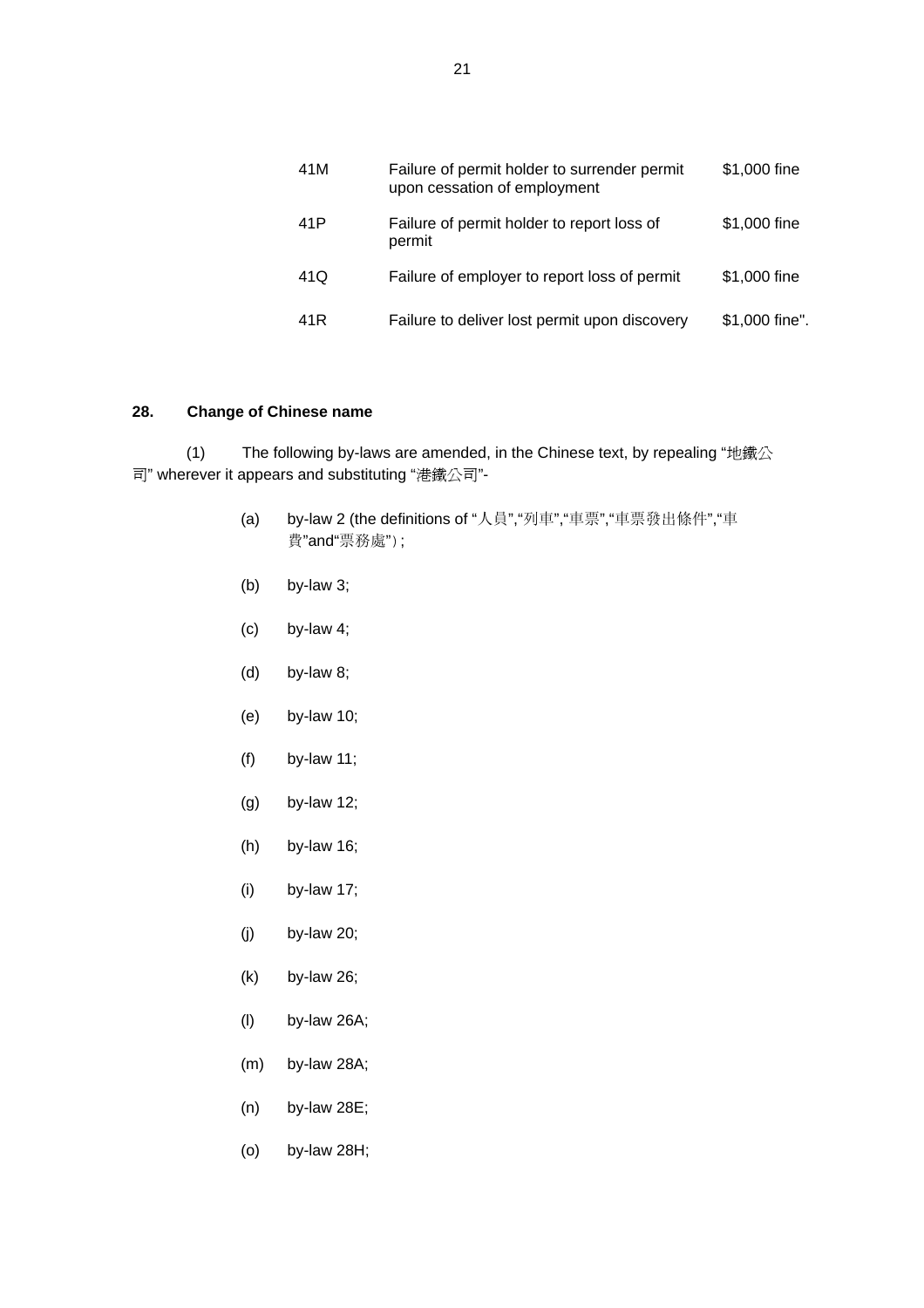- (p) by-law 30;
- (q) by-law 32;
- (r) by-law 33;
- (s) by-law 34;
- (t) by-law 39;
- (u) by-law 41;
- (v) by-law 44;
- (w) by-law 45.

(2) By-law 2 is amended, in the Chinese text, in the definition of "車票發出條件", by repealing "地鐵車站" and substituting "港鐵車站".

(3) By-law 28 is amended, in the Chinese text, by repealing "鐵路公司" and substituting "港 鐵公司" .

(4) By-law 44 is amended, in the heading, in the Chinese text, by repealing "地鐵公司" and substituting "港鐵公司".

Made under the Common Seal of the MTR Corporation Limited on 20 June 2007.

The Common Seal of the MTR Corporation Limited was affixed hereto in the presence of

C.K. CHOW Chief Executive Officer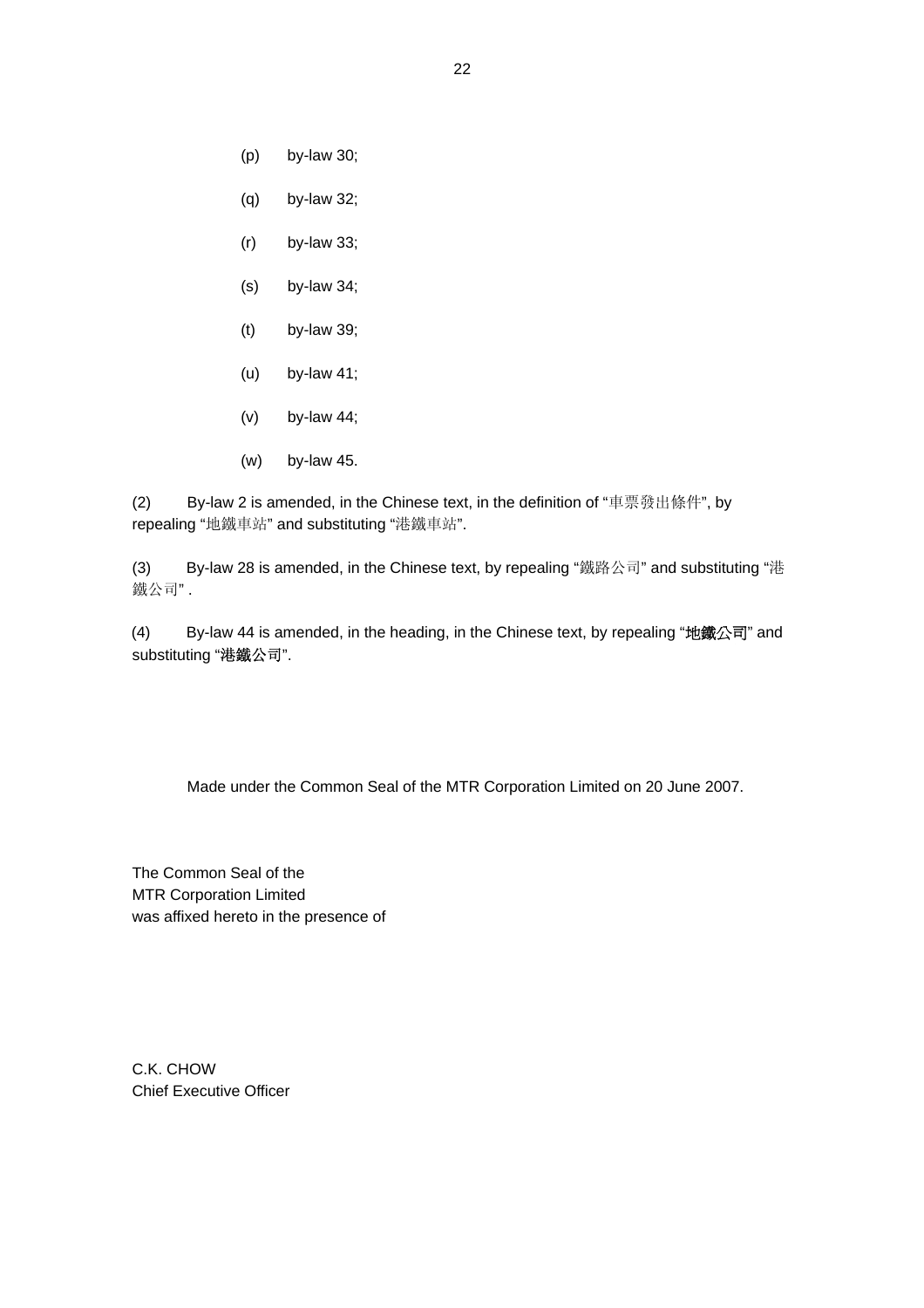L.B. TURK **Secretary**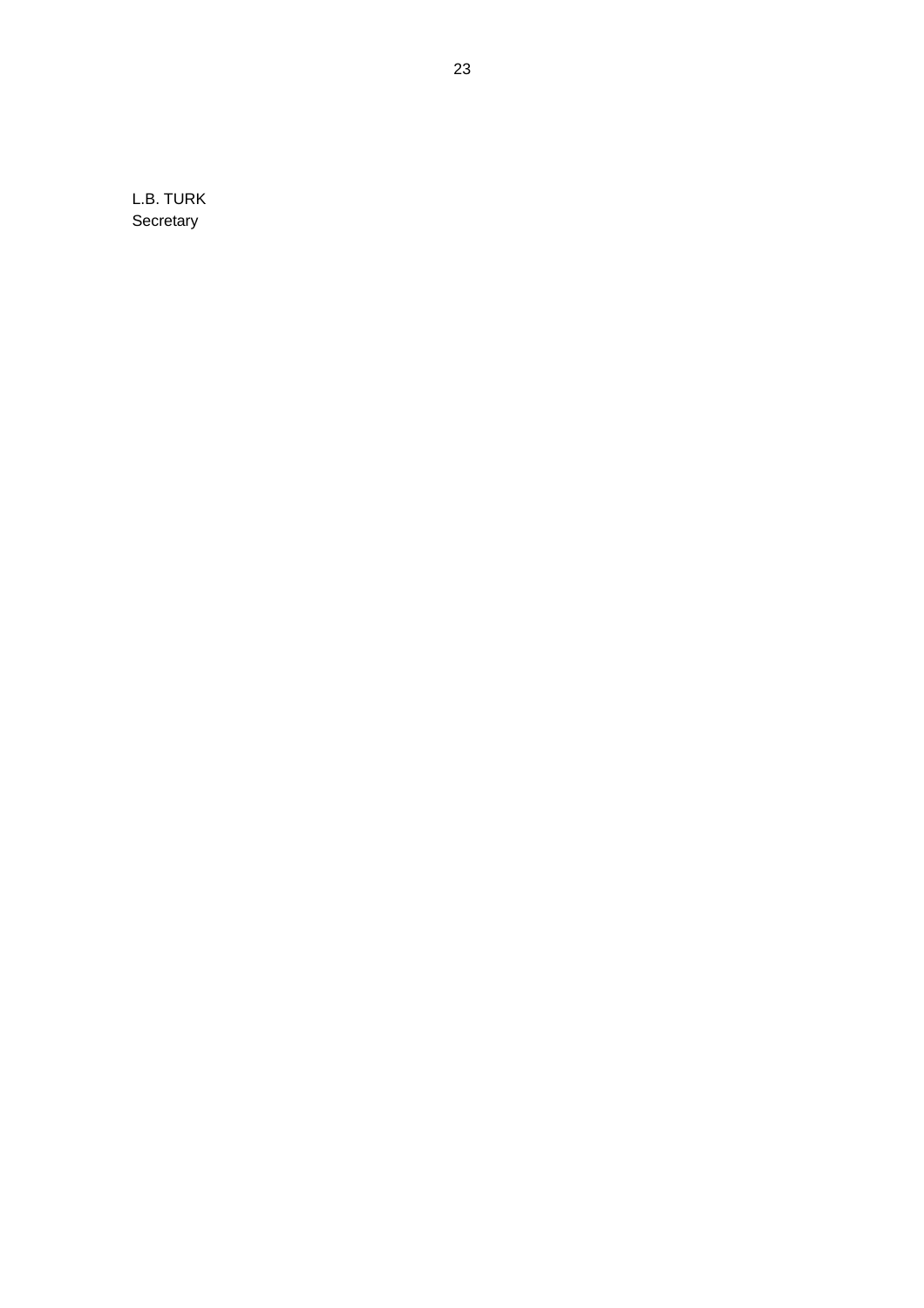## **Explanatory Note**

 The objects of this by-law are to amend the Mass Transit Railway By-laws (Cap. 556 sub. leg. B) ("MTRB") to provide the necessary legislative framework for the operation by the Corporation of the KCRC Railways excluding the North-west Railway and to make changes consequential to the change of the Chinese name of MTR Corporation Limited (地鐵有限公司) to the MTRB. The amendments in this by-law are not intended to deal with the regulation of any fare payable for using any railway service or bus service operated by the Corporation.

2. Section 2 amends the Chinese citation of MTRB.

3. Section 3 amends certain existing definitions in MTRB and adds new definitions.

4. Section 4 adds a new by-law to provide for notices in relation to crossing places.

5. Section 5 adds new by-laws to Part II of MTRB to regulate the bringing of conveyances, animals etc. across the railway premises and to prohibit unauthorized construction or erection of structures upon the railway premises.

6. Section 6 expands by-law 5 of MTRB to include erections, buildings and structures constructed or erected in or upon the railway premises.

7. Section 7 expands by-law 6 of MTRB to restrict construction materials from coming upon the railway premises and prohibit use, abstraction or pollution of water under the control of the Corporation.

8. Section 8 amends by-law 9 of MTRB to prohibit interference with doors or gates within the railway premises.

9. Section 9 amends by-law 10 of MTRB to provide for validity of tickets issued by KCRC.

10. Section 10 adds a new by-law to Part III of MTRB to provide for situations where accommodation on any particular train or in any particular class is insufficient.

11. Section 11 amends by-law 15 of MTRB to accommodate the ticketing system of the KCRC Railways (excluding the North-west Railway) which consists of different classes of tickets and to change references to the Chairman or Managing Director to the Chief Executive Officer.

12. Section 12 adds new provisions to by-law 17 of MTRB to prohibit ticket sales by unauthorized persons.

13. Section 13 adds a new by-law to safeguard against fire hazards on the railway premises.

14. Section 14 amends by-law 27 of MTRB to-

(a) prohibit luggage, etc. of which the accommodation may cause personal injuries from being brought onto the railway premises; and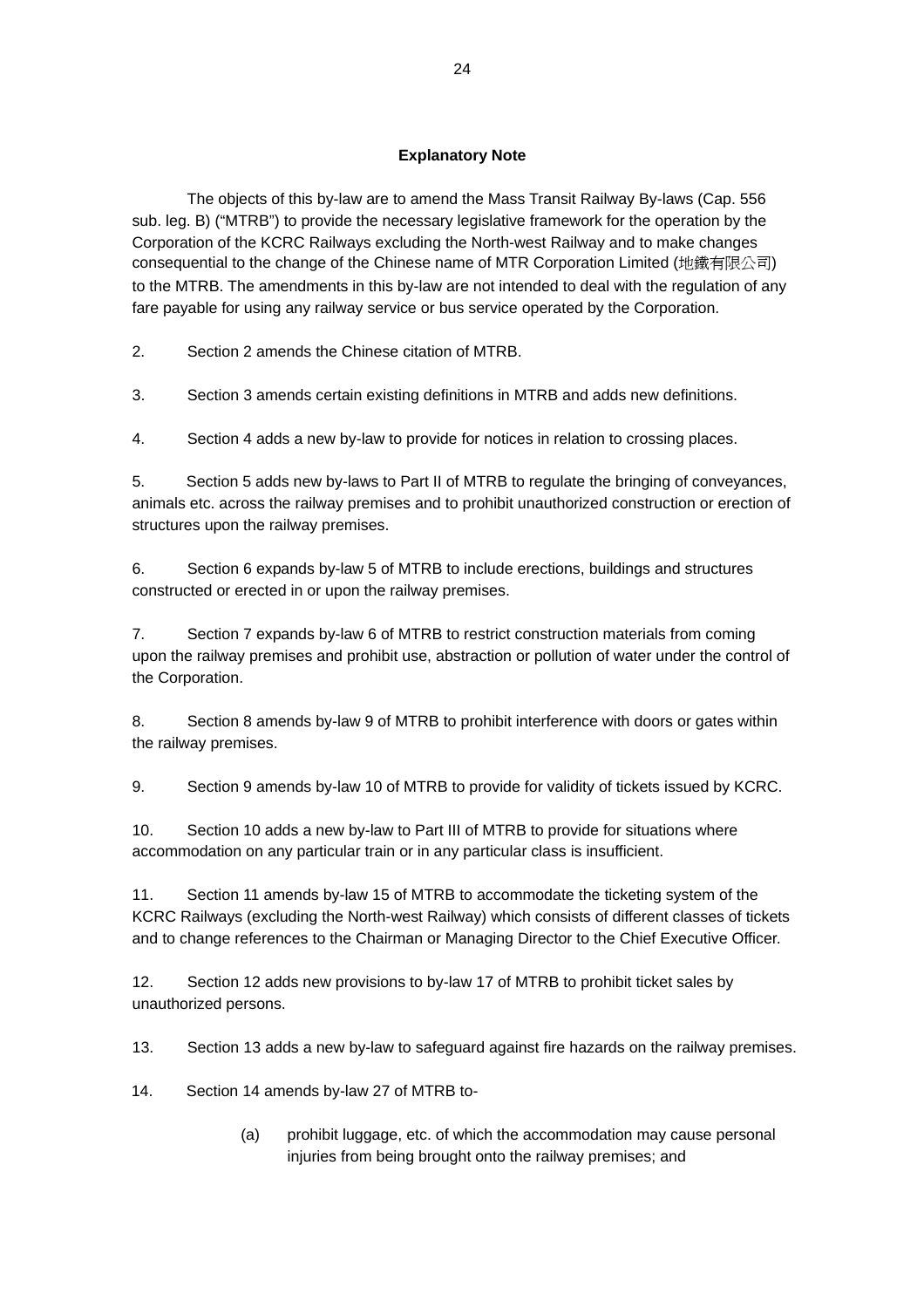- (b) allow food and beverages on passenger trains to Hong Kong from other parts of China or vice versa.
- 15. Section 15 amends by-law 28A of MTRB to-
	- (a) provide for operation of appliance, etc. upon the railway premises by authorized persons other than officials;
	- (b) prohibit interference with such appliance, etc.;
	- (c) specify that the appliance regulated by by-law 28A is the appliance owned by or under the control of the Corporation; and
	- (d) add to the types of appliance which should not be improperly operated, moved or interfered with and the types of tools used to access doors or gates inside the railway premises.

16. Section 16 adds new provisions to by-law 28C of MTRB to restrict people from entering and leaving trains in motion, etc. and to provide for the establishment of queues.

17. Section 17 incorporates the definition of "restricted area" in MTRB into by-law 28E.

18. Section 18 adds a new by-law to prohibit unauthorized display or exhibition of printed, written or pictorial matter or articles for the purpose of advertisement, etc..

19. Section 19 aligns by-law 34 of MTRB with the provisions in the Kowloon-Canton Railway Corporation By-laws (Cap. 372 sub. leg. B) ("KCRCB") in relation to vehicles left on the railway premises and makes changes consequential to this alignment to by-law 34 of MTRB.

20. Section 20 adds new Parts to MTRB to provide for carriage of luggage and goods by the Corporation.

21. Section 21 amends the length of the period for which the Corporation is required to retain certain lost property as provided in by-law 41 of MTRB.

22. Section 22 adds a new Part to MTRB to control access to the cross-boundary restricted areas.

23. Section 23 amends by-law 43 of MTRB to reflect the addition of a new Schedule to MTRB.

24. Section 24 adds a new by-law to grant the Corporation special and general liens over conveyance, articles, etc. brought upon the railway premises.

25. Section 25 adds a new by-law to provide that disputes arising under or in respect of MTRB shall be governed and interpreted in accordance with the laws of Hong Kong.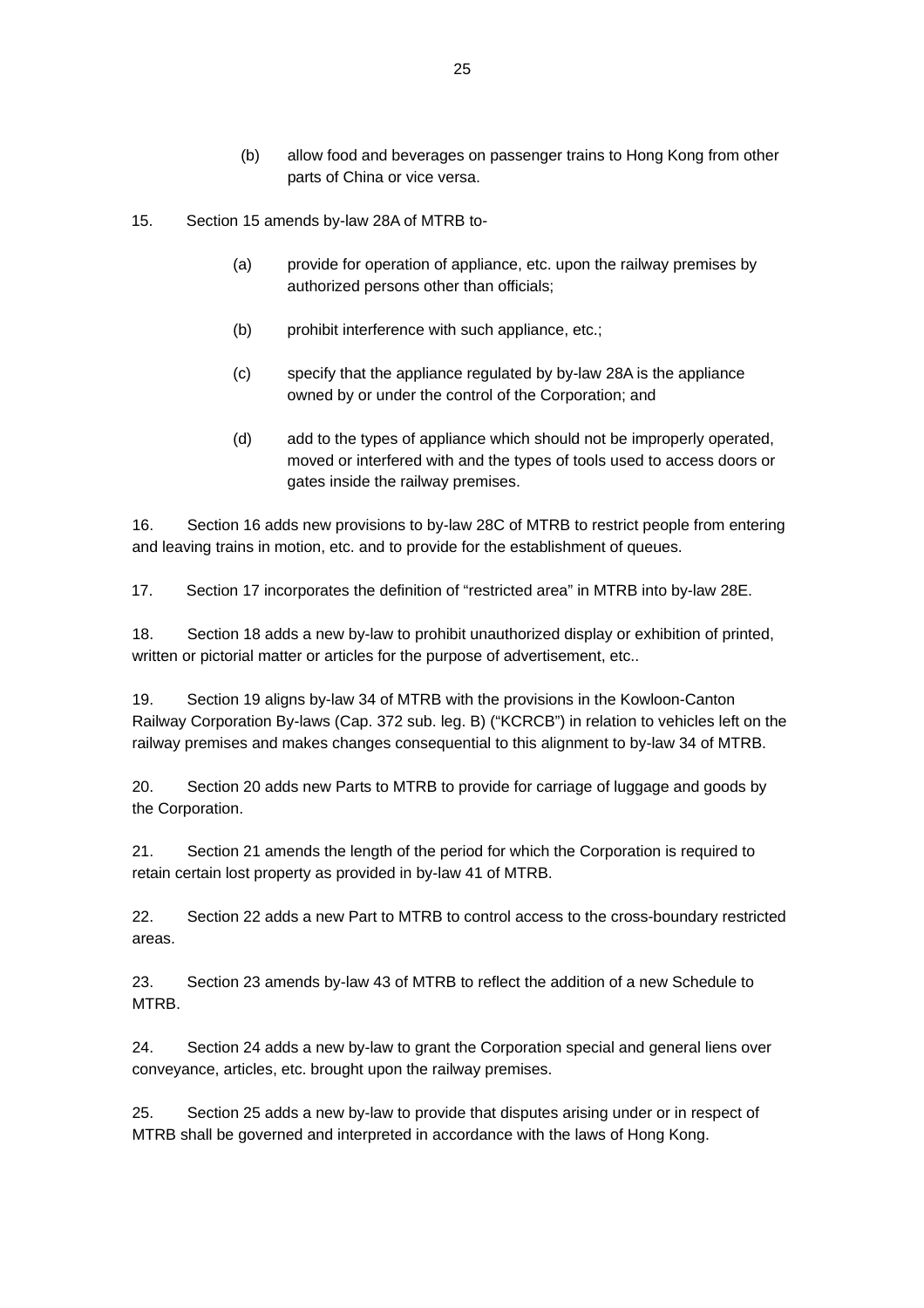26. Section 26 adds a new Schedule to specify permit fees for cross-boundary restricted areas.

27. Section 27 amends the Schedule of MTRB to align penalties for certain offences under MTRB with those specified in KCRCB for similar offences and to add new offences and penalties to reflect the amendments to MTRB.

28. Section 28 provides for amendments consequential to the change of the Chinese name of MTR Corporation Limited (地鐵有限公司) .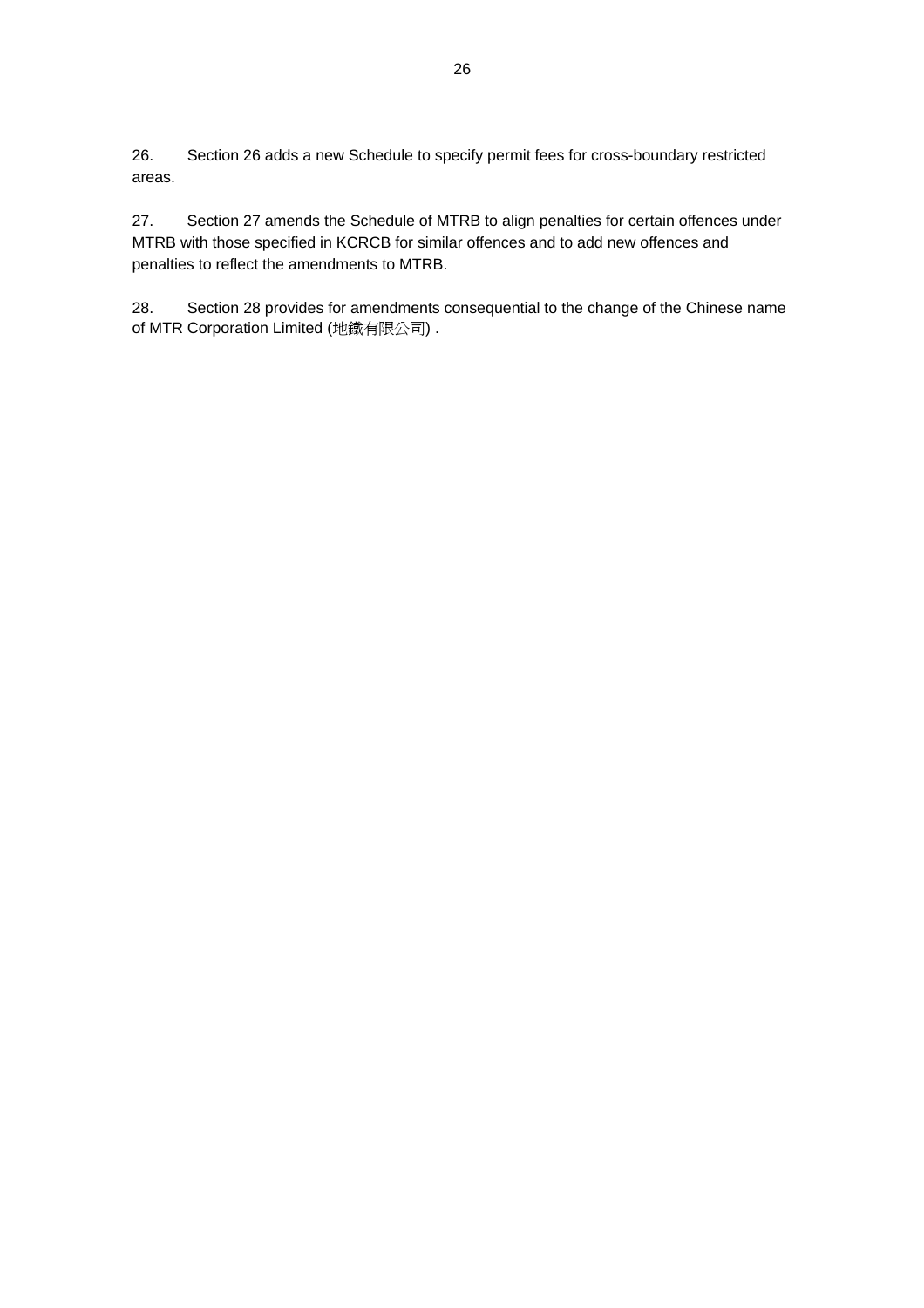# **Speech by the Secretary for Transport and Housing in moving Resolution under the Mass Transit Railway Ordinance at the Legislative Council Meeting**

#### **Mass Transit Railway (Amendment) Bylaws 2007**

## **(DRAFT)**

Madam President,

I move that the resolution as set out under my name on the Agenda be passed.

Following the passage of the Rail Merger Bill on 8 June 2007, the railway corporations need to exercise their powers under the relevant ordinances to amend some of their existing bylaws for the implementation of the rail merger. The four resolutions that I will move today involve amendments to four sets of bylaws.

Amendments to each set of bylaws require a separate resolution. Therefore, I will move four resolutions in succession for decision. I will first give an overall introduction to this bylaw amendment exercise as a whole to give you a full picture of the purposes of these amendments, and then focus on introducing the first resolution. I will then deal with the three other resolutions when I speak again later.

The bylaw amendment exercise seeks to modify or expand the existing bylaws made under the Mass Transit Railway Ordinance ("MTR Ordinance") as necessary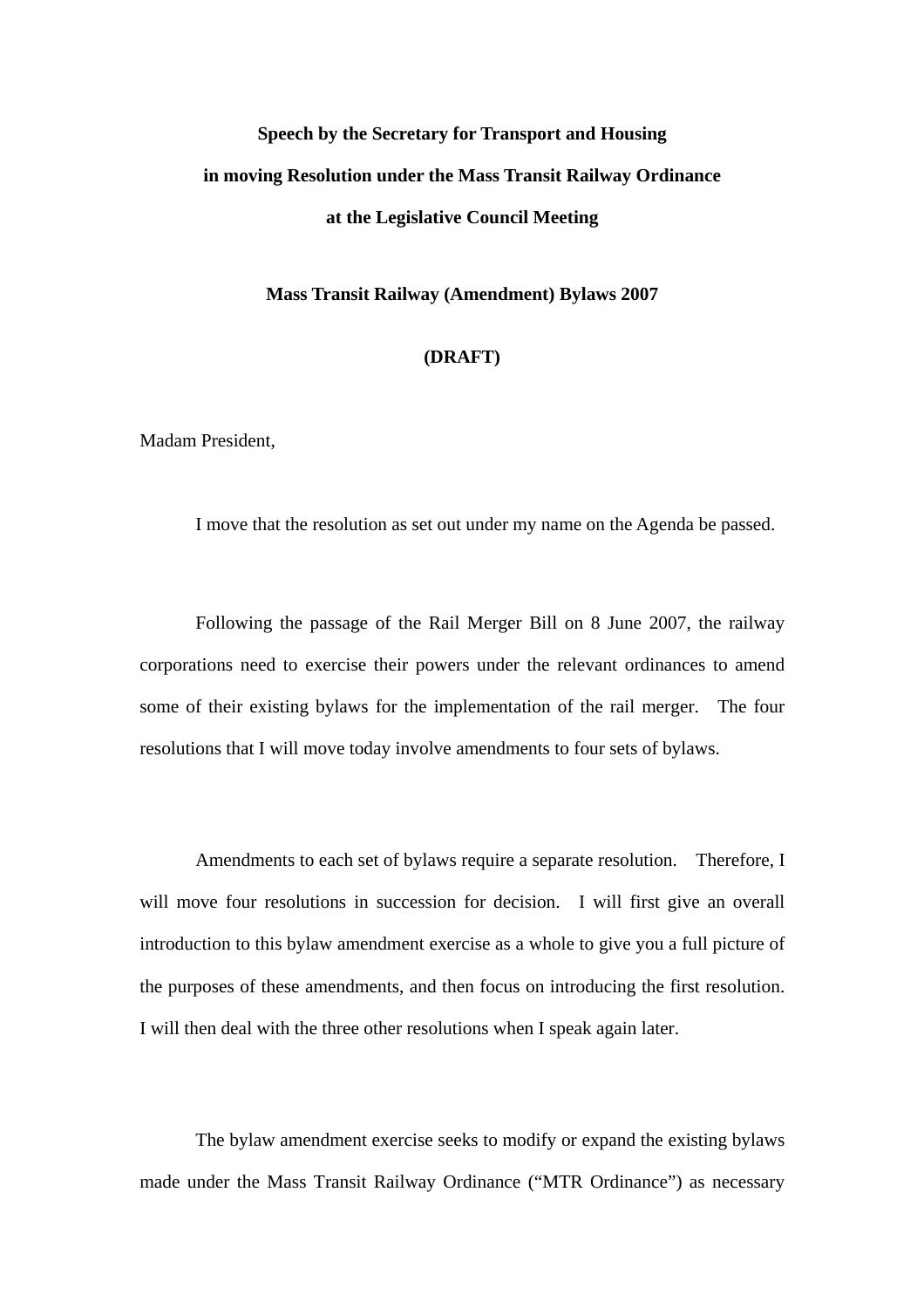for the implementation of the rail merger, using the existing Mass Transit Railway By-laws ("MTR Bylaws") as the basis, such that the post-merger corporation ("MergeCo") can operate both the MTR and KCR systems under one uniform set of bylaws. As for the Light Rail and the bus services of the Kowloow-Canton Railway Corporation ("KCRC") in the North-west Transit Service Area ("TSA bus services"), as they are now covered by a separate set of North-west Railway By-laws ("NWR Bylaws") made by KCRC, the MTR Corporation Limited ("MTRCL") will use this set of bylaws as the basis to formulate the Mass Transit Railway (North-west Railway) Bylaw under the empowering provision of the amended MTR Ordinance for the operation of the Light Rail and TSA bus services by MergeCo after the rail merger.

The House Committee of this Council has set up a subcommittee in end May to study these sets of bylaws in draft. In this connection, I would like to extend my sincere gratitude to the Chairman of the subcommittee, the Hon Miriam LAU Kin-yee, the Deputy Chairman, the Hon TAM Yiu-chung, and all the other Members of the subcommittee, for the valuable time and effort they have spent in the exercise. The two railway corporations have been able to make reference to Member's valuable comments on individual provisions in the draft bylaws in finalizing the proposed amendments. Taking into account the subcommittee's suggestions, the railway corporations have made suitable amendments to the draft bylaws. These sets of bylaws now tabled to this Council have already incorporated all such amendments.

It is the common view of many members of the subcommittee that the framework for operating the MTR has been well established and its implementation is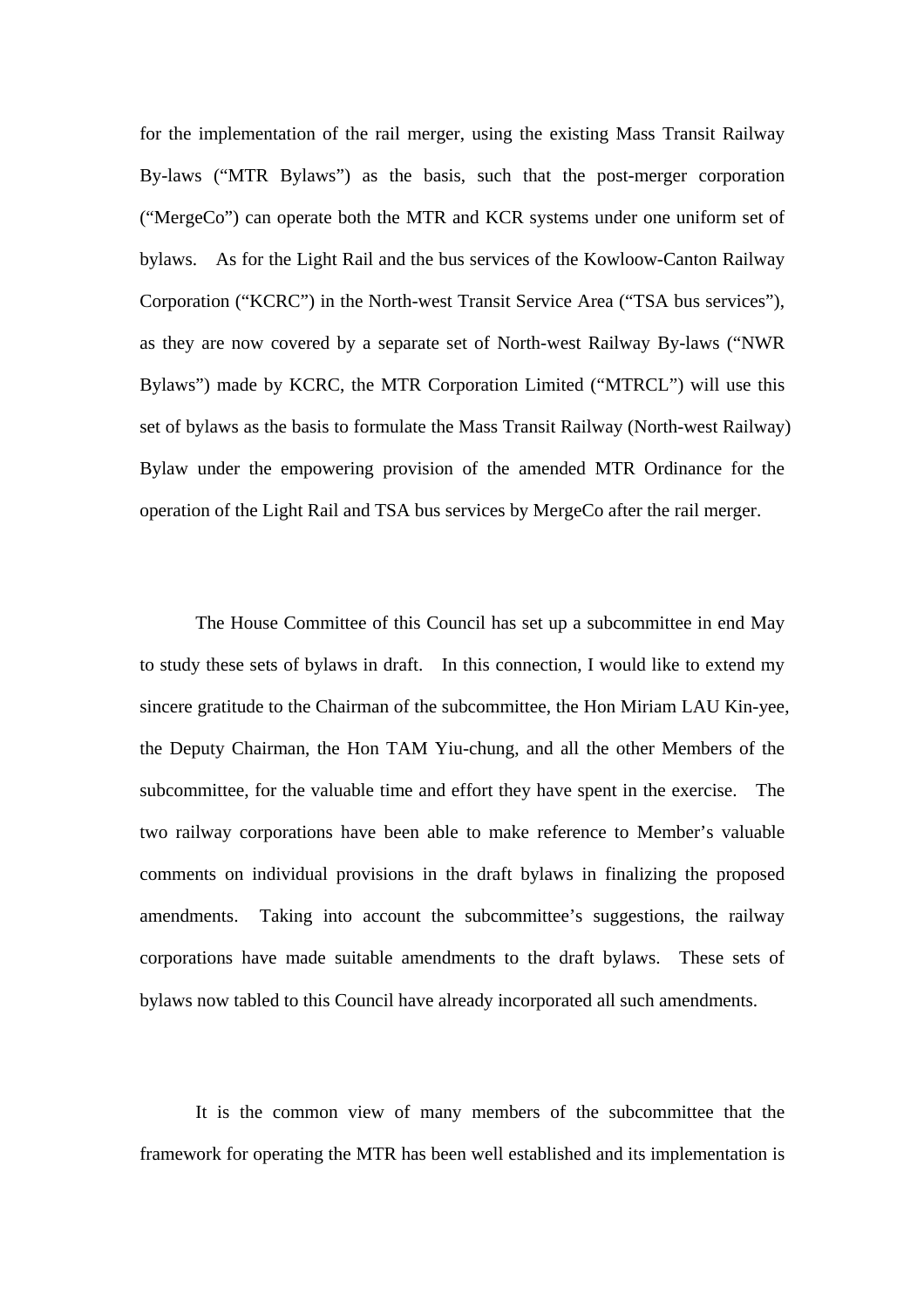smooth and acceptable to the public. As regards penalty provisions, it is noted that the maximum levels of penalties under the bylaws of the two railway corporations are not entirely the same, with the penalty levels under MTR Bylaws being lighter in general. The subcommittee considered it more desirable to adopt the penalty levels stipulated in the existing MTR Bylaws after the rail merger, whereas for the additional proposed provisions to be brought across from the Kowloon-Canton Railway Corporation By-laws ("KCRC Bylaws"), the existing penalty levels applied by KCRC Bylaws can be adopted. The suggestion has been accepted by MTRCL.

In addition to the necessary amendments to the bylaws as a result of the rail merger, some members also suggested that considerations should be given to amend certain existing provisions of the MTR Bylaws, for example, the possibility of reducing the maximum level of penalty for illegal hawking on railway premises in this exercise. But it is noted that some other Members have expressed reservation about this suggestion. On the other hand, one Member proposed at a subcommittee meeting that those existing bylaws which are not related to the rail merger should also be reviewed and considered for amendment in this exercise.

After listening to Members' views, MTRCL agreed to review such other existing provisions from an overall perspective taking into account Members' suggestions. MTRCL has undertaken to conduct a comprehensive review on the bylaws in the light of the views expressed by Members of the subcommittee. The review will be completed after it has gained experience in operating the integrated railway system and the Corporation will put forward detailed amendment proposals to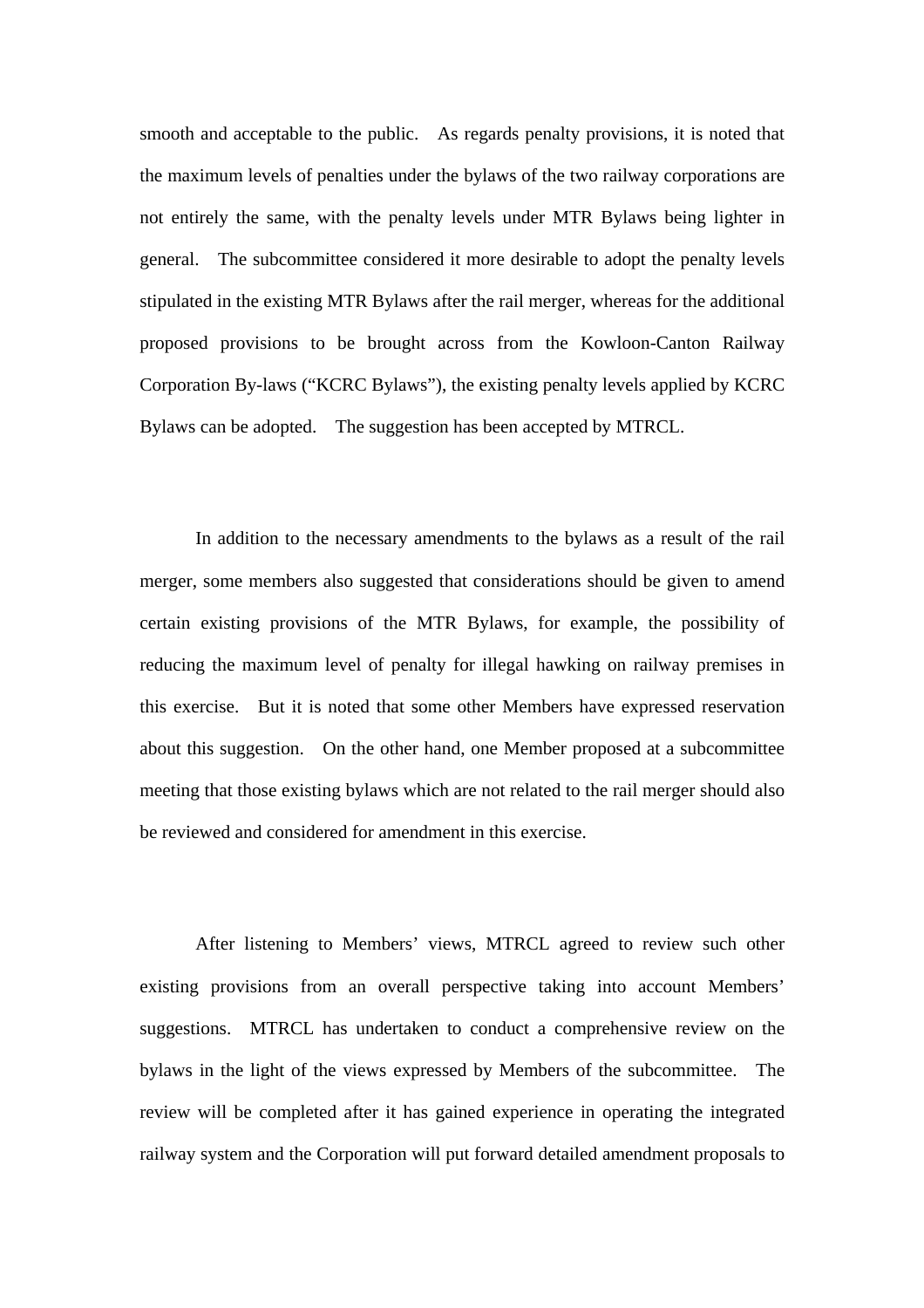the relevant Panel or committee within 12 months of the merger. The subcommittee has indicated agreement to MTRCL's proposed arrangements and timetable for the comprehensive review, taking into consideration that MergeCo should be given time to familiarize itself with the operation of the integrated railway system such that MergeCo can make reference to the actual experience in the review.

I believe all of us now are clear about the overall purposes of this amendment exercise. I would like to turn to the first resolution that I am going to move.

This resolution deals with amendments to the existing MTR Bylaws. The objective of MTRCL's proposed amendments is to bring across the relevant existing provisions of the KCRC Bylaws that are required for the operation of the KCRC railways to the MTR Bylaws, as there are no corresponding provisions in the existing MTR Bylaws. The amendments mainly fall into the following categories:

- (a) Existing provisions of the KCRC Bylaws in the following two categories will be brought across to the MTR Bylaws:
	- (i) provisions relating to intercity pPassenger and freight service;
	- (ii) provisions that cater for the unique features of KCRC's operation, such as the existence of first class compartments;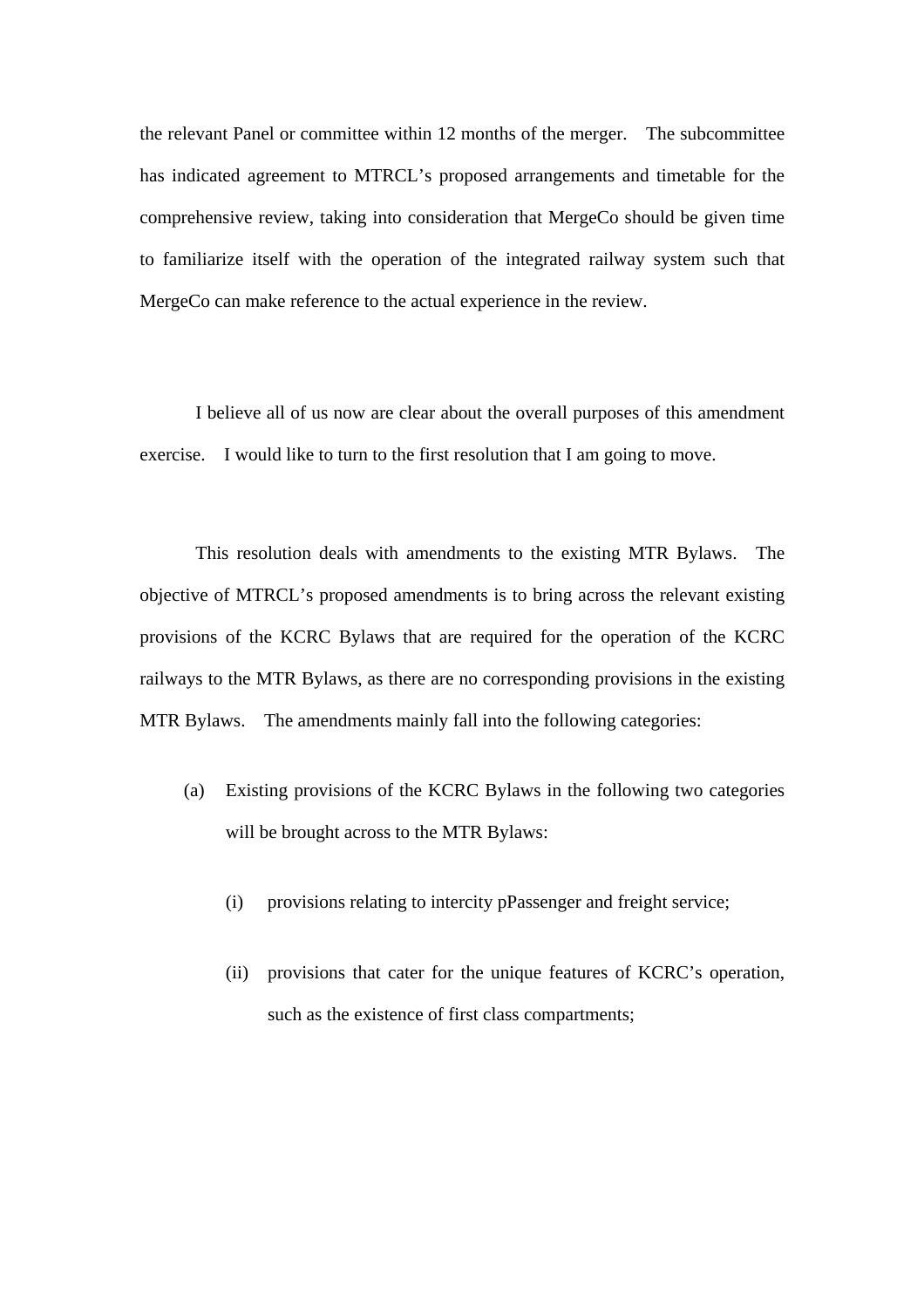- (b) the Chinese title of the MTR Bylaws will need to be changed from  $\langle \psi | \overline{\psi} \rangle$ 鐵路附例》to《香港鐵路附例》as a consequence of the change of the Chinese name of MTRCL from 「地鐵有限公司」to 「香港鐵路有限公  $\overline{F}$  upon the merger. Reference to the Chinese name of the Corporation in the MTR Bylaws will need to be amended accordingly as well; and
- (c) other consequential amendments.

With regard to the concern expressed by the subcommittee over the penalty level under this set of bylaws, I would like to supplement that they represent the maximum levels of penalty for contravention of the relevant bylaws, whilst it would remain a matter for the Magistracy to decide on the actual penalty to be applied in each case based on the circumstances of the individual cases. MTRCL has accepted the suggestion of the subcommittee to continue to adopt the existing penalty levels under the existing MTR Bylaws after the merger. As for the additional provisions which are not contained in the existing MTR Bylaws, they will apply the existing penalty levels for the corresponding provision in the KCRC Bylaws. The subcommittee acknowledged the principle adopted by MTRCL that provisions on imprisonment as a penalty will be retained if the contravention of the relevant provisions have railway safety or security implications.

The two railway corporations have also explained to the subcommittee that as their established practice in enforcing the bylaws, they would first seek to obtain the co-operation from the person concerned by giving advice, and it is only when this is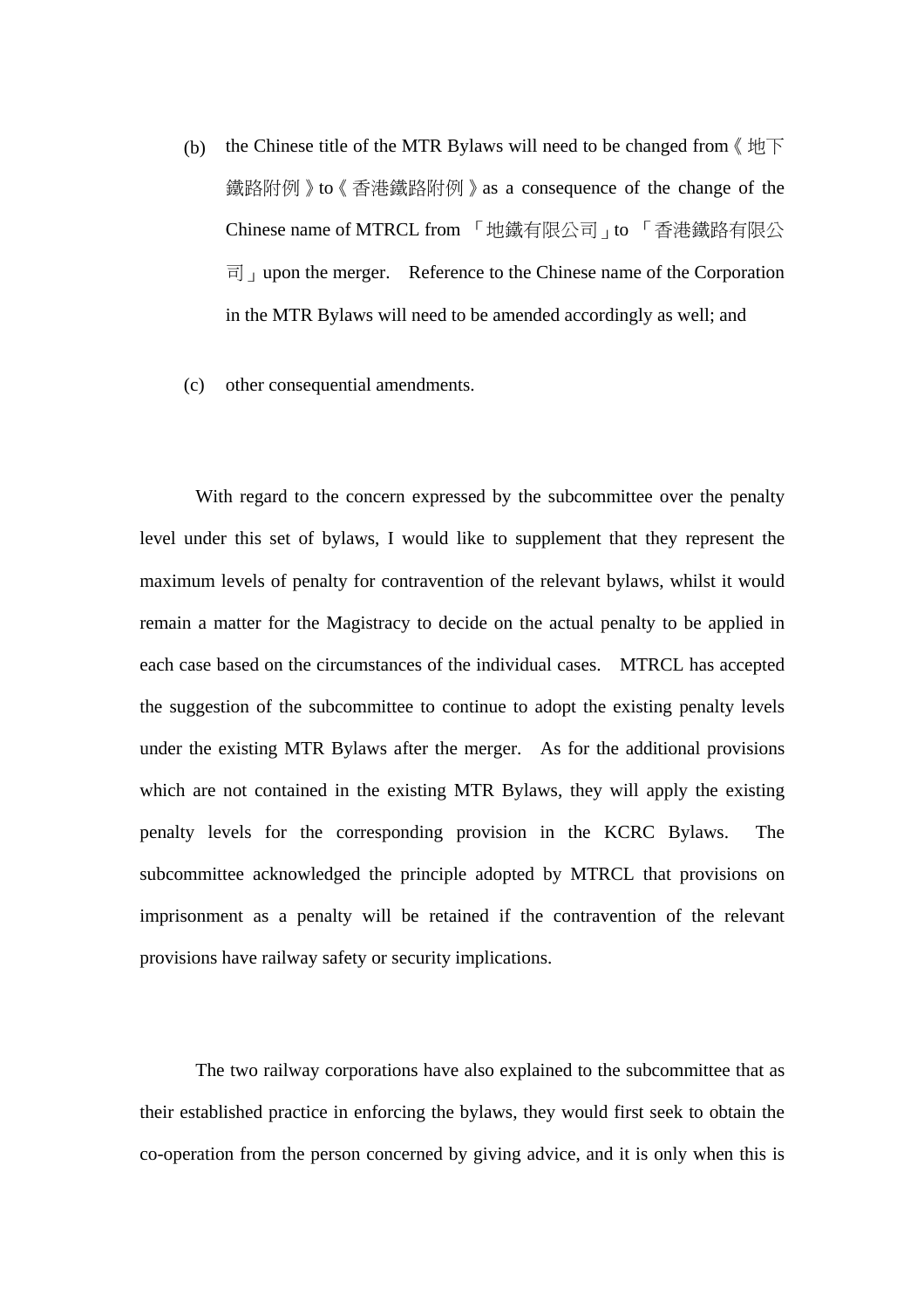not effective that they would take further actions such as issuing warnings. The MergeCo will adopt the same enforcement approach.

Subject to Members' approval of this resolution today, the proposed amendments to this set of bylaws will come into operation on the date of merger implementation. I hope that Members will support the resolution.

Madam President, I beg to move.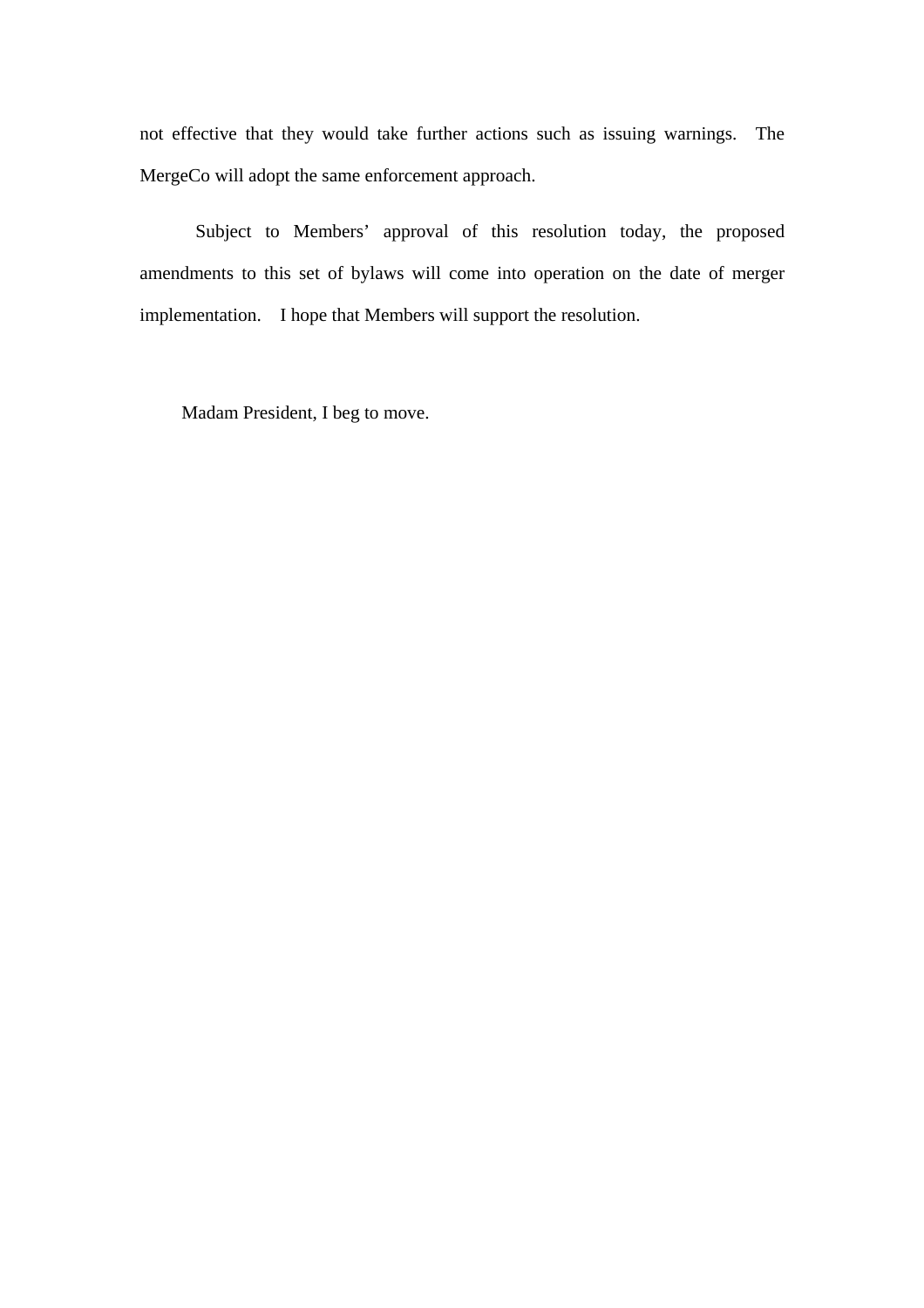# MASS TRANSIT RAILWAY ORDINANCE

 $\overline{\phantom{a}}$ 

l

# **RESOLUTION**

(Under section 34 of the Mass Transit Railway Ordinance (Cap. 556))

RESOLVED that the Mass Transit Railway (North-west Railway) Bylaw, made by the MTR Corporation Limited on 20 June 2007, be approved.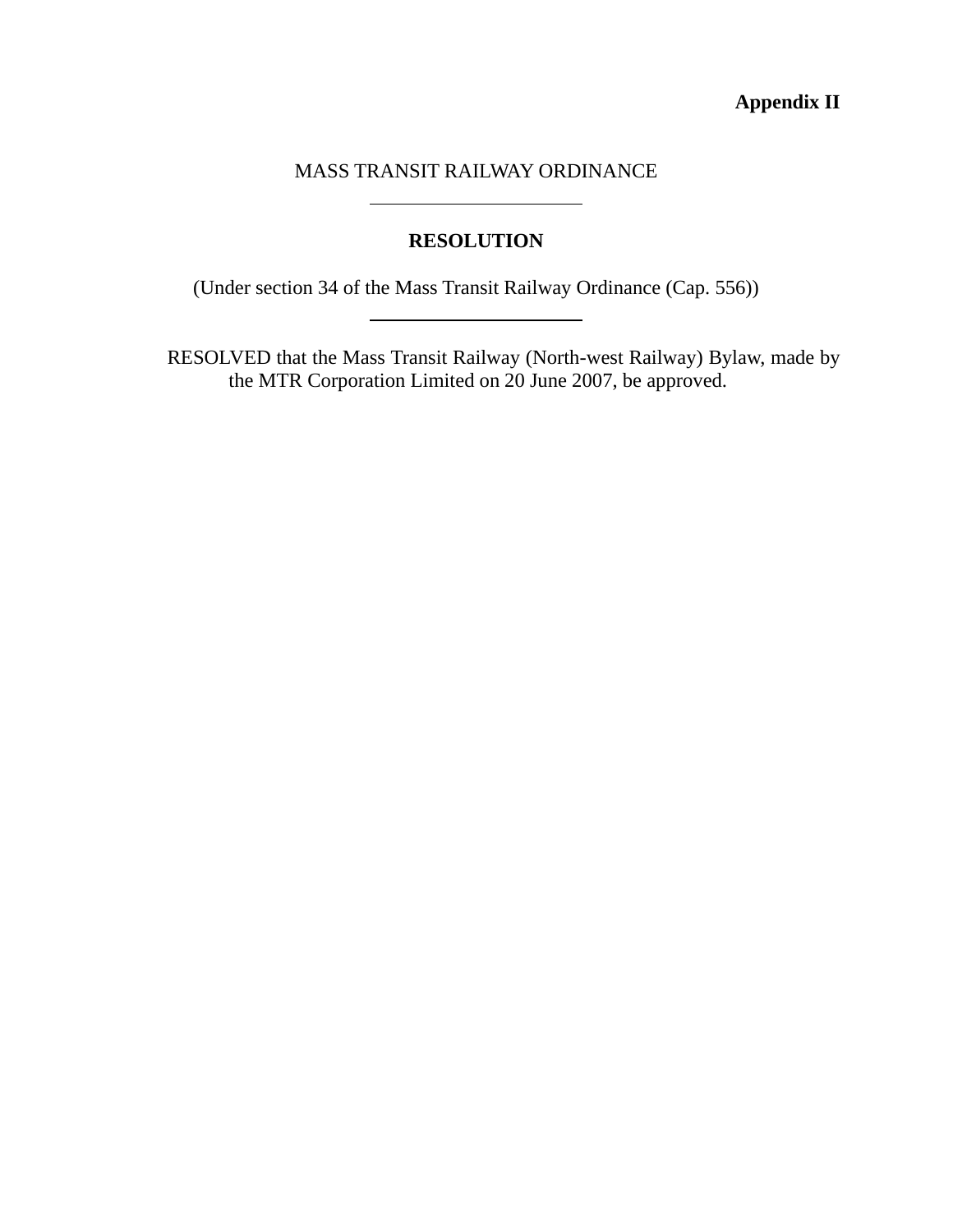# MASS TRANSIT RAILWAY (NORTH-WEST RAILWAY) BYLAW

## **CONTENTS**

Section Page

# PART 1

# PRELIMINARY

# PART 2

# TICKETS AND FARES

| 2.               |  |
|------------------|--|
| 3.               |  |
| $\overline{4}$ . |  |
| 5.               |  |
| 6.               |  |
| 7.               |  |
| 8.               |  |
| 9.               |  |
| 10.              |  |
| 11.              |  |
| 12.              |  |
| 13.              |  |

## PART 3

## TRESPASS AND DAMAGE TO BUSES AND THE RAILWAY

| 14. |  |
|-----|--|
| 15. |  |

## PART 4

# CONDUCT OF PERSONS ON BUSES AND THE RAILWAY

| 17. |  |
|-----|--|
| 18. |  |
| 19. |  |
| 20. |  |
| 21. |  |
| 22. |  |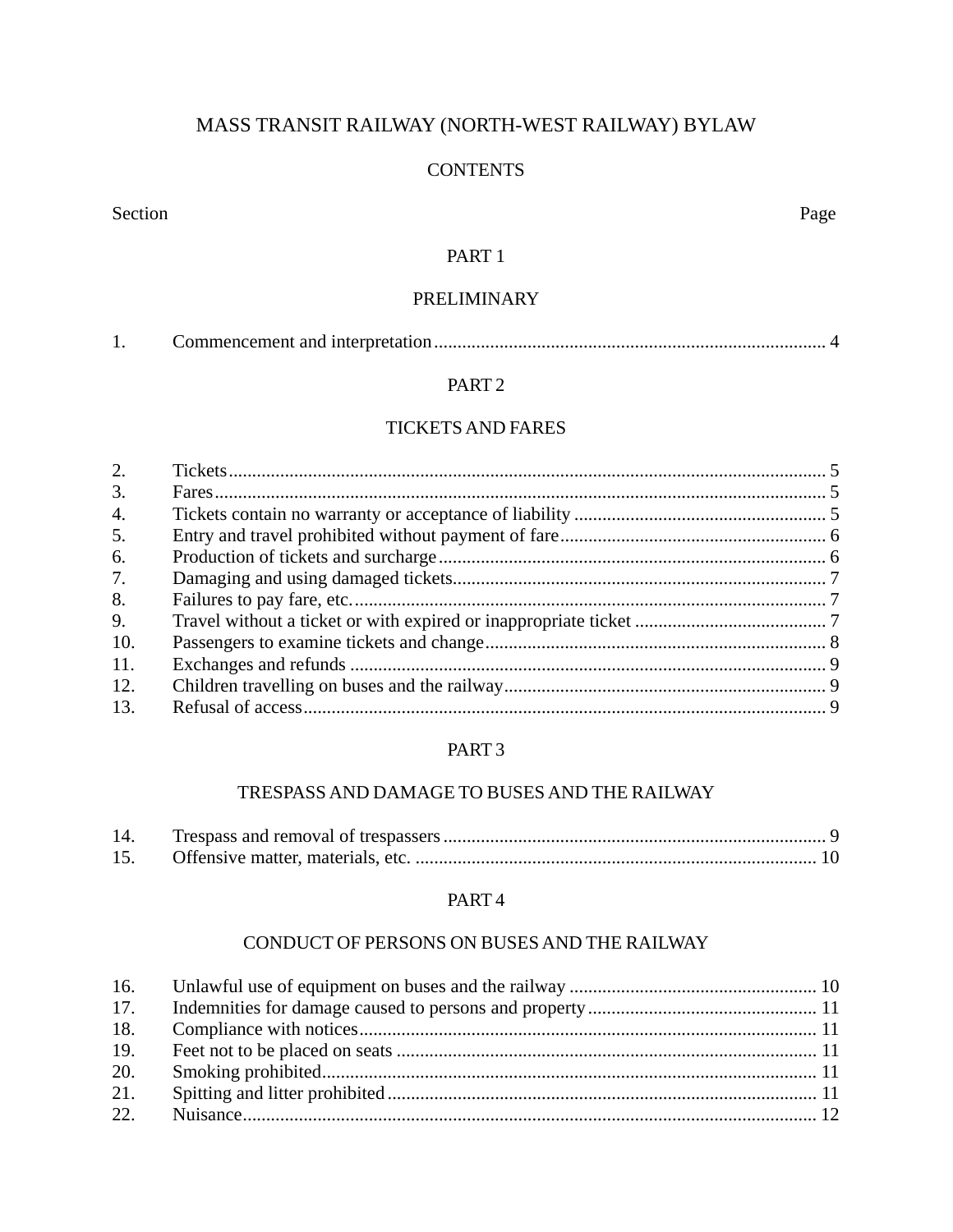| 25. |  |
|-----|--|

## PART 5

# HAWKERS, LOITERERS AND BILL POSTING

| 26. |  |
|-----|--|
|     |  |
| 28. |  |

## PART 6

# VEHICLES ON THE RAILWAY PREMISES

| 29. |  |
|-----|--|
| 30. |  |
| 31. |  |
| 32. |  |
| 33. |  |

## PART 7

# DANGEROUS GOODS

| 34 |  |  |  |
|----|--|--|--|
|----|--|--|--|

## PART 8

## LOST PROPERTY

| 35. |  |
|-----|--|
| 36. |  |

## PART 9

# LIMITATION OF LIABILITIES

| 37. |  |
|-----|--|
|     |  |

# PART 10

## ENFORCEMENTAND PENALTIES

| 39. |  |
|-----|--|
| 40. |  |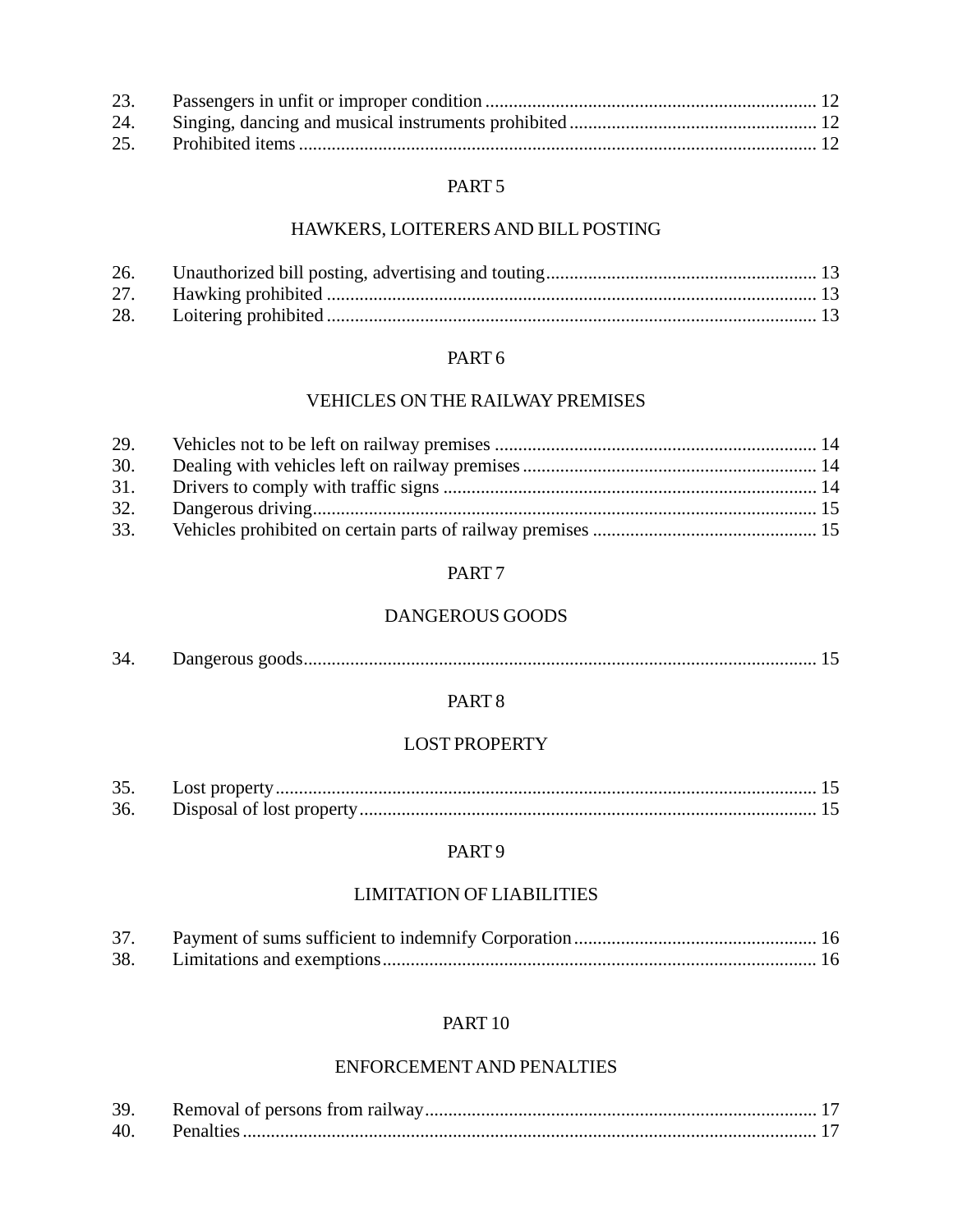| 41. |  |
|-----|--|
|     |  |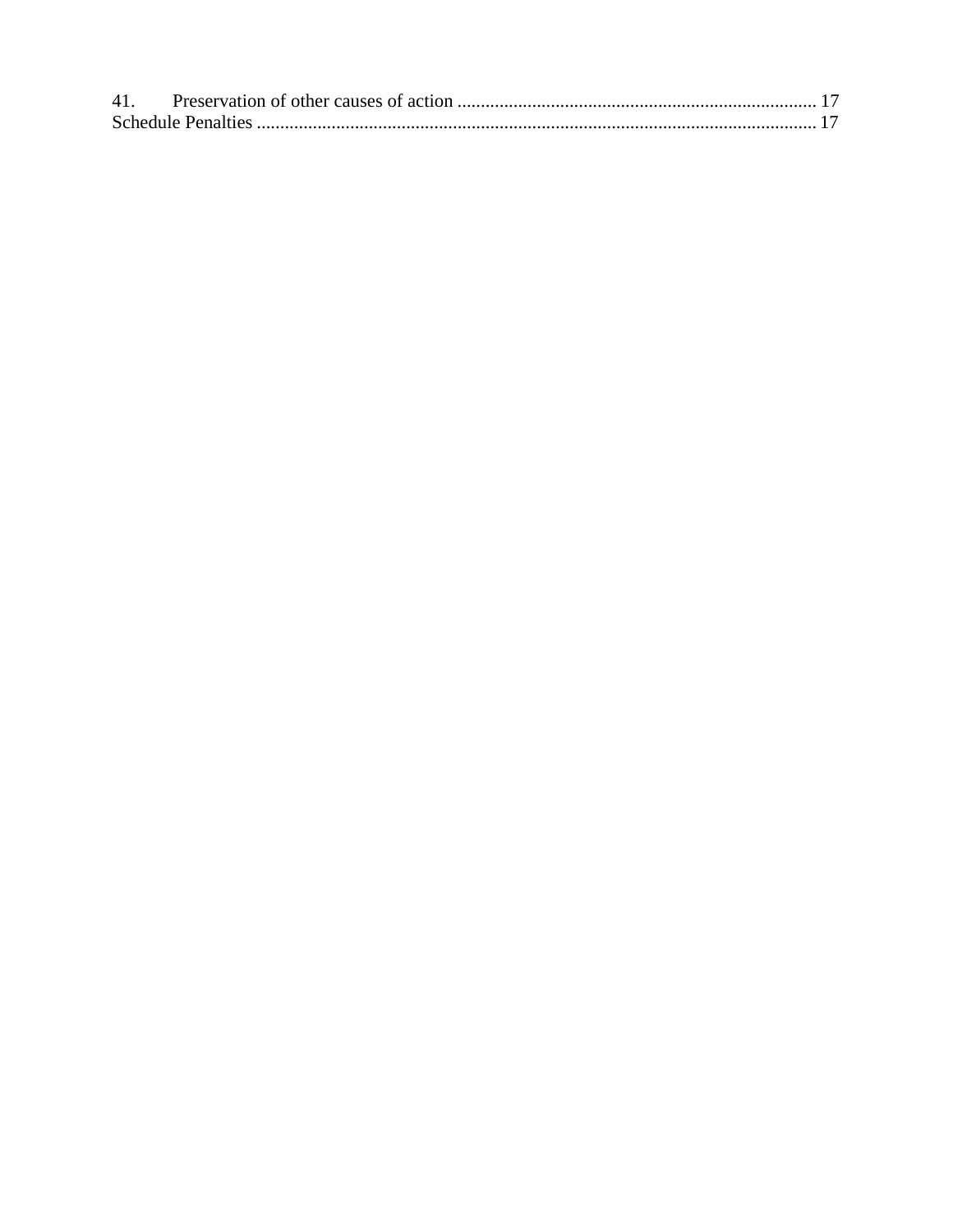## **MASS TRANSIT RAILWAY (NORTH-WEST RAILWAY) BYLAW**

(Made by the MTR Corporation Limited under section 34 of the Mass Transit Railway Ordinance (Cap. 556) subject to the approval of the Legislative Council)

## PART 1

## PRELIMINARY

#### **1. Commencement and interpretation**

(1) This Bylaw shall come into operation on the day appointed for the commencement of the Rail Merger Ordinance (11 of 2007).

(2) In this Bylaw, unless the context otherwise requires -

- "automatic processing device" (自動處理裝置) means a processing device used by the Corporation for the automatic collection of fares;
- "bus" ( $E\pm$ ) means a bus as defined in the Road Traffic Ordinance (Cap. 374) and operated by or on behalf of the Corporation within the North-west Transit Service Area;

"Corporation"  $(\triangle \overline{\overline{\mathbf{a}}}$ ) means the MTR Corporation Limited;

"fare" (車費) means the fare payable by any passenger for travel on any bus or on the railway irrespective of whether a ticket is issued to him by or on behalf of the Corporation for travel on any bus or on the railway;

"invalid ticket" (失效車票) means a ticket -

- (a) for which the period of validity has expired; or
- (b) which is invalid for travel on any bus or on the railway in which the ticket holder is travelling; or
- (c) which the passenger is not entitled to use pursuant to the conditions of use contained or referred to in any other publications, notices, lists or tables relating to such ticket or travel; and
- (d) in case of a smart card includes a smart card which has not had the appropriate authorization code recorded on it by an automatic processing device immediately before the ticket holder travels or attempts to travel on any bus or boards or attempts to board any vehicle of the North-west Railway or travels or attempts to travel on any such vehicle;
- "official" (人員) means any person duly authorized to act on behalf of the Corporation and includes any employee, servant or lawfully appointed agent of the Corporation;
- "passenger" (乘客) means a person who has paid a fare or on whose behalf a fare has been paid and who is lawfully travelling on any bus or the railway during the hours of business of the Corporation irrespective of whether a ticket is issued to him or on his behalf or has been otherwise acquired by him for such purpose;
- "personalized ticket" (個人車票) means a ticket which has been issued to the person or individual identified on the ticket;

"railway" (鐵路) means the North-west Railway;

"railway premises" (鐵路處所) means railway premises belonging to or appertaining to the North-west Railway but excludes any carriageway of the North-west Railway not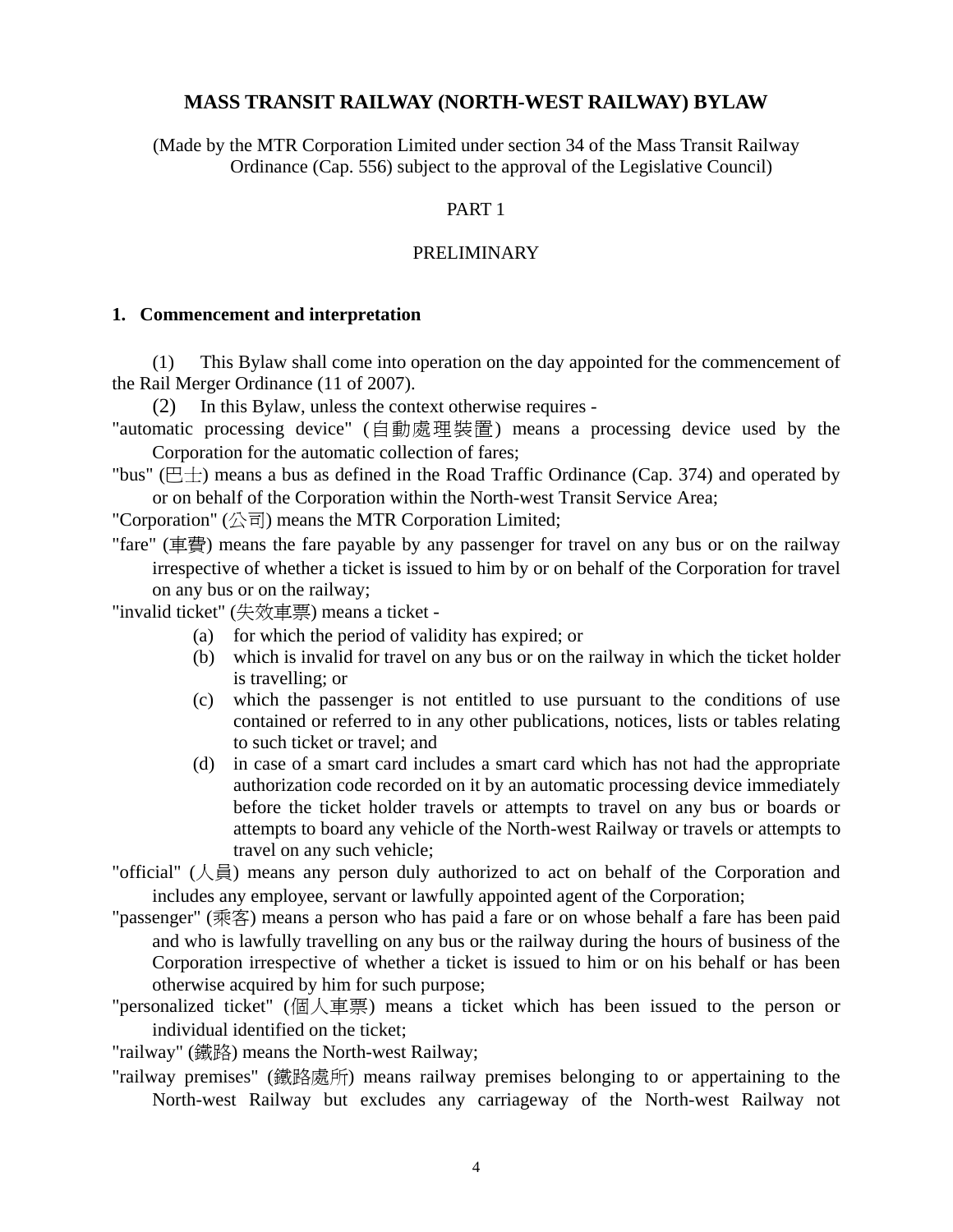designated by the Commissioner for Transport for the purpose of the definition of "road" under section 2 of the Road Traffic Ordinance (Cap. 374);

- "smart card" (聰明卡) means a card or chip issued by or on behalf of the Corporation for the purpose of communicating with automatic processing devices;
- "surcharge" (附加費) means such amount as may be specified in notices, lists, tables or other publications issued by or on behalf of the Corporation from time to time and shall be -
	- (a) an amount equal to fifty times the prevailing maximum adult single fare on any bus or railway at the time the surcharge is imposed; or
	- (b) the maximum fine prescribed in this Bylaw,

whichever is the lower;

- "ticket" (車票) means any form of ticket, smart card, pass or permit issued from time to time by or on behalf of the Corporation, for travel on any bus or on the railway;
- "ticket office" (票務處) means any office operated by or on behalf of the Corporation which is duly authorized to issue tickets;

"vehicle" (車輛) means a vehicle as defined in the Road Traffic Ordinance (Cap. 374);

"vehicle of the North-west Railway" (西北鐵路車輛) means any train or carriage or compartment thereof used on or in connection with the railway.

## PART 2

## TICKETS AND FARES

#### **2. Tickets**

- (1) All tickets whether specifically referred to in this Bylaw or not are issued subject to
	- (a) this Bylaw; and
	- (b) any special conditions stated or referred to on such tickets or any special conditions otherwise contained or referred to in any notices, lists, tables or other publications issued by or on behalf of the Corporation.

 (2) A passenger shall be deemed to have knowledge of and to have agreed to this Bylaw and any special conditions in relation to any ticket used by him or any special conditions otherwise contained or referred to in any notices, lists, tables or other publications issued by or on behalf of the Corporation and the liability of the Corporation (if any) shall be limited but not extended thereby.

## **3. Fares**

 The fares appearing from time to time in notices, lists, tables or other publications issued by or on behalf of the Corporation are the authorized fares for travel on any bus or on the railway.

#### **4. Tickets contain no warranty or acceptance of liability**

 (1) The Corporation does not warrant that a passenger will be conveyed on any particular bus or vehicle of the North-west Railway or that any bus or vehicle of the North-west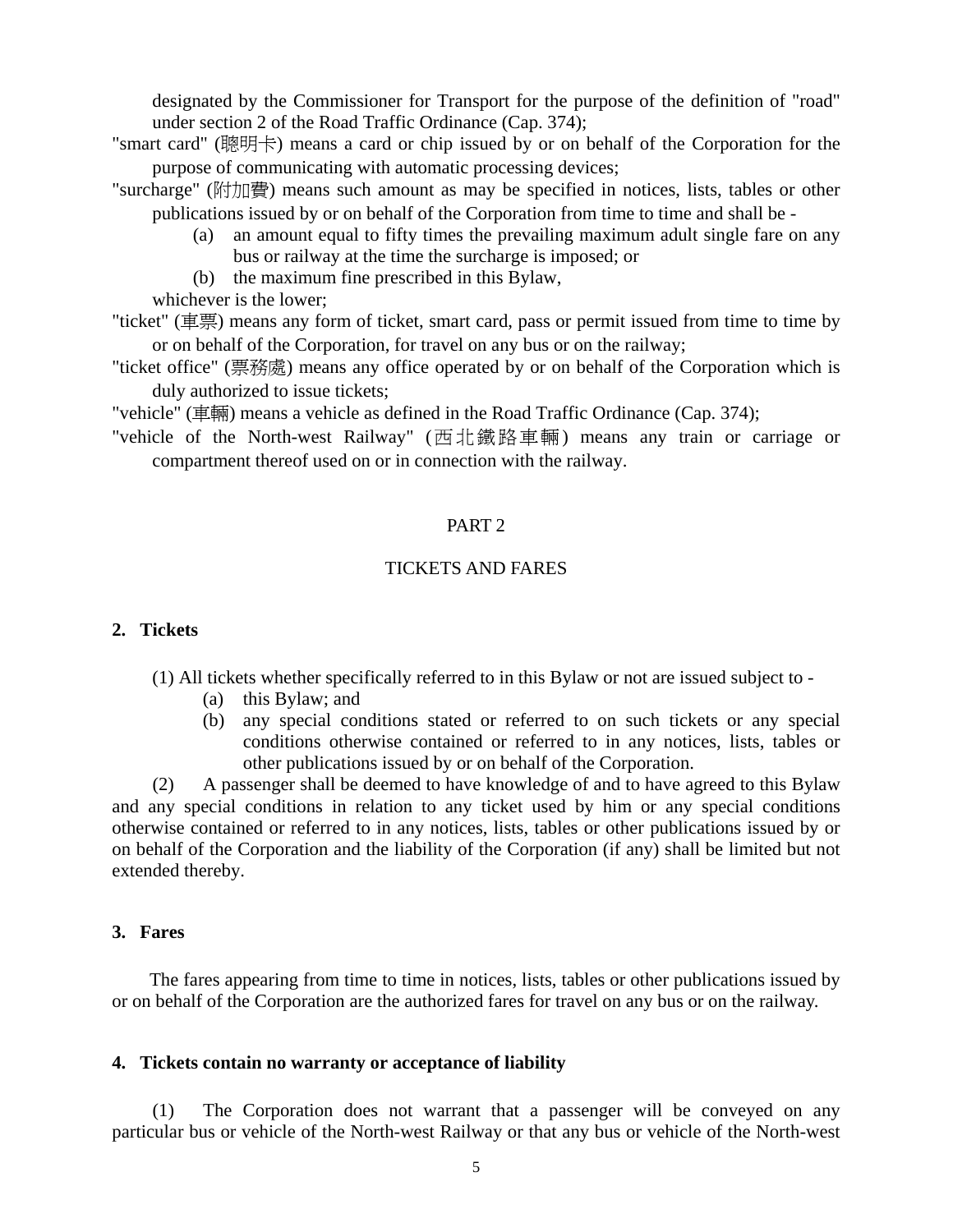Railway shall arrive or depart at a particular time or stop or that the issue of a ticket will be completed before the departure of any bus or vehicle of the North-west Railway and the Corporation will not be liable to any person for any loss or damage whatsoever arising from any delay or detention caused by the alteration suspension interference with or withdrawal of the Corporation's bus or railway services (or a part thereof) for any reason whatsoever.

 (2) The Corporation may in its absolute discretion do all or any of the following without being liable to any person for any loss or damage caused thereby -

- (a) suspend or discontinue the issue of tickets howsoever issued;
- (b) despatch any bus or vehicle of the North-west Railway from a stop before the arrival of any other bus or vehicle of the North-west Railway without affording passengers an opportunity of alighting and boarding the bus or vehicle of the North-west Railway;
- (c) suspend, discontinue or otherwise withdraw all or any bus or railway service from any stop at any time and for any period of time or suspend, discontinue or withdraw the running of any bus or vehicle of the North-west Railway at any time and for any period of time and alter the times of departure and arrival of any bus or vehicle of the North-west Railway and the routes thereof.

 (3) The Corporation may in its absolute discretion consider applications for a refund where a ticket is unused as a consequence of the circumstances described in subsection (2).

# **5. Entry and travel prohibited without payment of fare**

 No person shall without the authority of an official, which authority shall not be unreasonably withheld, or except as provided in section 12(1) -

- (a) travel on any bus;
- (b) board or attempt to board any vehicle of the North-west Railway; or
- (c) travel or attempt to travel upon any vehicle of the North-west Railway,

unless having first paid the appropriate fare and, where a ticket is issued, obtaining the appropriate ticket and in the case of using a smart card as a ticket, using it in the appropriate manner in conjunction with an automatic processing device so that the appropriate fare is paid to the Corporation.

## **6. Production of tickets and surcharge**

 (1) All tickets shall remain the property of the Corporation and must be produced at any time on any bus or on the railway on demand being made therefor by any official.

 (2) Any person who refuses or fails to pay the appropriate fare or refuses or fails to produce his ticket shall be liable to pay a surcharge.

 (3) A person holding or using a free or concessionary ticket while on the railway or on any bus or vehicle of the North-west Railway shall produce on demand by an official sufficient evidence to prove his entitlement to hold and use the ticket.

 (4) Any person who uses a free or concessionary ticket but fails to produce sufficient evidence to prove his entitlement to such use shall be liable to pay a surcharge as if no ticket were held.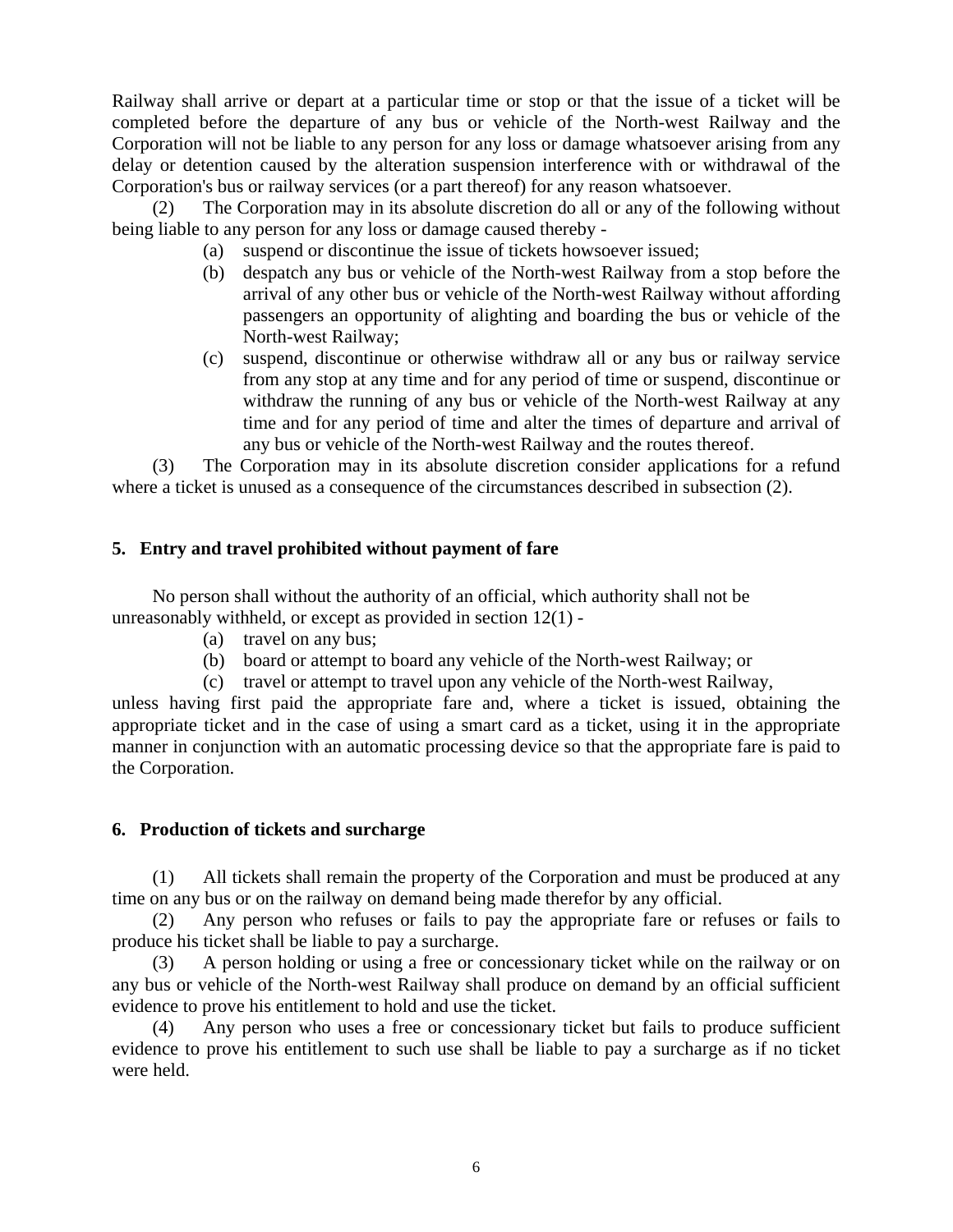(5) Any person who without the authority of an official, which authority shall not be unreasonably withheld, holds a free or concessionary ticket and fails to produce sufficient evidence to prove his entitlement to hold such ticket shall be required upon demand by an official to surrender such ticket to the official.

# **7. Damaging and using damaged tickets**

- (1) No person shall improperly do anything to or with a ticket whereby
	- (a) the coded or printed data thereon is erased wholly or in part or is otherwise altered or interfered with; or
	- (b) the ticket is otherwise damaged.

 (2) No person shall use or attempt to use for travel on any bus or the railway a ticket which has been improperly altered damaged or which has been otherwise interfered with and, in the case of using a smart card as a ticket which is unable to communicate with an automatic processing device for tickets.

## **8. Failures to pay fare, etc.**

 (1) Save as provided under subsections (2), (3), (4), (5) and (6), no person prior to leaving any bus or the railway shall fail to or refuse to pay any fare or other sum payable to the Corporation in accordance with this Bylaw.

When a person is liable to pay a surcharge, payment shall be made immediately on demand by an official and payment shall be made to the official demanding the surcharge.

 (3) When a person aged 16 years and over is unable in the opinion of an official to make immediate payment of a surcharge, the demand of the surcharge by the Corporation shall be made by way of service of a notice in writing and the person upon whom the notice is served shall sign the notice and shall make payment of the surcharge not later than 14 days from the date of service of the notice.

 (4) When a person under the age of 16 years is unable in the opinion of an official to make immediate payment of the surcharge, the demand of the surcharge by the Corporation shall be made by way of service of a notice in writing upon his parent, legal guardian or next of kin and the person who receives the notice shall make payment of the surcharge not later than 14 days from the date of service of the notice.

 (5) The decision as to whether a person is unable to make immediate payment of a surcharge shall be in the absolute discretion of an official dealing with tickets or passengers and shall be final and binding for all purposes without liability of whatever nature for any loss and damage whatsoever and howsoever arising from any such decision.

The Corporation shall be entitled at its own discretion to deduct the surcharge wholly or in part from any smart card held by any passenger liable in respect thereof.

# **9. Travel without a ticket or with expired or inappropriate ticket**

If a person (other than a person who is under the age of  $\overline{3}$  years) travels or attempts to travel on any bus or vehicle of the North-west Railway -

(a) without a ticket;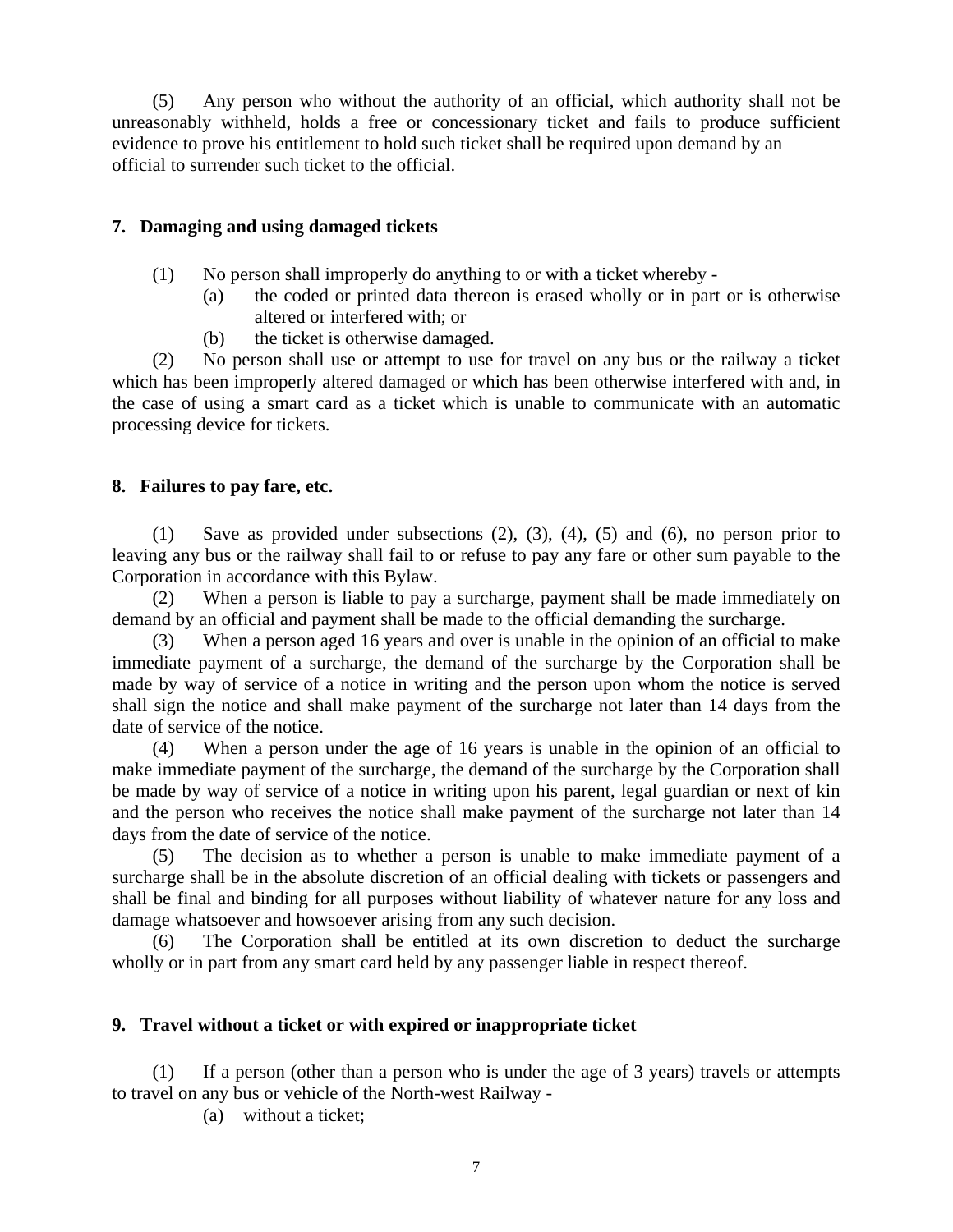- (b) with a ticket which has been altered without the authority of the Corporation or any of its officials or which has been damaged;
- (c) with an invalid ticket; or
- (d) with a personalized ticket which has been issued to another person,

he shall be regarded as not having paid his fare and shall be liable to pay a surcharge to the Corporation.

- (2) For the purposes of subsection (1)
	- (a) a ticket shall expire and becomes invalid in the event that a passenger fails to complete the journey to which the ticket relates within 2 hours of being issued with a ticket:
	- (b) the period of validity and special conditions governing a season ticket or a stored value ticket shall be those printed upon the ticket or, if no period of validity or special conditions are printed upon the ticket such period of validity and special conditions as are set out in the publications, notices, lists or tables issued by or on behalf of the Corporation from time to time;
	- (c) a person who is on any bus or vehicle of the North-west Railway and who subsequently leaves or attempts to leave the bus or vehicle of the North-west Railway or the railway premises shall, in the absence of proof to the contrary, be presumed to have travelled upon the railway;
	- (d) all tickets issued by or on behalf of the Corporation shall be delivered up at the request of an official if they have become invalid whether or not any stored value remains in such ticket.

## **10. Passengers to examine tickets and change**

 (1) All persons shall examine their tickets and any change tendered before leaving any ticket office.

 (2) Neither the Corporation nor any official shall be liable for any error or omission not drawn to their attention at the time of issue of a ticket.

 (3) A person boarding any bus shall insert not less than the appropriate fare into a farebox in payment of the fare or shall produce for inspection a valid ticket or authority for travel.

 (4) A person using an automatic vending machine shall insert not less than the appropriate fare in legal tender including a valid stored value ticket for the purchase of a ticket.

 (5) No person shall be entitled to any refund of any amount inserted into an automatic vending machine or a farebox which is -

- (a) in excess of the appropriate fare; or
- (b) in excess of the balance required to make up the appropriate fare where the value remaining in a stored value ticket is inadequate.

 (6) The amount (including a nil amount) from time to time printed on or encoded on a ticket shall be conclusive evidence of the amount paid in respect of such ticket and in the case of a stored value ticket the value (if any) remaining in such ticket.

 (7) Any person who is requested to do so by any official shall immediately produce to that official acceptable proof of his entitlement to any concessionary or other special type of ticket or fare.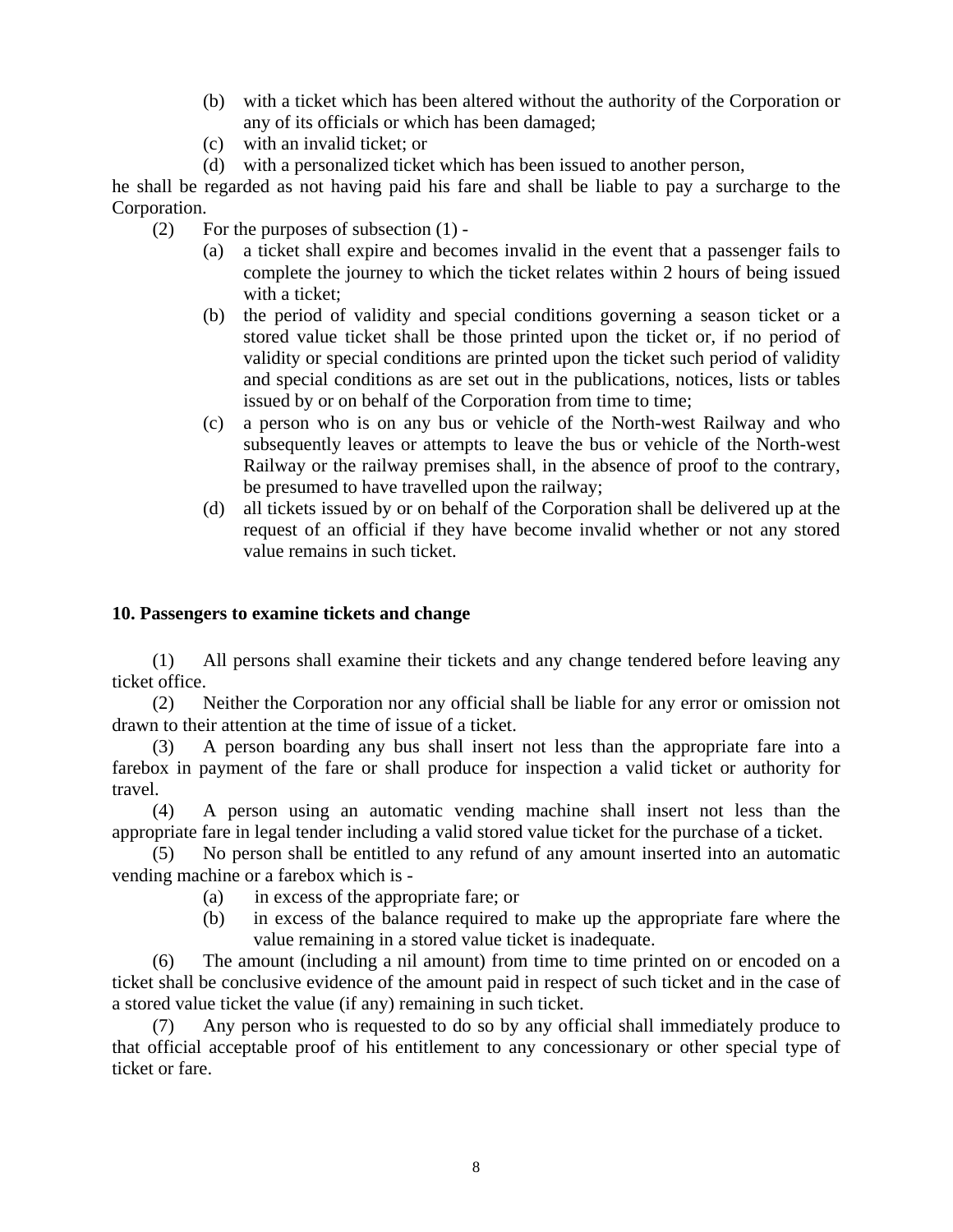#### **11. Exchanges and refunds**

 (1) A fare may be refunded or a ticket may be refunded or exchanged at the absolute discretion of the Corporation. Any such exchange or refund may be subject to the deduction of an administration charge determined and published by the Corporation from time to time.

(2) The form of any refund shall be at the absolute discretion of the Corporation.

 (3) The Corporation shall not be obliged to issue a ticket in replacement of a lost or mislaid or unused ticket nor will it be obliged to make a refund in respect of the value of any such ticket or the amount of a fare or a surcharge levied as a consequence of failure to produce a ticket when required.

#### **12. Children travelling on buses and the railway**

 (1) Except when otherwise specified in notices, lists, tables or other publications issued by or on behalf of the Corporation, up to two children under 3 years of age may accompany each adult passenger on any bus or on the railway free of charge provided that such child or children do not occupy a seat or seats that are required for other passengers.

 (2) Each adult passenger accompanied by more than two children under 3 years of age shall pay the child fare as provided for in section 3 for any children exceeding two in number.

 (3) Any child over 3 years of age but under 12 years of age when travelling on any bus or on the railway shall pay the child fare as provided for in section 3.

 (4) In the absence of proof as to the age of any child referred to in this Bylaw the decision as to age shall be in the absolute discretion of the officials dealing with tickets or passengers and shall be final and binding for all purposes without liability of whatever nature for any loss or damage whatsoever and howsoever arising from any such decision.

#### **13. Refusal of access**

 The Corporation or any official may refuse to admit any person onto any bus or vehicle of the North-west Railway or to any part of the railway premises at any time whom it or he believes is likely to act in a riotous, disorderly or offensive manner or whom it or he reasonably suspects of committing or attempting to commit any offence contrary to any of this Bylaw.

## PART 3

#### TRESPASS AND DAMAGE TO BUSES AND THE RAILWAY

#### **14. Trespass and removal of trespassers**

 (1) No person shall enter into or upon any part of the railway premises other than those parts clearly defined by means of notices, indicators and other directions for the use of persons using the railway, nor shall any person enter or leave such parts other than by use of the designated entrances or exits.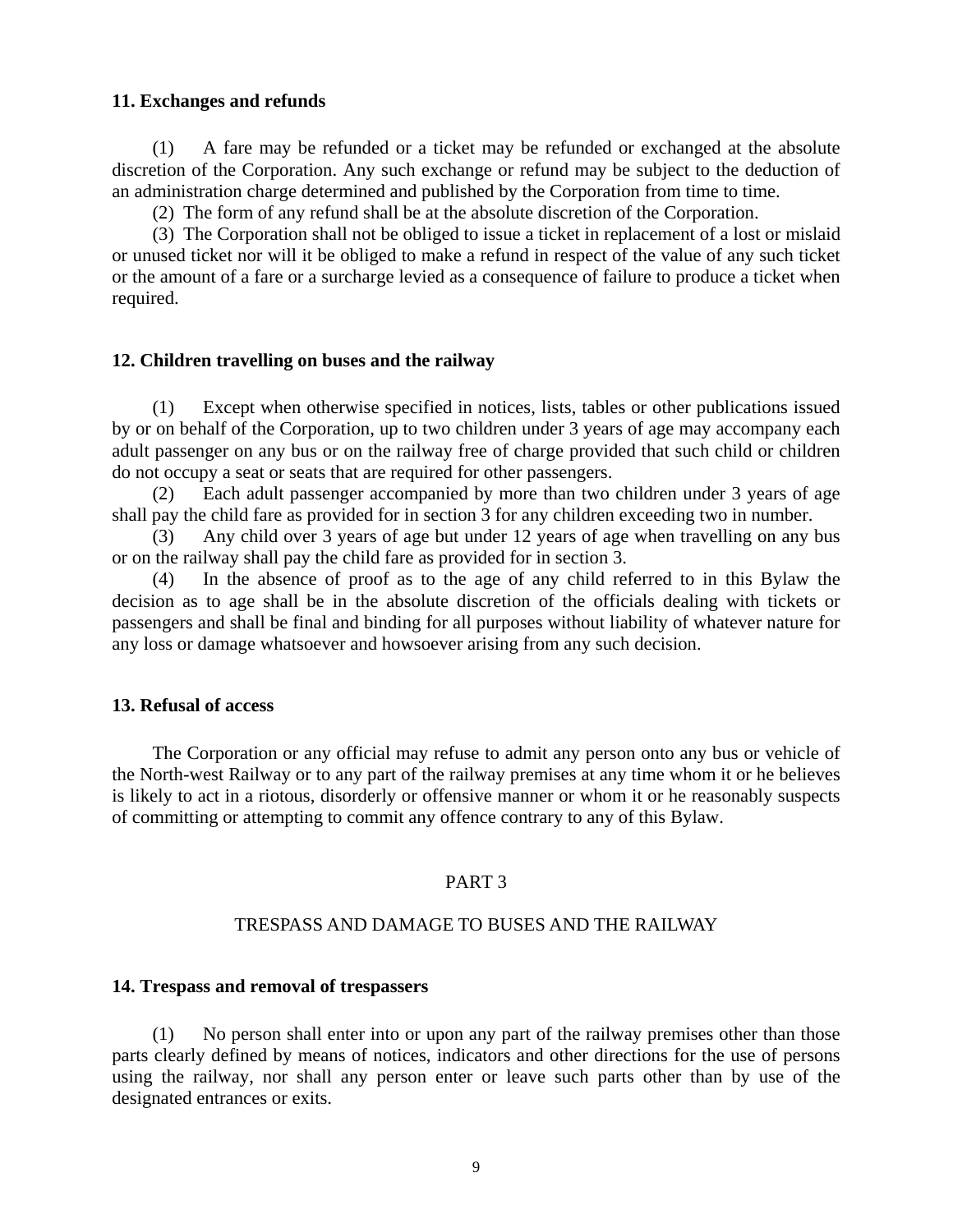(2) Any person who, without lawful excuse or the authority of the Corporation or its officials is on any bus or vehicle of the North-west Railway or on any part of the railway premises or who otherwise being in breach of this Bylaw refuses to leave the same on being requested so to do by any official may be immediately removed therefrom without prejudice to any penalty or surcharge which may be imposed in accordance with this Bylaw.

## **15. Offensive matter, materials, etc.**

- (1) No person shall cause, permit or suffer
	- (a) any sewage, drainage or any other offensive matters to flow onto or otherwise come onto or be upon any part of the railway;
	- (b) any waste product, waste material or food or refuse of any kind to be deposited on or otherwise come onto any bus or vehicle of the North-west Railway or any part of the railway;
	- (c) any kite, balloon, model or other thing to fly or otherwise pass over any part of the airspace above any part of the railway;
	- (d) any kind of construction materials, construction plant or equipment to be deposited on or otherwise come upon and remain upon or pass across the railway premises except with the written authority of the Corporation.

 (2) No person shall cause permit or suffer any missile, article or other object whatsoever to be propelled at or thrown at or wilfully dropped upon any bus or vehicle of the North-west Railway or other part of the railway.

## PART 4

# CONDUCT OF PERSONS ON BUSES AND THE RAILWAY

## **16. Unlawful use of equipment on buses and the railway**

No person except an official shall -

- (a) actuate any emergency or safety device on any bus or vehicle of the North-west Railway or upon the railway except for the express purpose for which the same is provided and in accordance with the instructions printed thereon or on a notice displayed near thereto;
- (b) enter or leave (or attempt to enter or leave) any bus or vehicle of the North-west Railway whilst it is in motion or (except in case of accident or other emergency) between stops or otherwise than at the side of the bus or vehicle of the North-west Railway adjacent to the stop or the platform appointed for passengers to enter or leave the bus or vehicle of the North-west Railway;
- (c) enter or leave (or attempt to enter or leave) any bus or vehicle of the North-west Railway after the doors have commenced to close;
- (d) where notices are exhibited on a bus or a vehicle of the North-west Railway indicating that a door shall be used for entrance thereto and another door for exit therefrom (except in case of accident or other emergency) enter or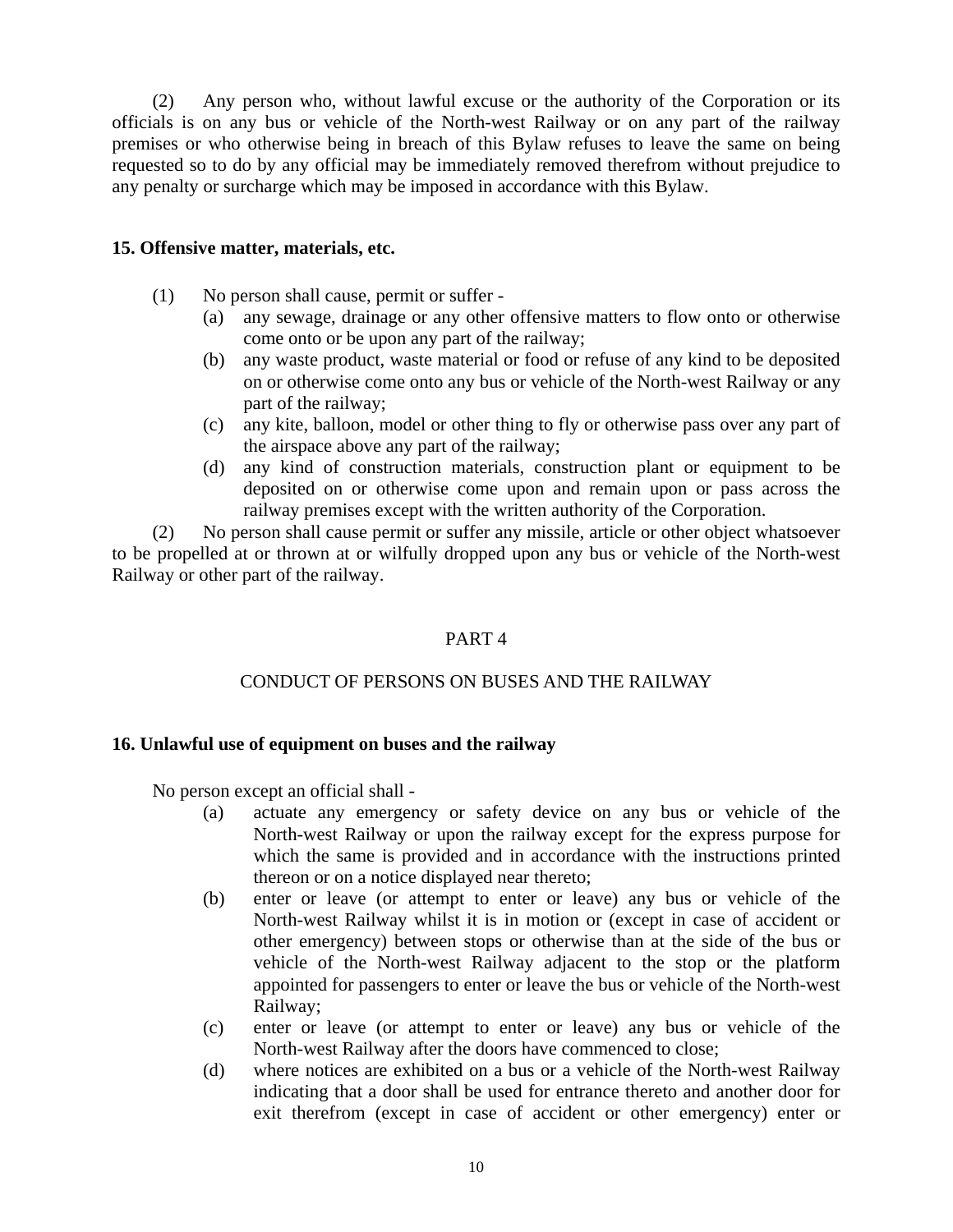attempt to enter by the door indicated for exit or leave or attempt to leave by the door indicated for entry;

 (e) operate, move, work or tamper with any mechanical or electrical appliance or any plant or equipment whatsoever which belongs to the Corporation or is constructed for the purposes of or in connection with the railway.

#### **17. Indemnities for damage caused to persons and property**

 A person who by reason of bringing any animal, article or object on to any bus or vehicle of the North-west Railway or any part of the railway causes any injury, loss or damage whatsoever to the Corporation or its officials or any other person or causes any loss or damage whatsoever to the property of the Corporation, its officials or any other person shall indemnify the Corporation against all or any claims, demands, costs and expenses whatsoever arising therefrom in respect of any such injury, loss or damage howsoever caused:

 Provided that this section shall not apply in circumstances where the damage or loss to the property or persons referred to herein arises entirely from the neglect or default of an official.

#### **18. Compliance with notices**

(1) Every person while on a bus or vehicle of the North-west Railway or on any part of the railway premises shall comply with all notices, indicators and all reasonable directions and requests of officials.

(2) No person shall stand on the upper deck or any staircase of a bus.

(3) Without prejudice to the generality of subsection (1) if any official determines that a bus or vehicle of the North-west Railway is full, no person shall enter or remain therein having just entered if directed by such official not to do so.

#### **19. Feet not to be placed on seats**

 No person shall place his feet on any seat in any bus or on any vehicle of the North-west Railway or on any other part of the railway premises.

#### **20. Smoking prohibited**

 No person shall smoke or carry a lighted pipe, cigar or cigarette in any bus or vehicle of the North-west Railway, or any other part of the railway premises where smoking is prohibited by notice.

#### **21. Spitting and litter prohibited**

No person shall -

 (a) spit in or on any bus or on any vehicle of the North-west Railway or any part of the railway premises; or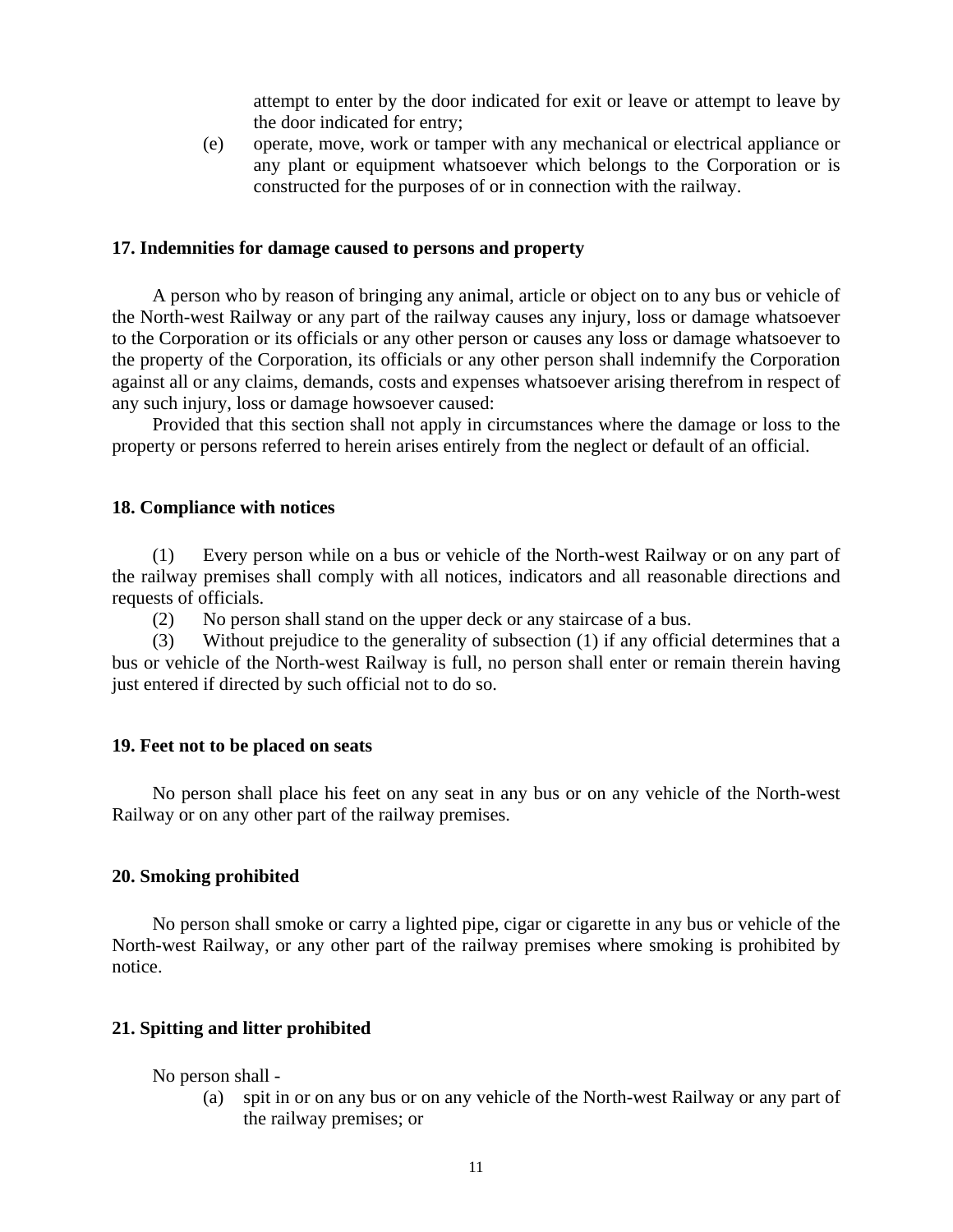(b) deposit or throw any litter on any bus or vehicle of the North-west Railway or on any part of the railway premises except into receptacles provided for that purpose.

## **22. Nuisance**

- (1) No person shall at any time while upon the railway premises
	- (a) use any threatening, abusive, obscene or offensive language or behave in a riotous, disorderly, indecent or offensive manner;
	- (b) paint, write, draw or affix any word, representation or character upon or wilfully soil or defile the railway premises or break, cut, scratch, tear, deface or otherwise damage any part of the railway premises including any bus or vehicle of the North-west Railway or any of the fittings, furniture, decorations, or equipment thereof or any publication, notice, list, time-table, advertisement, number plate, number, figure or letter therein or thereupon or remove therefrom or detach any such article or object;
	- (c) damage any property upon the railway premises;
	- (d) molest or wilfully interfere with the comfort or convenience of any person; or
	- (e) obstruct, impede or distract an official from performing his duties.

 (2) Notwithstanding the provisions of section 40, any person who contravenes subsection (1) shall be liable to the Corporation for the amount of the damage done to any property of the Corporation or of any other person.

## **23. Passengers in unfit or improper condition**

 No person in a state of intoxication or who is in an unfit or improper condition shall enter or remain upon any part of the railway premises.

## **24. Singing, dancing and musical instruments prohibited**

 No person unless authorized in writing by the Corporation or any of its officials while upon any bus or vehicle of the North-west Railway or any part of the railway premises shall sing, dance or perform on any musical or other instrument or use a radio, cassette recorder, compact disc player or similar device, television or any other such electrical or mechanical device which is likely to cause annoyance, inconvenience or disturbance to any other person.

## **25. Prohibited items**

No person shall -

 (a) bring onto any bus or vehicle of the North-west Railway or any part of the railway premises any luggage, article, object or any other thing which by reason of its nature, in the opinion of an official, cannot be carried or otherwise accommodated on any bus or vehicle of the North-west Railway or any part of the railway premises without the likelihood of causing damage to the property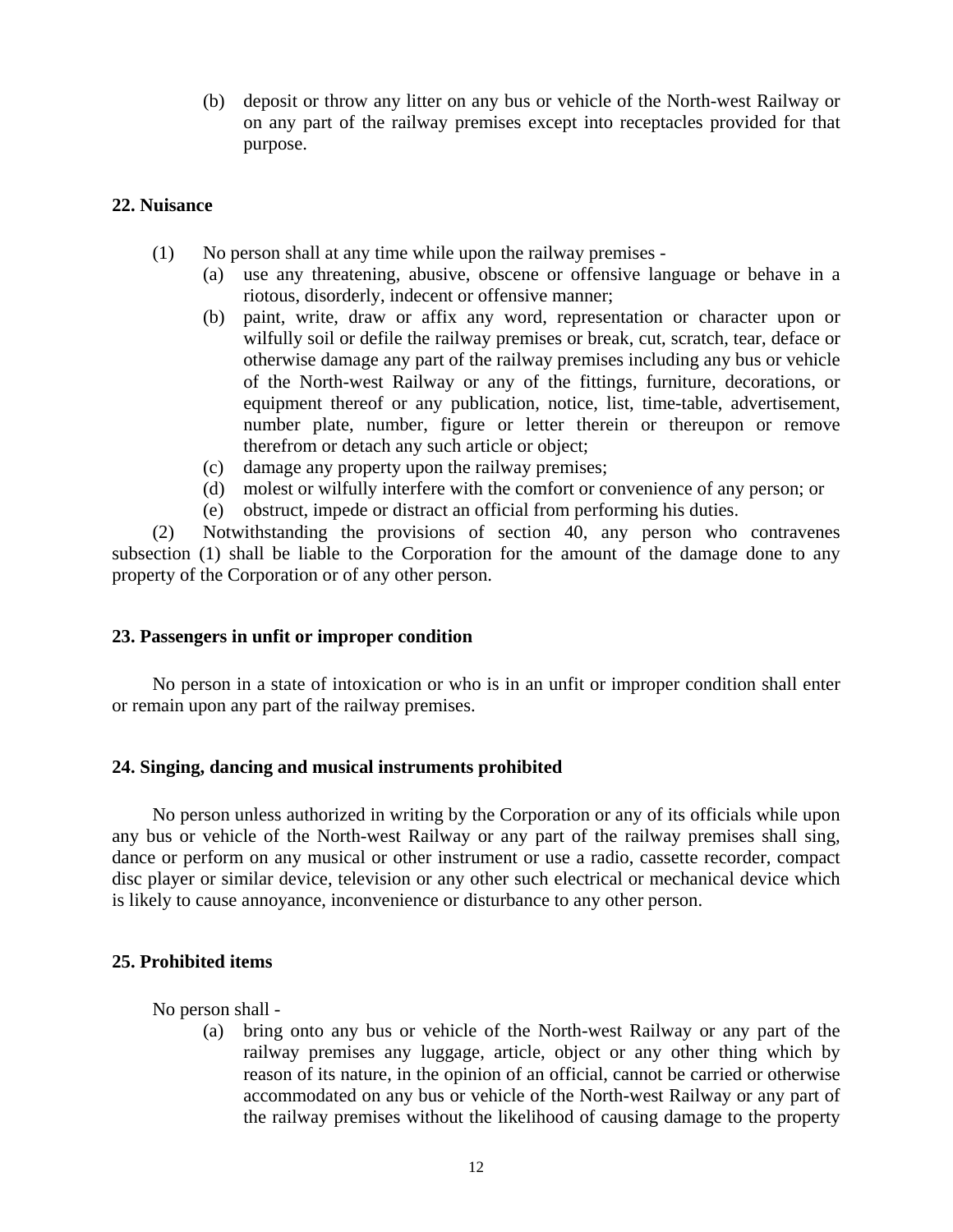of the Corporation or without the likelihood of causing a nuisance or inconvenience to other persons using any bus or the railway;

- (b) except as authorized by the Corporation consume any food or beverage (whether alcoholic or non-alcoholic) on any bus or vehicle of the North-west Railway or any part of the railway premises;
- (c) unless the Corporation in its sole discretion allows or permits, bring any animal or other livestock into or upon any part of the railway premises (provided that this restriction shall not apply to a guide dog accompanying a blind person); or
- (d) place or throw any lighted cigarette end, match, tobacco, liquid, substance or any other thing upon the railway premises in a manner which constitutes or is likely to constitute a fire hazard.

## PART 5

## HAWKERS, LOITERERS AND BILL POSTING

#### **26. Unauthorized bill posting, advertising and touting**

No person on any bus or on any vehicle of the North-west Railway or any part of the railway premises shall, except with the written authority of the Corporation -

- (a) post, stick, paint or write or cause to be posted, stuck, painted or written any bill, placard, advertisement or any other matter;
- (b) display or exhibit or cause to be displayed or exhibited any printed, written or pictorial matter or any article for the purpose of advertisement or publicity, or distribute any book, leaflet or other printed matter or any sample or other article; or
- (c) tout, ply for, or solicit alms, reward or custom or employment of any description.

#### **27. Hawking prohibited**

No person, unless authorized in writing by the Corporation, shall sell or expose or offer for sale any goods, wares or services in or on any bus or vehicle of the North-west Railway or any part of the railway premises and sections 86, 86A, 86C, and 86D of the Public Health and Municipal Services Ordinance (Cap. 132) shall apply to an offence under this section as if such offence were a hawker offence within the meaning of section 86 of that Ordinance.

#### **28. Loitering prohibited**

No person other than passengers or other persons having the authority of the Corporation and on lawful business in or in connection with the railway shall loiter in or about any part of the railway premises.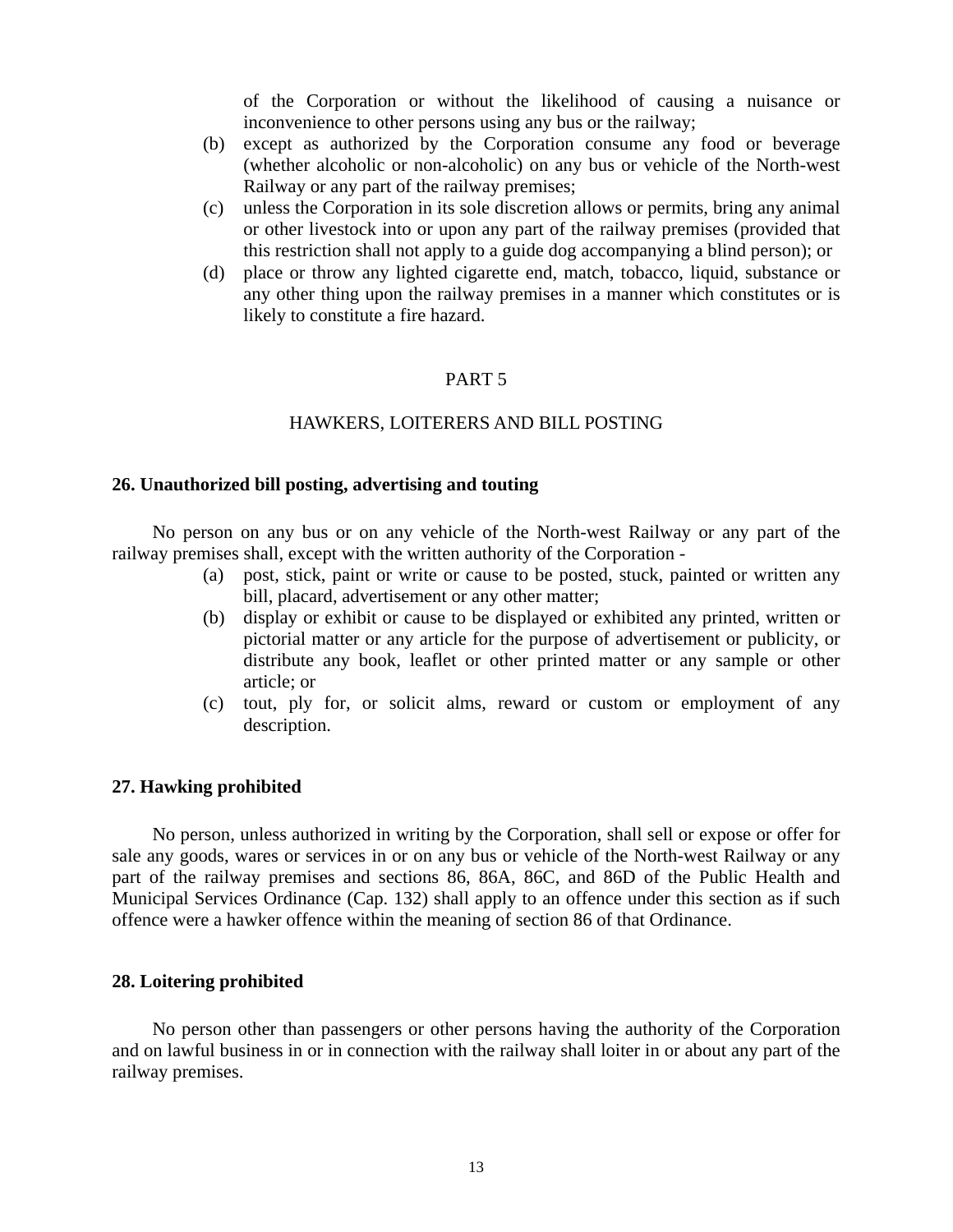## PART 6

## VEHICLES ON THE RAILWAY PREMISES

## **29. Vehicles not to be left on railway premises**

 Except with the written authority of the Corporation, no person shall park or leave or cause any vehicle to be parked or left on any part of the railway premises.

## **30. Dealing with vehicles left on railway premises**

 (1) The Corporation may in such manner as it thinks fit remove and detain any vehicle in respect of which a contravention of section 29 is committed and may charge the owner or driver thereof all costs and expenses occasioned by and incidental to such removal and detention without prejudice to any penalty incurred by contravention of that section.

 (2) If a vehicle detained under subsection (1) is not claimed and removed and all costs and expenses are not paid within 3 days after its detention, the Corporation shall where practicable except in the case of emergency serve on the registered owner of the vehicle (as defined in the Road Traffic Ordinance (Cap. 374)) a notice informing him -

- (a) of the detention of the vehicle and the place of detention; and
- (b) that, unless the vehicle is removed from the place of detention on payment of any costs and charges within 14 days after the service of the notice on him, the vehicle shall become the property of the Corporation free from the rights of any person and may be disposed of by the Corporation by sale or otherwise.

 (3) If a vehicle is not removed in accordance with the notice served under subsection (2) or, if the service of such notice is impracticable, within 14 days of the date of its first detention, the vehicle shall become the property of the Corporation free from the rights of any person and may be disposed of by the Corporation by sale or otherwise as it thinks fit.

 (4) If, within 6 months after the day on which a vehicle is sold pursuant to subsection (3), any person satisfies the Corporation that at the time the vehicle became the property of the Corporation by virtue of that subsection, he was the owner of the vehicle, the Corporation shall pay to such person the balance of the proceeds of sale after deducting any costs and charges of removal and detention and any reasonable charges incurred by the Corporation in respect of the sale of the vehicle.

(5) A notice under subsection (2) may be served personally or by post.

(6) For the purpose of this section "vehicle" (車輛) includes the equipment carried by or on a vehicle.

## **31. Drivers to comply with traffic signs**

 Vehicle drivers while in or upon any part of the railway premises shall obey all traffic signs and signals and the reasonable instructions and directions of officials.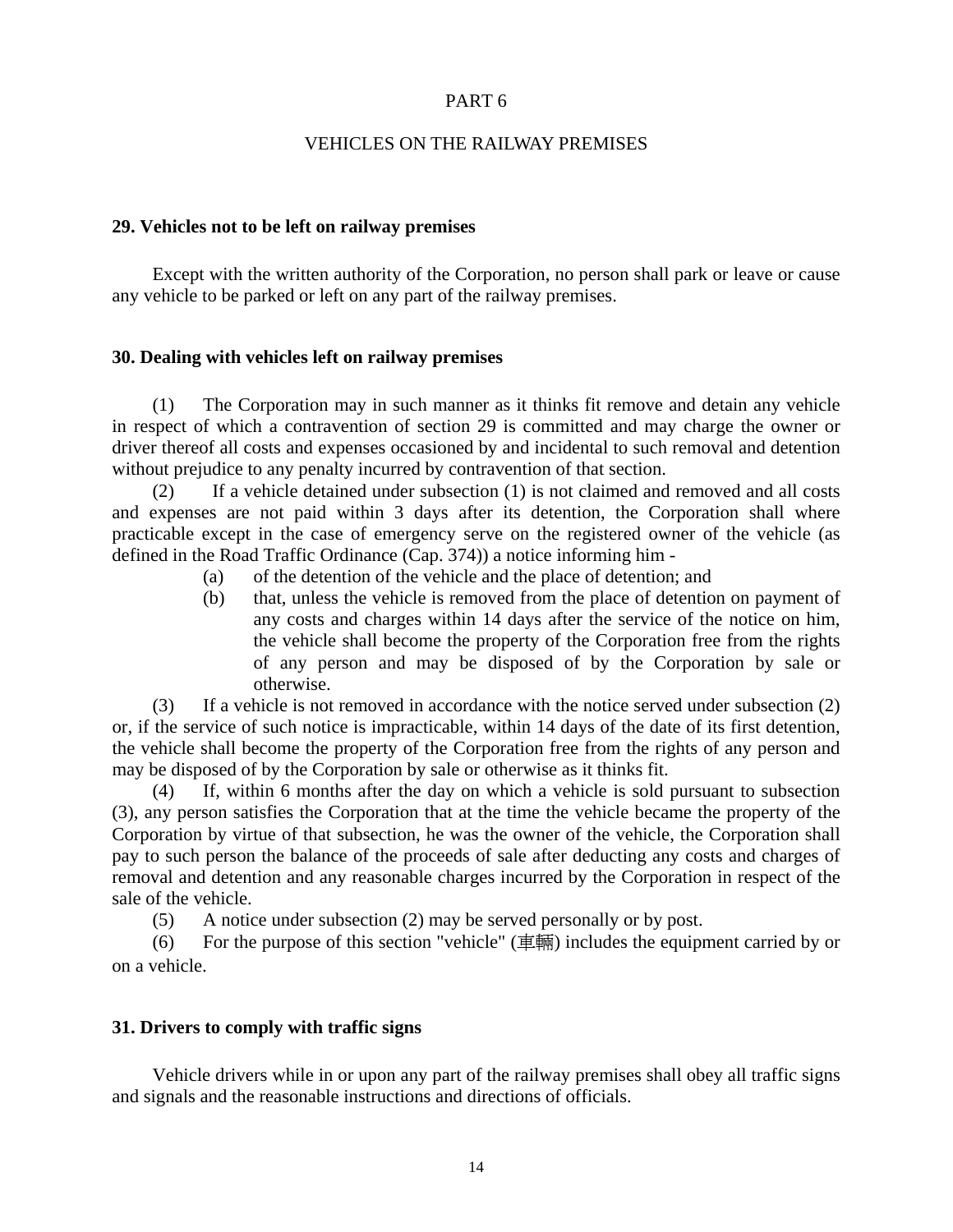#### **32. Dangerous driving**

No person shall drive or operate any vehicle through, into or upon any part of the railway premises in excess of the speed indicated by a notice, indicator, sign or signal or by an official or in a manner likely to involve danger to others.

#### **33. Vehicles prohibited on certain parts of railway premises**

No person shall drive or operate any vehicle upon or along any part of the railway premises set apart for the exclusive use of pedestrians.

## PART 7

## DANGEROUS GOODS

#### **34. Dangerous goods**

No person not being an official duly authorized in that behalf shall bring onto any bus or any vehicle of the North-west Railway or any part of the railway premises any substance or other thing which is subject to the provisions of the Dangerous Goods Ordinance (Cap. 295).

#### PART 8

## LOST PROPERTY

#### **35. Lost property**

Every person who finds any article or object in or upon any bus or vehicle of the North-west Railway or any part of the railway premises shall hand over the same to an official as soon as is practicable and no person other than an official shall remove from any bus or vehicle of the North-west Railway or any part of the railway premises any property lost or left behind therein, save for the purpose of handing over the same as soon as is practicable to an official and all articles or objects so found shall as between the finder and the Corporation be deemed to be in the possession of the Corporation.

#### **36. Disposal of lost property**

 (1) All articles or objects found and which come into the possession of the Corporation shall be dealt with as follows -

> (a) perishable, noxious or otherwise offensive goods or articles may be disposed of by the Corporation by sale or otherwise as in its absolute discretion it sees fit as soon as practicable after the same comes into its possession;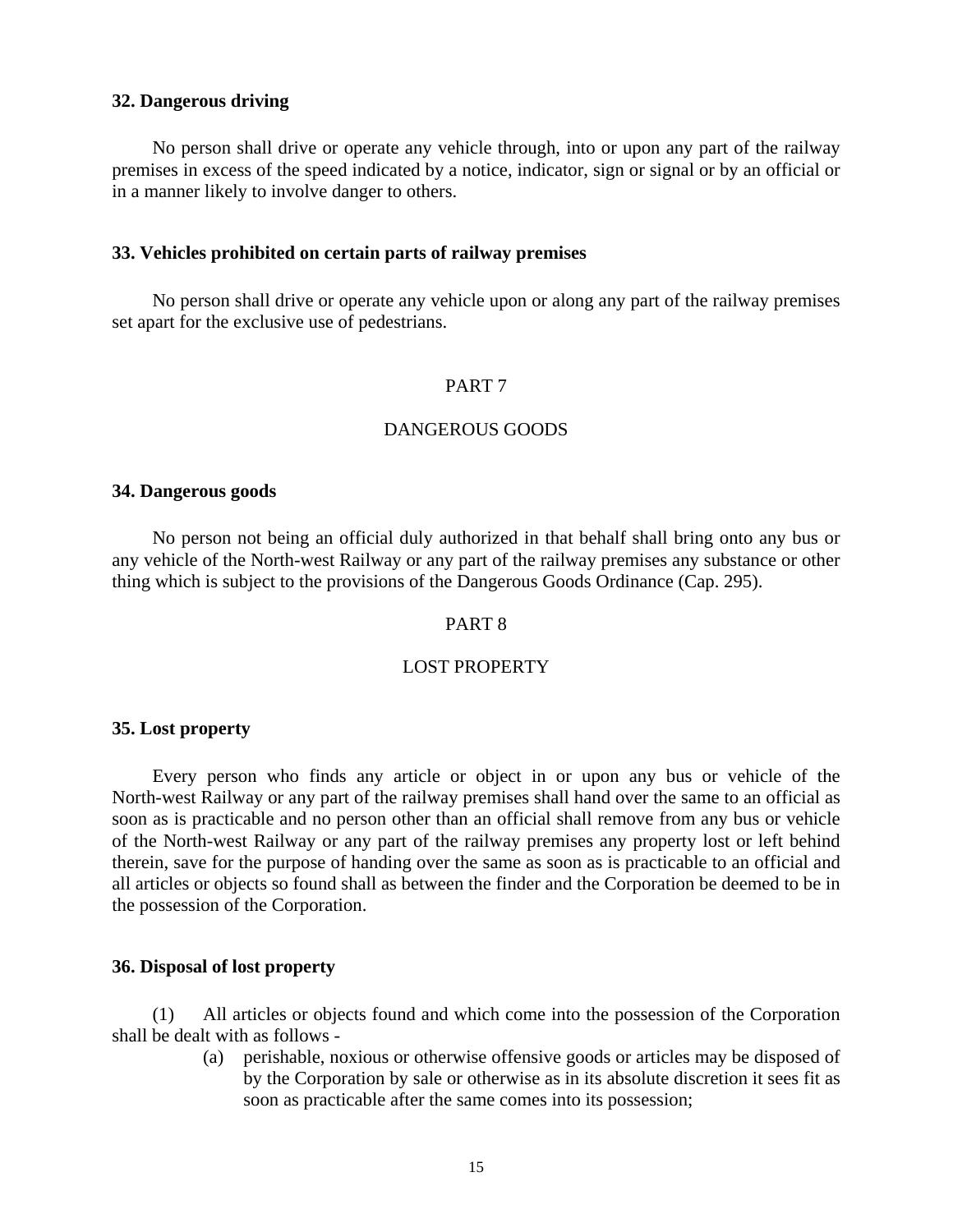(b) all other articles or objects shall be retained by the Corporation for a period of 1 month after they have come into its possession and, if at the end of that period they remain unclaimed, they shall be deemed to become the absolute property of the Corporation free from any other rights and encumbrances, and the Corporation may dispose of them by sale or otherwise and at such price (if any) as the Corporation in its absolute discretion thinks fit.

 (2) If within a period of 6 months from the date of any sale by the Corporation of any article or object the former owner thereof (which expression includes the person formerly entitled to the beneficial interest therein) establishes to the satisfaction of the Corporation prior lawful ownership of the article or object the former owner shall be paid the proceeds of sale less all expenses incurred by the Corporation in respect of and incidental to such sale provided that the former owner shall provide the Corporation with an indemnity in such form as may be required by the Corporation as a pre-condition to payment by the Corporation of any such sale proceeds.

 (3) The Corporation shall not be liable to any person for any loss or damage whatsoever and howsoever arising from the loss of any article or object or the retention, sale or other disposal thereof or the restoration under subsection (2) of any article or object to a person other than the former lawful owner thereof.

#### PART 9

#### LIMITATION OF LIABILITIES

#### **37. Payment of sums sufficient to indemnify Corporation**

Any passenger or person or the owner of any animal, vehicle, luggage, goods, articles or things howsoever mentioned or referred to in this Bylaw shall pay to the Corporation the amount of all or any sum or sums required to indemnify the Corporation or any official from and against all or any claim made by or on behalf of any passenger or owner or other person including personal representatives of the same arising out of the carriage or custody by the Corporation or any official of any animal, vehicle, luggage, goods, articles or things and any cost, loss, damage or expense incurred in connection herewith and the Corporation shall hold any such sums paid in respect of any such claims against any cost, damage, loss or expense of any official in trust for the official concerned.

#### **38. Limitations and exemptions**

The Corporation in making this Bylaw do so for themselves and for and on behalf of each and every official and the payment of a fare or the acceptance of a ticket by any passenger or person shall be conclusive evidence of his or their agreement that each and every limitation and exemption afforded to the Corporation by this Bylaw or all or any of them shall extend to each such official.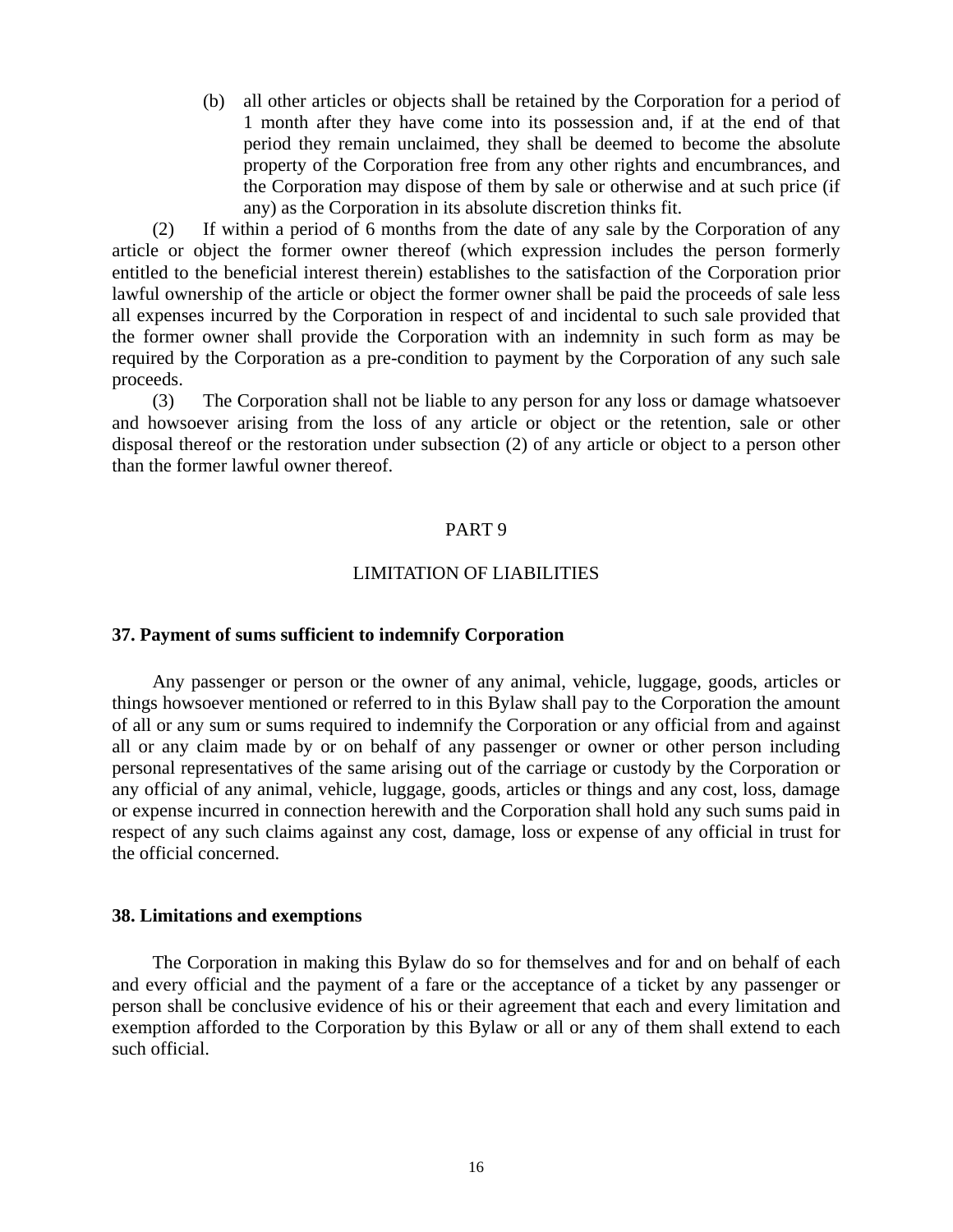#### PART 10

#### ENFORCEMENT AND PENALTIES

#### **39. Removal of persons from railway**

 (1) Any person who is reasonably suspected by an official of committing or attempting to commit any breach of this Bylaw, while in or upon any part of the railway premises shall, when required to do so by such official -

- (a) give to that official true and correct particulars of his name and address and of his telephone number, if any, and produce proof to that effect for inspection; and
- (b) produce to that official proof of his identity for inspection.

 (2) An official acting in execution of the powers conferred under subsection (1) shall produce the authorization issued by the Corporation prior to executing those powers.

 (3) No person shall wilfully provide false information when required to provide information under subsection (1).

 (4) An official shall have the power to remove (if necessary by the use of reasonable force) from the railway premises any person whom he reasonably suspects of having committed or attempting to commit any breach of this Bylaw, without prejudice to any penalty or surcharge which may be imposed in accordance with this Bylaw and in the case where such breach is an offence as herein provided he shall have power to detain such person until he can be delivered into the custody of a police officer to be dealt with according to law.

#### **40. Penalties**

A person who contravenes a section set out in the first column of the Schedule commits an offence and is liable to the penalty set out in the third column of that Schedule opposite the reference to that section.

#### **41. Preservation of other causes of action**

 (1) Unless the context otherwise requires nothing in this Bylaw and no prosecution or step or action hereunder shall bar any further or other claim for damages or other remedy or relief which the Corporation or its agents or other persons may be entitled to prosecute or bring.

 (2) Any sum levied by or payable to the Corporation or its agents (including, without limitation, any fare, or surcharge) whether by way of penalty, debt, damages, costs, loss, expense or otherwise shall be due to the Corporation or its lawful agents as a debt due on demand and shall be enforceable as a civil debt.

#### **SCHEDULE** [s. 40]

#### PENALTIES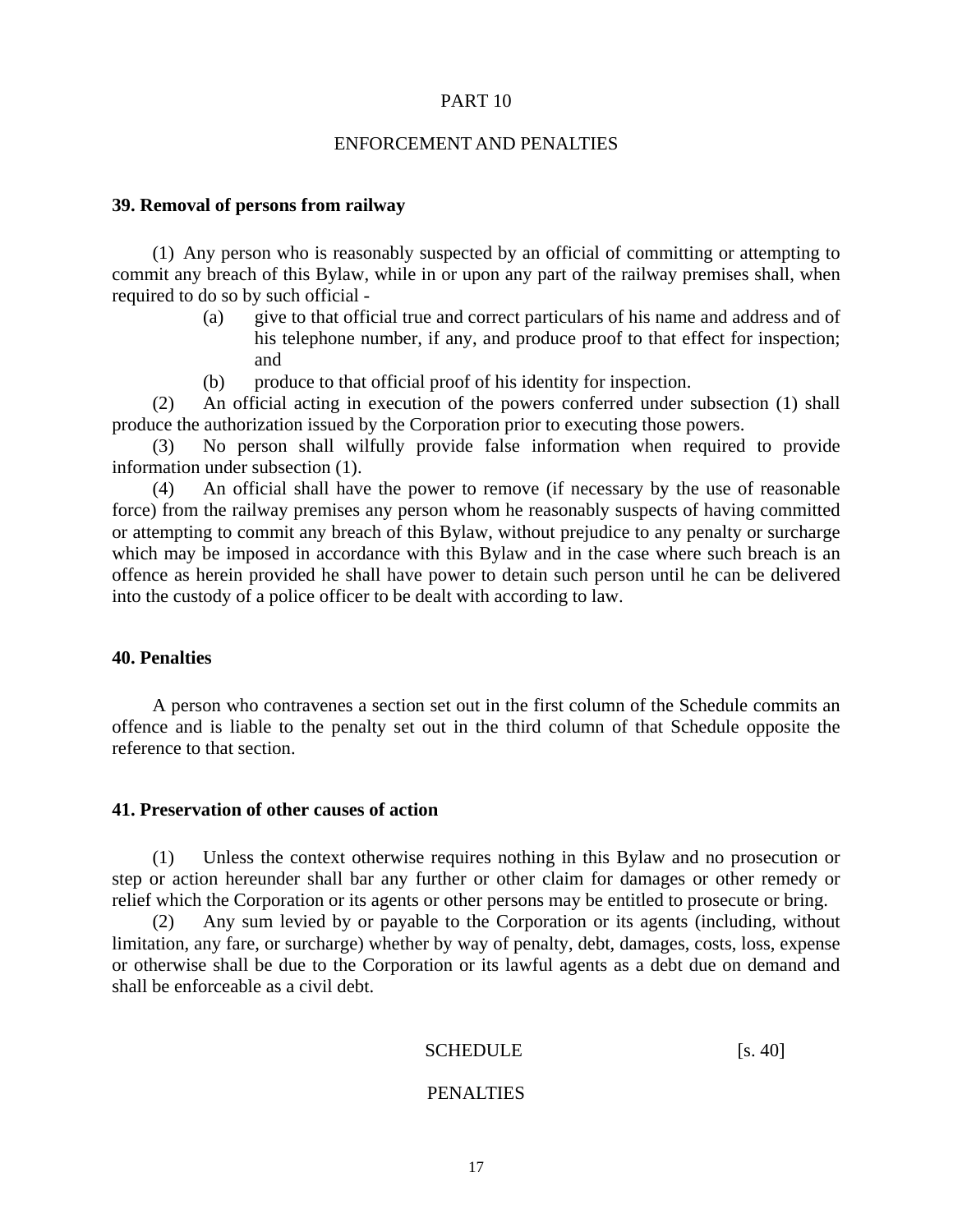| Section                  | Summary of offence                                                             | Penalty             |
|--------------------------|--------------------------------------------------------------------------------|---------------------|
| 5                        | Entry and travel without payment of fare                                       | \$5,000 fine        |
| 6                        | Failure to produce tickets or pay surcharge                                    | \$5,000 fine        |
| 7                        | Damaging and using damaged tickets                                             | \$5,000 fine        |
| $8\,$                    | Failures to pay fare, etc.                                                     | \$5,000 fine        |
| 9(1)                     | Travel without a ticket or with expired or                                     | \$5,000 fine        |
|                          | inappropriate ticket                                                           |                     |
| 12(3)                    | Failure to pay child fare                                                      | \$2,000 fine        |
| 14                       | Trespass                                                                       | \$5,000 fine        |
| 15                       | Depositing offensive matter, materials, etc.                                   | \$5,000 fine and 6  |
|                          |                                                                                | months imprisonment |
| 16(a)                    | Improper use of emergency or safety device                                     | \$5,000 fine and 6  |
|                          |                                                                                | months imprisonment |
| $16(b)$ , (c) and<br>(d) | Improperly entering or leaving any bus or vehicle of<br>the North-west Railway | \$2,000 fine        |
| 16(e)                    | Tampering with equipment belonging to                                          | \$5,000 fine and 6  |
|                          | Corporation, etc.                                                              | months imprisonment |
| 18                       | Failure to comply with notices                                                 | \$1,000 fine        |
| 19                       | Feet placed on seats                                                           | \$1,000 fine        |
| 20                       | Smoking                                                                        | \$5,000 fine        |
| 21                       | Spitting and litter                                                            | \$5,000 fine        |
| 22                       | Nuisance                                                                       | \$5,000 fine        |
| 23                       | Passengers in unfit or improper condition entering                             | \$5,000 fine        |
|                          | railway premises, etc.                                                         |                     |
| 24                       | Singing, dancing and musical instruments                                       | \$2,000 fine        |
| $25(a)$ , (b) and        | Bringing prohibited items, consumption of food or                              | \$3,000 fine        |
| (c)                      | beverages, etc.                                                                |                     |
| 25(d)                    | Causing fire hazard                                                            | \$5,000 fine and 6  |
|                          |                                                                                | months imprisonment |
| 26                       | Unauthorized bill posting, advertising and touting                             | \$5,000 fine        |
| 27                       | Hawking                                                                        | \$5,000 fine and 6  |
|                          |                                                                                | months imprisonment |
| 28                       | Loitering                                                                      | \$2,000 fine        |
| 29                       | Vehicles left on railway premises                                              | \$5,000 fine        |
| 31                       | Failure of drivers to comply with traffic signs                                | \$5,000 fine and 3  |
|                          |                                                                                | months imprisonment |
| 32                       | Dangerous driving                                                              | \$5,000 fine and 6  |
|                          |                                                                                | months imprisonment |
| 33                       | Vehicles on certain parts of railway premises                                  | \$5,000 fine        |
| 34                       | Dangerous goods                                                                | \$5,000 fine and 6  |
|                          |                                                                                | months imprisonment |
| 35                       | Failure to hand over lost property found                                       | \$2,000 fine        |
| 39(1)                    | Failure to give particulars of name, address or                                | \$1,000 fine        |
|                          | telephone number or to produce proof thereof or of                             |                     |
|                          | identity                                                                       |                     |
| 39(3)                    | Wilfully providing false information                                           | \$3,000 fine and 3  |
|                          |                                                                                | months imprisonment |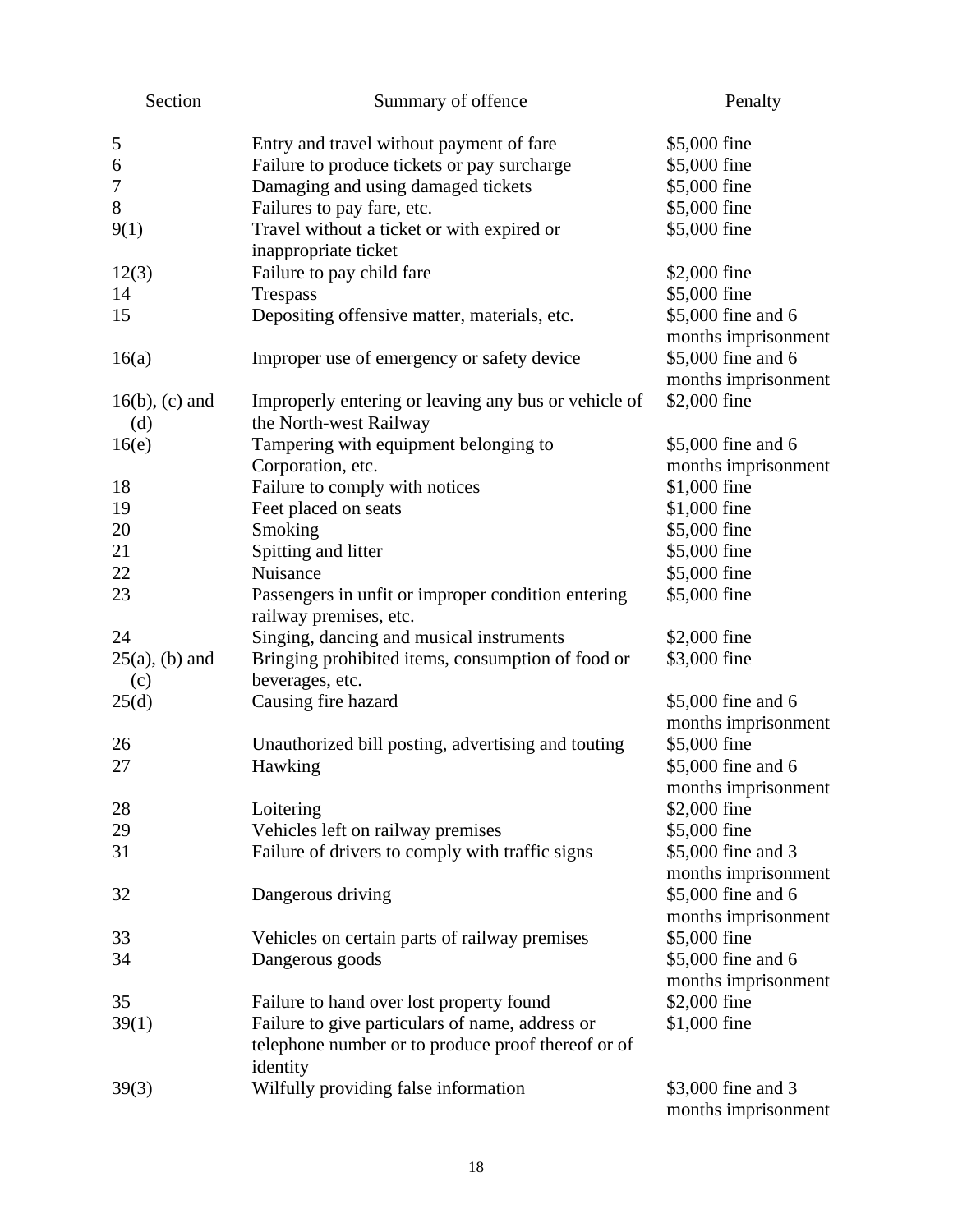Made under the Common Seal of the MTR Corporation Limited on 20 June 2007.

The Common Seal of the MTR Corporation Limited was affixed hereto in the presence of

C.K. CHOW Chief Executive Officer

L.B. TURK Secretary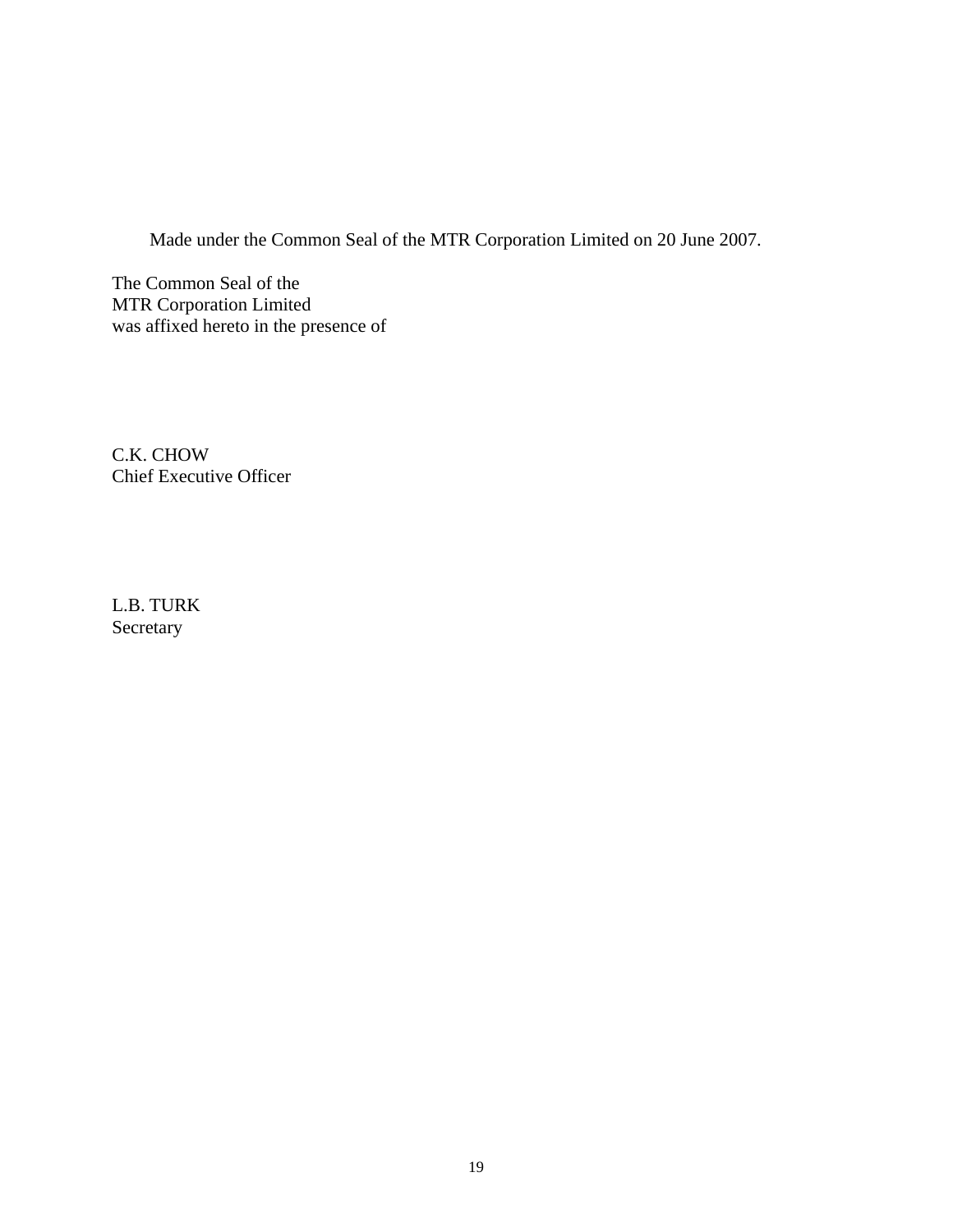# **Explanatory Note**

This Bylaw is made under section 34 of the Mass Transit Railway Ordinance (Cap. 556), subject to the approval of the Legislative Council. The purpose of this Bylaw is to provide the necessary legislative framework for the operation by the MTR Corporation Limited ("the Corporation") of the railway and buses. This Bylaw -

- (a) prescribes the terms and conditions relating to the use of the Corporation's railway service or bus service;
- (b) controls and regulates
	- (i) the conduct of members of the public using the railway or buses or on buses, vehicles of the North-west Railway or the railway premises;
	- (ii) a system for evidencing the payment of fares on the railway or buses and any contract of carriage of passengers on the railway or buses (this Bylaw is not intended to deal with the regulation of any fare payable for using any railway service or bus service operated by the Corporation);
	- (iii) advertising on buses, vehicles of the North-west Railway or the railway premises; and
	- (iv) the custody and disposal of property found on buses, vehicles of the North-west Railway or the railway premises; and
- (c) protect the property of the Corporation on buses, vehicles of the North-west Railway or the railway premises.

2. Part 1 provides for the definitions to define the meaning of certain expressions used in this Bylaw.

3. Part 2 provides for the ticketing arrangements including conditions of issue of tickets.

4. Part 3 prohibits trespass and restricts offensive matter, materials, etc. from coming onto any bus, vehicle of the North-west Railway or the railway.

5. Part 4 regulates conduct of members of the public using the railway or buses or on the railway premises.

6. Part 5 prohibits bill posting, soliciting, hawking and loitering.

7. Part 6 provides for vehicles on the railway premises and conduct of drivers or operators of such vehicles.

8. Part 7 prohibits dangerous goods from being brought onto any bus, vehicle of the North-west Railway or the railway premises.

9. Part 8 provides for the custody and disposal of property found on any bus, vehicle of the North-west Railway or the railway premises.

10. Part 9 provides for limitation of liabilities of the Corporation.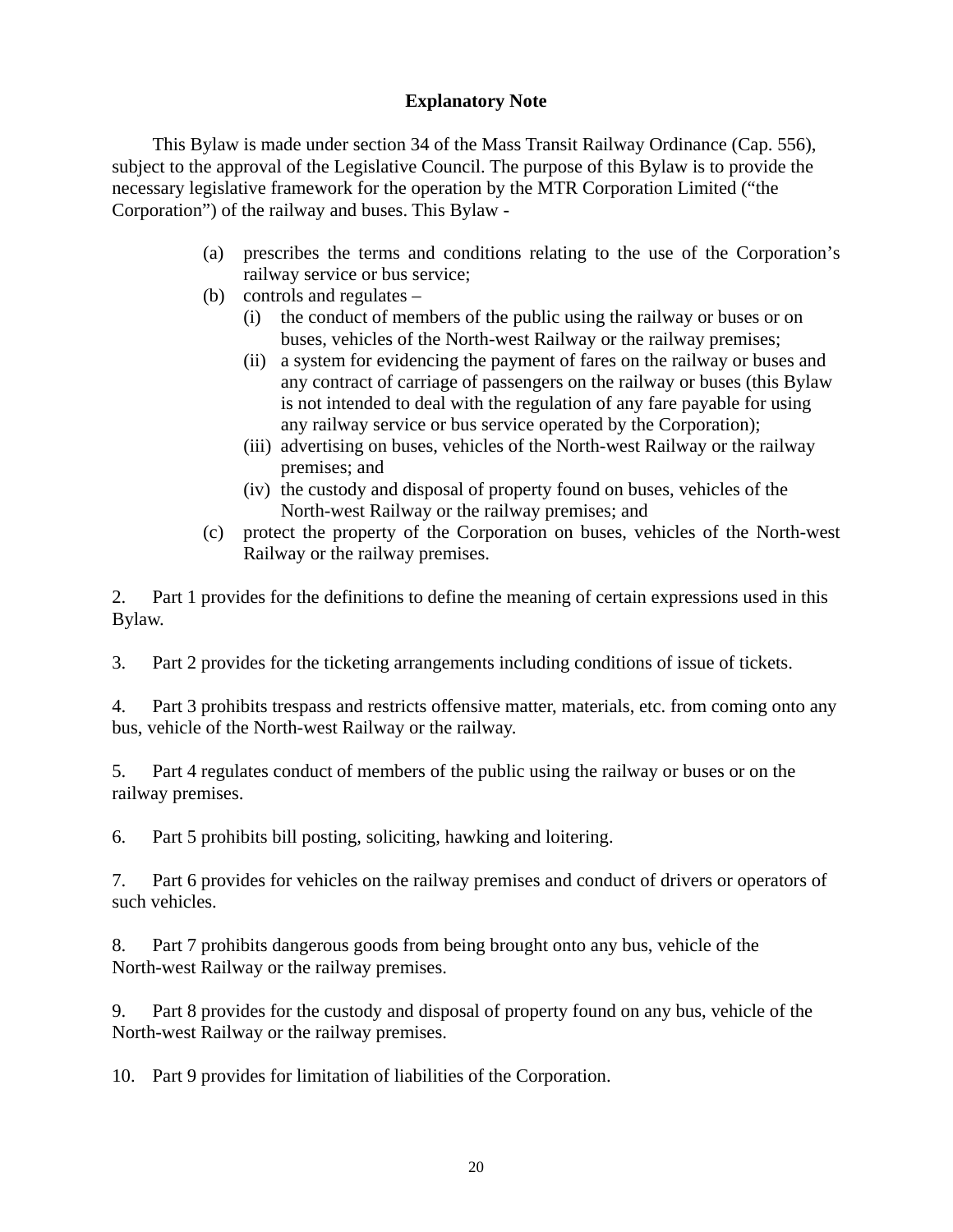11. Part 10 provides for enforcement of this Bylaw, liability to penalties in cases of contravention of this Bylaw and preservation of the Corporation's rights to other causes of actions.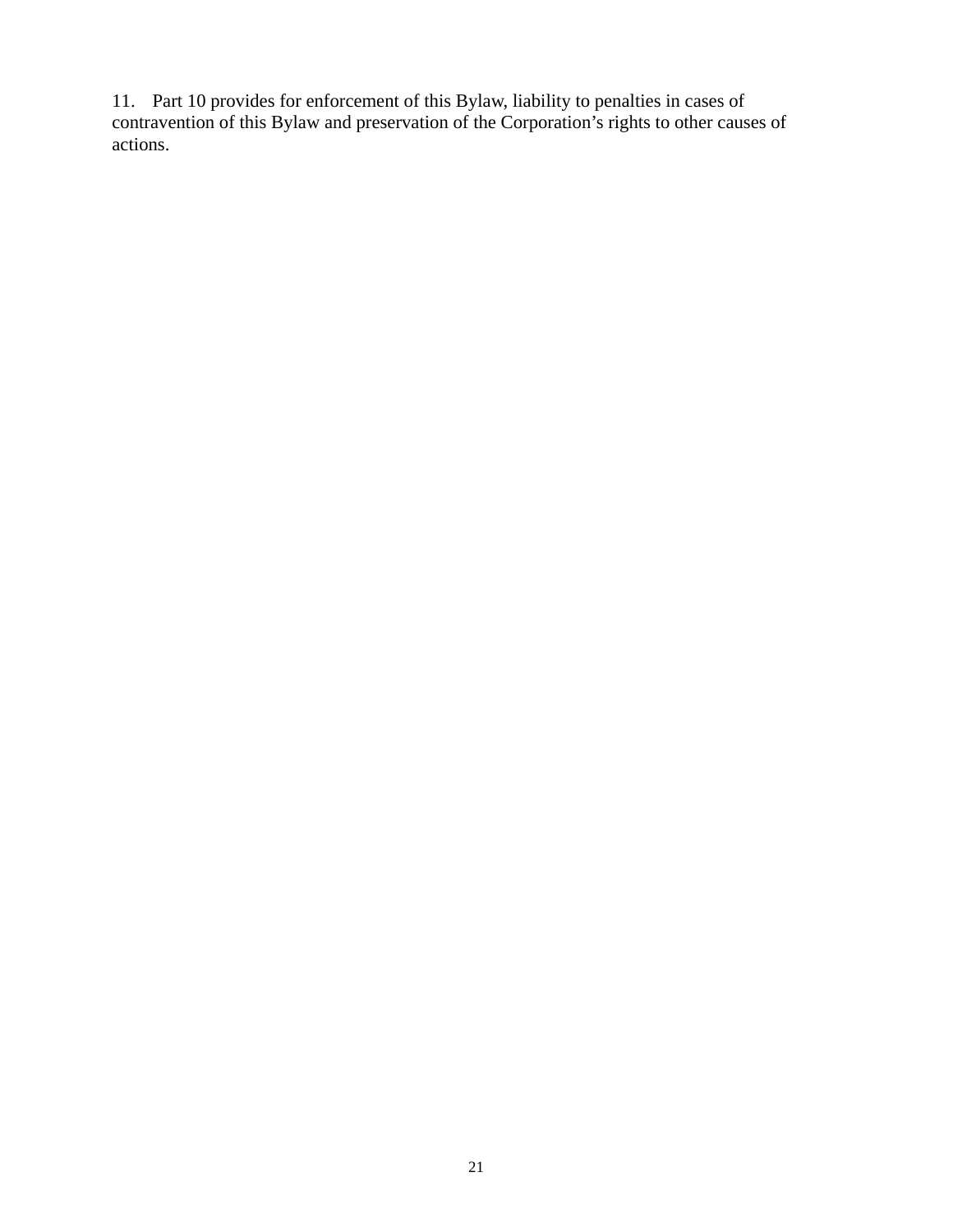# **Speech by the Secretary for Transport and Housing in moving Resolution under the Mass Transit Railway Ordinance at the Legislative Council Meeting**

**Mass Transit Railway (North-west Railway) Bylaws**

**(DRAFT)** 

Madam President,

I move that the resolution as set out under my name on the Agenda be passed.

I have already given an overall introduction to the resolutions relating to the rail merger when I was moving the first one relating to the Mass Transit Railway (Amendment) Bylaw 2007.

The resolution I am now moving is the second of the four items of this amendment exercise, which mainly deals with the Light Rail and TSA bus services. As I explained earlier, these services are covered by a separate set of North-west Railway By-laws made by KCRC. MTRCL has used this set of existing bylaws as the basis to formulate the Mass Transit Railway (North-west Railway) Bylaws under the amended MTR Ordinance, which will apply to the operation of the Light Rail and TSA bus services by MergeCo after the merger.

Subject to Members' approval of this resolution today, the proposed bylaws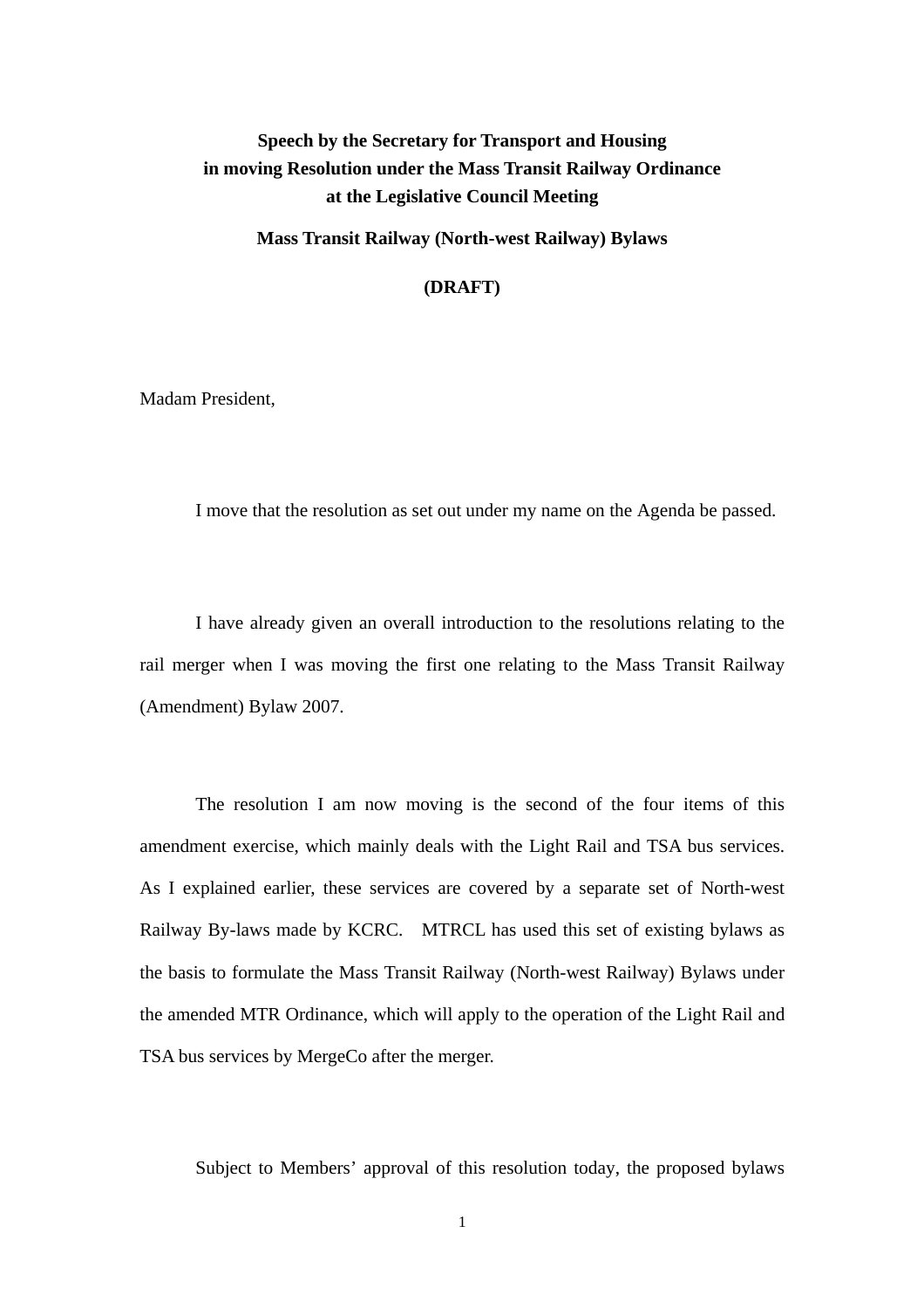will come into operation on the date of merger implementation. I hope that Members will support the resolution.

Madam President, I beg to move.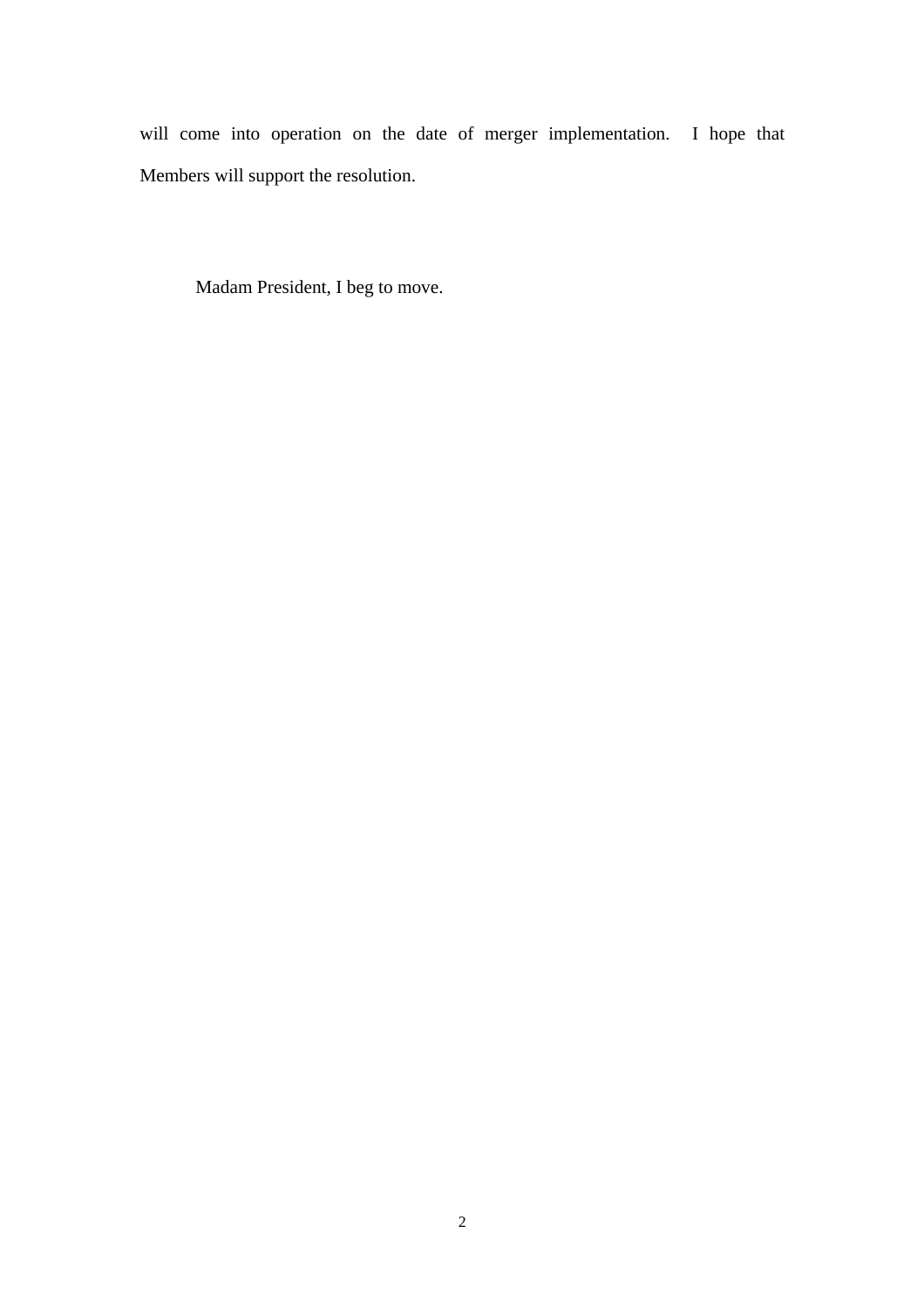**Appendix III** 

## MASS TRANSIT RAILWAY ORDINANCE

 $\overline{a}$ 

## **RESOLUTION**

(Under section 34 of the Mass Transit Railway Ordinance (Cap. 556))

RESOLVED that the Mass Transit Railway (Transport Interchange) (Amendment) Bylaw 2007, made by the MTR Corporation Limited on 20 June 2007, be approved.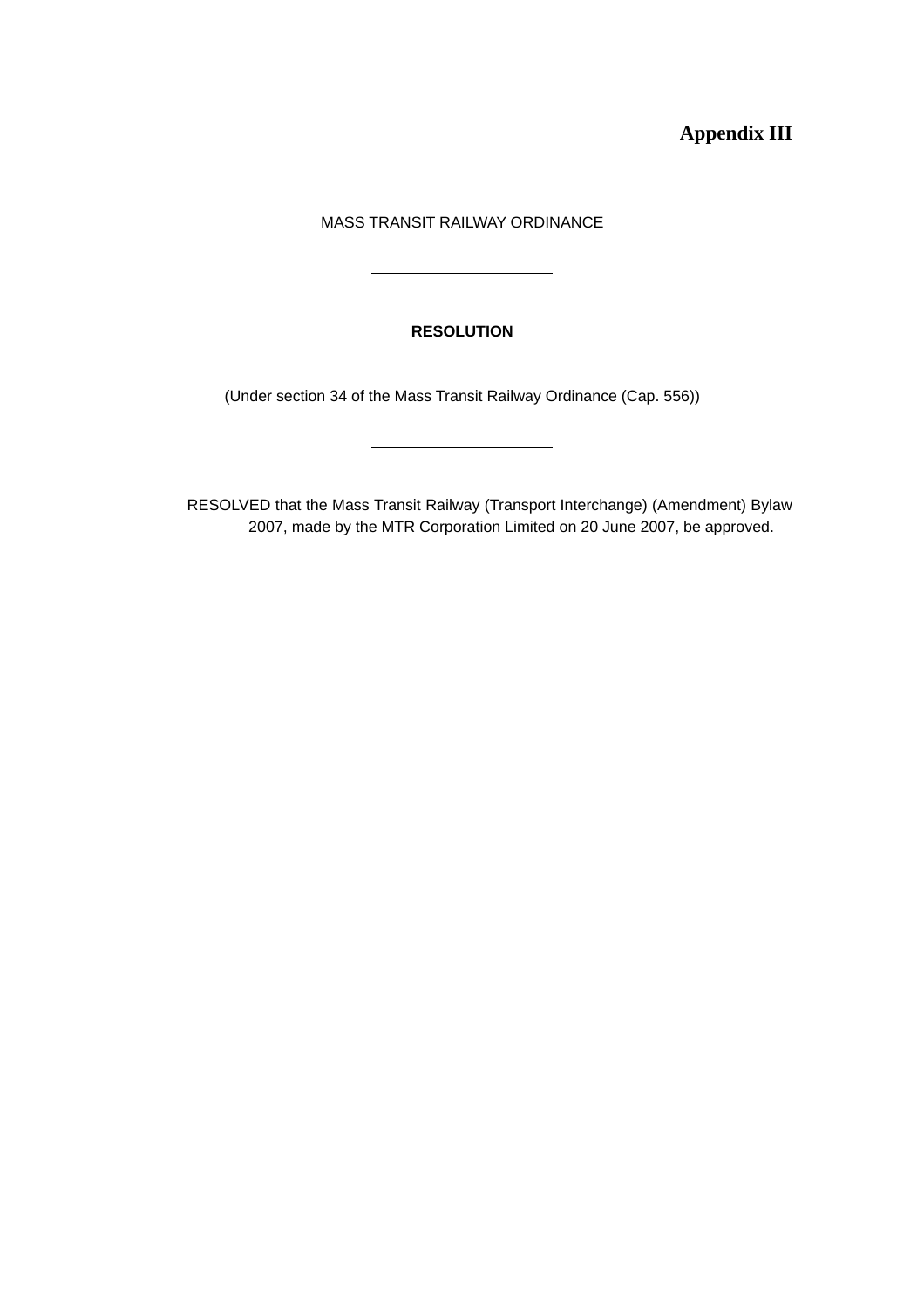## **MASS TRANSIT RAILWAY (TRANSPORT INTERCHANGE) (AMENDMENT) BYLAW 2007**

(Made by the MTR Corporation Limited under section 34 of the Mass Transit Railway Ordinance (Cap. 556) subject to the approval of the Legislative Council)

#### **1. Commencement**

This Bylaw shall come into operation on the day appointed for the commencement of the Rail Merger Ordinance (11 of 2007).

## **2. Amendment of Chinese title**

The title of the Mass Transit Railway (Transport Interchange) Bylaw (Cap. 556 sub. leg. D) is amended, in the Chinese text, by repealing "地下" and substituting "香港".

## **3. Interpretation**

Section 1 is amended–

- (a) by renumbering it as section 1(1);
- (b) by adding–

"(2) A reference in any signs, plates, markings or signals (including any road markings, prescribed road markings and prescribed traffic signs) or in any documents (including any notices and certificates) prescribed, erected, displayed, placed, made or given under this Bylaw to "地鐵有限公司" or "地鐵公司" is a reference to the company –

- (a) which, as at the appointed day, is incorporated under the Companies Ordinance (Cap. 32) and registered under that Ordinance by the name "MTR Corporation Limited" in English and "地鐵 有限公司" in Chinese; and
- (b) the Chinese name of which is changed to "香港 鐵路有限公司" on the Merger Date under section 66(1) of the Ordinance.

 "(3) Subsection (2) shall expire on the date falling 12 months from the Merger Date.".

## **4. Part VIII heading amended**

The heading of Part VIII is amended, in the Chinese text, by repealing "《地下鐵路附 例》" and substituting "《香港鐵路附例》".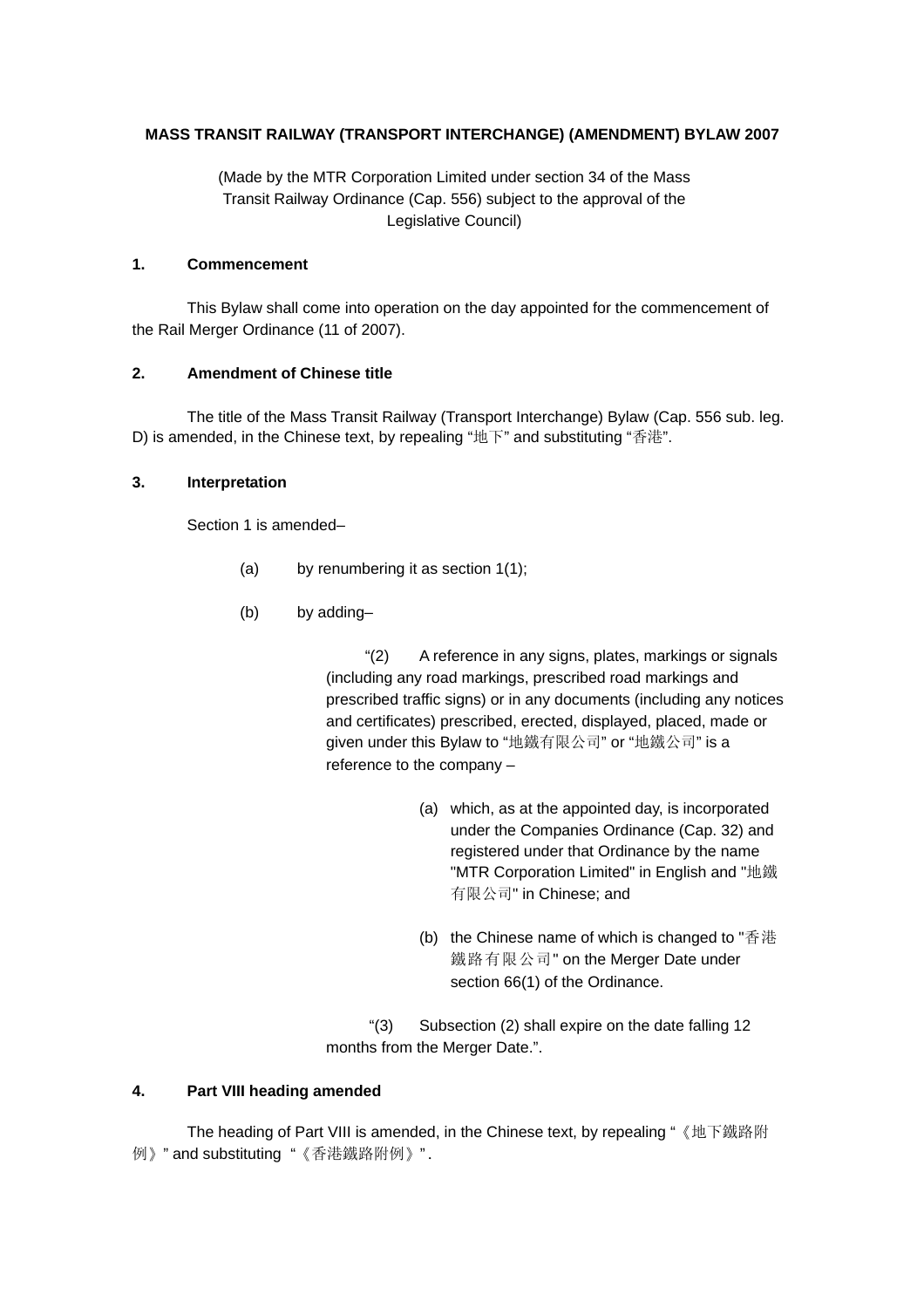#### **5. Mass Transit Railway By-laws**

Section 28 is amended, in the Chinese text -

- (a) in the heading, by repealing "《地下鐵路附例》" and substituting "《香 港鐵路附例》" ;
- (b) in subsections (1), (2) and (3), by repealing "《地下鐵路附例》" wherever it appears and substituting "《香港鐵路附例》".

## **6. Prescribed traffic signs, prescribed road markings and prescribed light signals**

Schedule 1 is amended, in the Chinese text-

- (a) by repealing "《地下鐵路條例》" wherever it appears and substituting "《香港鐵路條例》";
- (b) by repealing "《地下鐵路(運輸交匯處)附例》" wherever it appears and substituting "《香港鐵路(運輸交匯處)附例》".

#### **7. Forms**

Schedule 3 is amended, in the Chinese text –

- (a) by repealing "地下鐵路(運輸交匯處)附例" wherever it appears and substituting "香港鐵路(運輸交匯處)附例";
- (b) by repealing "《地下鐵路(運輸交匯處)附例》" wherever it appears and substituting "《香港鐵路(運輸交匯處)附例》".

#### **8. Change of Chinese name of MTR Corporation Limited etc.**

 (1) The following provisions are amended, in the Chinese text, by repealing "地鐵公 司" wherever it appears and substituting "港鐵公司" -

- (a) section 1 (the definitions of "泊車位", "限制區", "停車票", "停車場", "許可 證", "通行證", "發出條件", "禁區" and "獲授權人");
- (b) section 2;
- (c) section 3;
- (d) section 4;
- (e) section 8;
- (f) section 9;
- (g) section 10;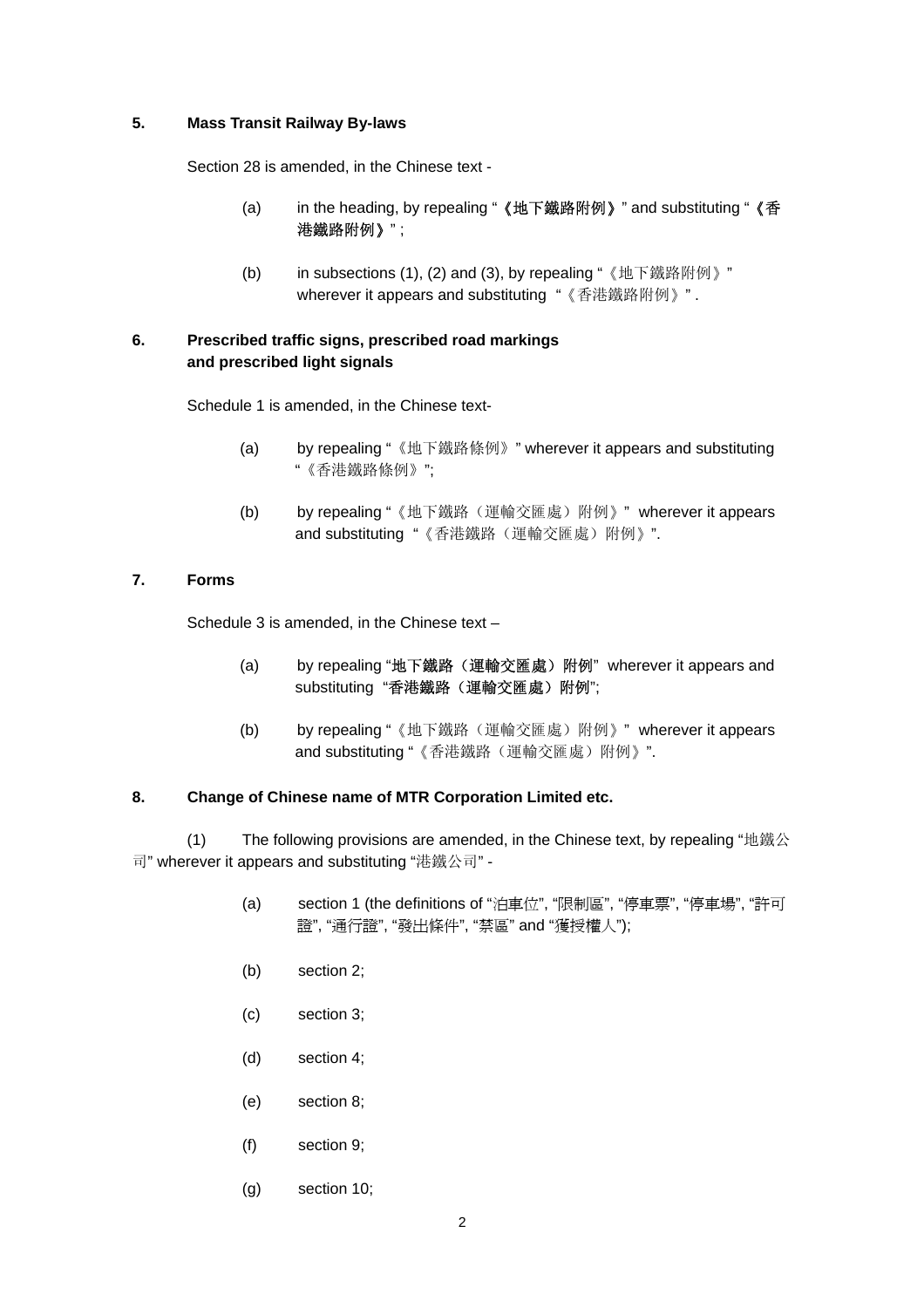- (h) section 11;
- (i) section 12;
- (j) section 13;
- (k) section 14;
- (l) section 16;
- (m) section 17;
- (n) section 18;
- (o) section 19;
- (p) section 20;
- (q) section 21;
- (r) section 23;
- (s) section 24;
- (t) section 25;
- (u) section 27;
- (v) section 29;
- (w) section 32;
- (x) section 33;
- (y) section 34;
- (z) section 35;
- (za) section 36;
- (zb) section 39;
- (zc) section 41;
- (zd) section 42;
- (ze) section 43;
- (zf) section 44;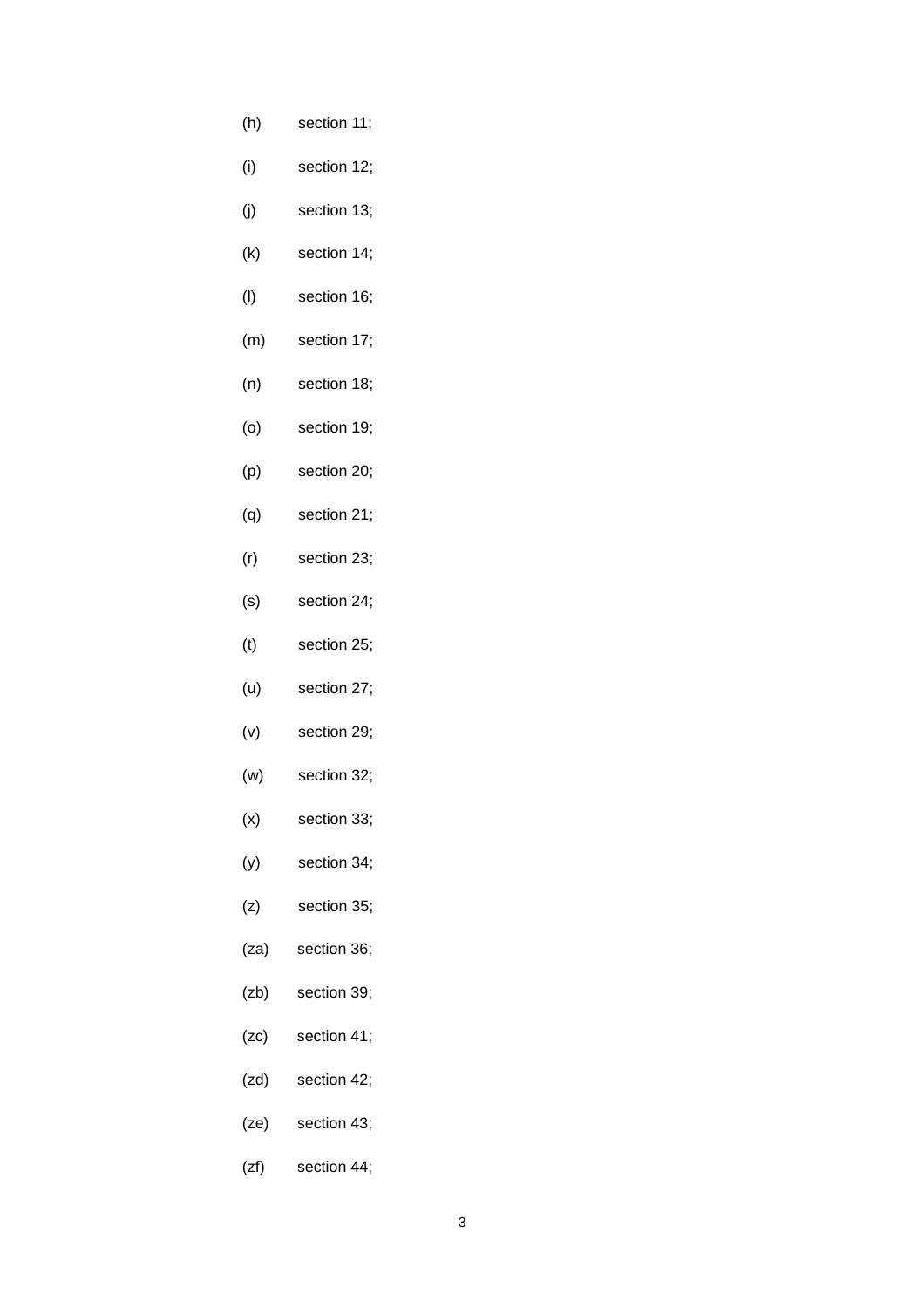- (zg) section 49;
- (zh) section 50;
- (zi) section 52;
- (zj) section 54;
- (zk) section 56;
- (zl) section 57;
- (zm) section 61;
- (zn) section 63;
- (zo) Schedule 1 (Figure Nos. 8, 9 and 32).
- (2) Schedule 1 is amended, in Figure No.18
	- (a) by repealing "地鐵公司" and substituting "港鐵公司";
	- (b) in the English text, by repealing "the MTR Corporation Limited" and substituting "the Corporation";
	- (c) in the Chinese text, by repealing "地鐵有限公司" and substituting "港鐵 公司".

 (3) Schedule 3 is amended, in the Chinese text, by repealing "地鐵有限公司" wherever it appears and substituting "香港鐵路有限公司".

Made under the Common Seal of the MTR Corporation Limited on 20 June 2007.

The Common Seal of the MTR Corporation Limited was affixed hereto in the presence of

C.K. CHOW Chief Executive Officer

L.B. TURK **Secretary**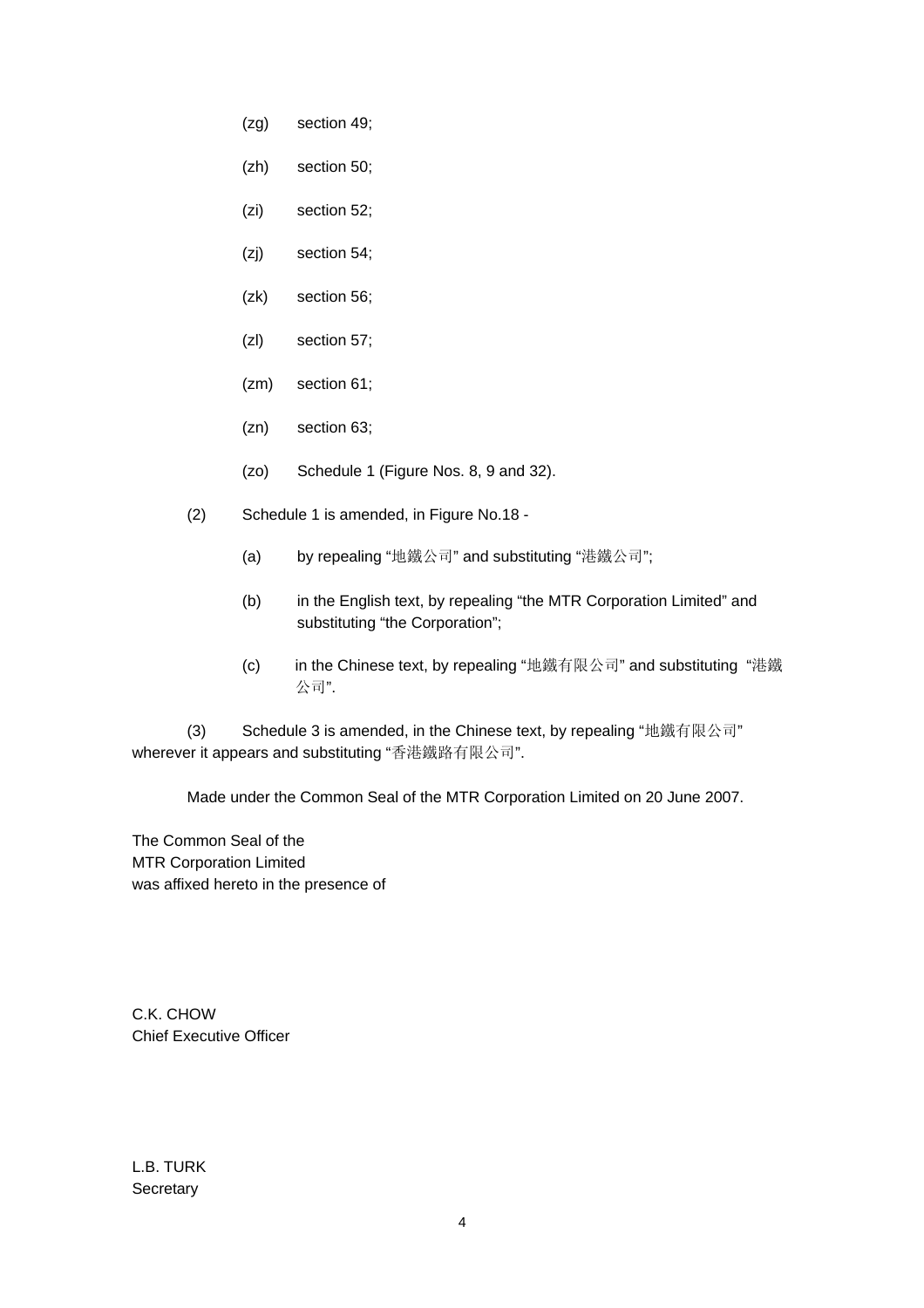## **Explanatory Note**

 The Chinese short title of the Mass Transit Railway Ordinance (Cap. 556) ("the Ordinance") and the Chinese name of the MTR Corporation Limited ("the Corporation") will be amended as "《香港鐵路條例》" and "香港鐵路有限公司" respectively under the Rail Merger Ordinance (11 of 2007). The Chinese citation of the Mass Transit Railway By-laws (Cap. 556 sub. leg. B) will be amended as "《香港鐵路附例》" under the Mass Transit Railway (Amendment) Bylaws 2007 (L.N. of 2007). The object of this Bylaw is to make consequential changes to –

- (a) the Chinese title of the Mass Transit Railway (Transport Interchange) Bylaw (Cap. 556 sub. leg. D) ("the principal Bylaw");
- (b) the Chinese text of the principal Bylaw as regards references to the Corporation, to the title of another piece of subsidiary legislation made under the Ordinance and to the Ordinance; and
- (c) signs, markings, documents, etc. made under the principal Bylaw.

2. Section 2 amends the Chinese title of the principal Bylaw.

3. Section 3 provides for references to the Chinese name of the Corporation in signs, markings, signals, etc. or documents, etc., prescribed, erected, displayed, placed, made or given under the principal Bylaw.

4. Sections 4 and 5 substitute "《香港鐵路附例》" for "《地下鐵路附例》" in Part VIII of the principal Bylaw.

5. Sections 6 and 7 substitute "《香港鐵路條例》" for "《地下鐵路條例》" and "《香港鐵 路(運輸交匯處)附例》" for "《地下鐵路(運輸交匯處)附例》" in Schedules 1 and 3 to the principal Bylaw.

6. Section 8 provides for amendments consequential to the change of the Chinese name of the Corporation.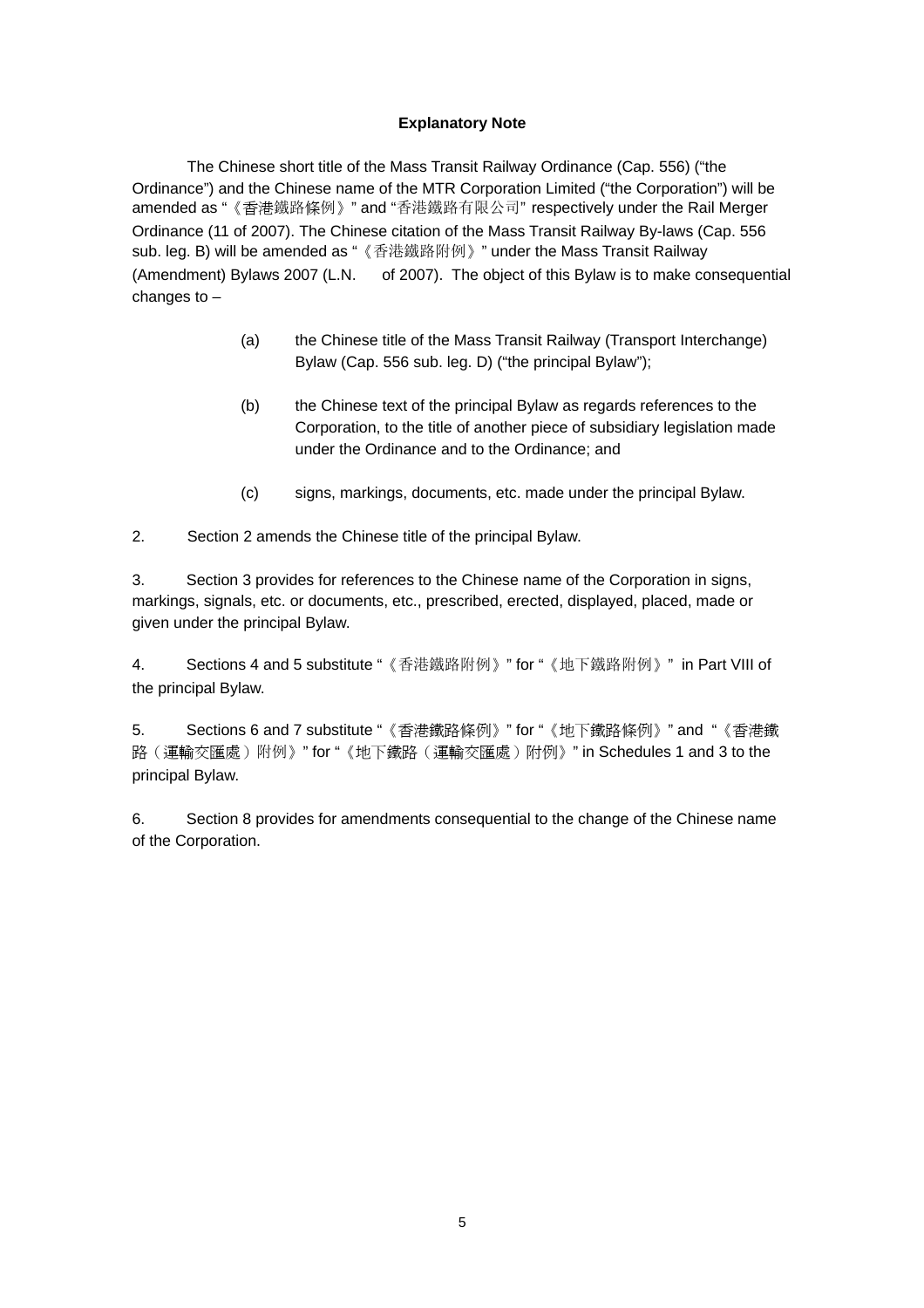# **Speech by the Secretary for Transport and Housing in moving Resolution under the Mass Transit Railway Ordinance at the Legislative Council Meeting**

#### **Mass Transit Railway (Transport Interchange) (Amendment) Bylaw 2007**

#### **(DRAFT)**

Madam President,

I move that the resolution as set out under my name on the Agenda be passed.

The purpose of this resolution is to make some technical and consequential amendments to the existing Mass Transit Railway (Transport Interchange) Bylaw. According to the Rail Merger Ordinance, the Chinese name of the MTR Corporation Limited will change from "地鐵有限公司" to "香港鐵路有限公司" and the Chinese title of the Mass Transit Railway Ordinance ("MTR Ordinance") will also change from 《地下鐵路條例》 to 《香港鐵路條例》. As a result, the Chinese title of the Mass Transit Railway (Transport Interchange) Bylaw made under the MTR Ordinance has to change to《香港鐵路(運輸交匯處)附例》accordingly. All references to "地 鐵有限公司" in this set of bylaws will need to be amended to refer to the new Chinese name of the Corporation accordingly.

This set of bylaws has been scrutinized and agreed by the subcommittee. I hope that Members will support this resolution.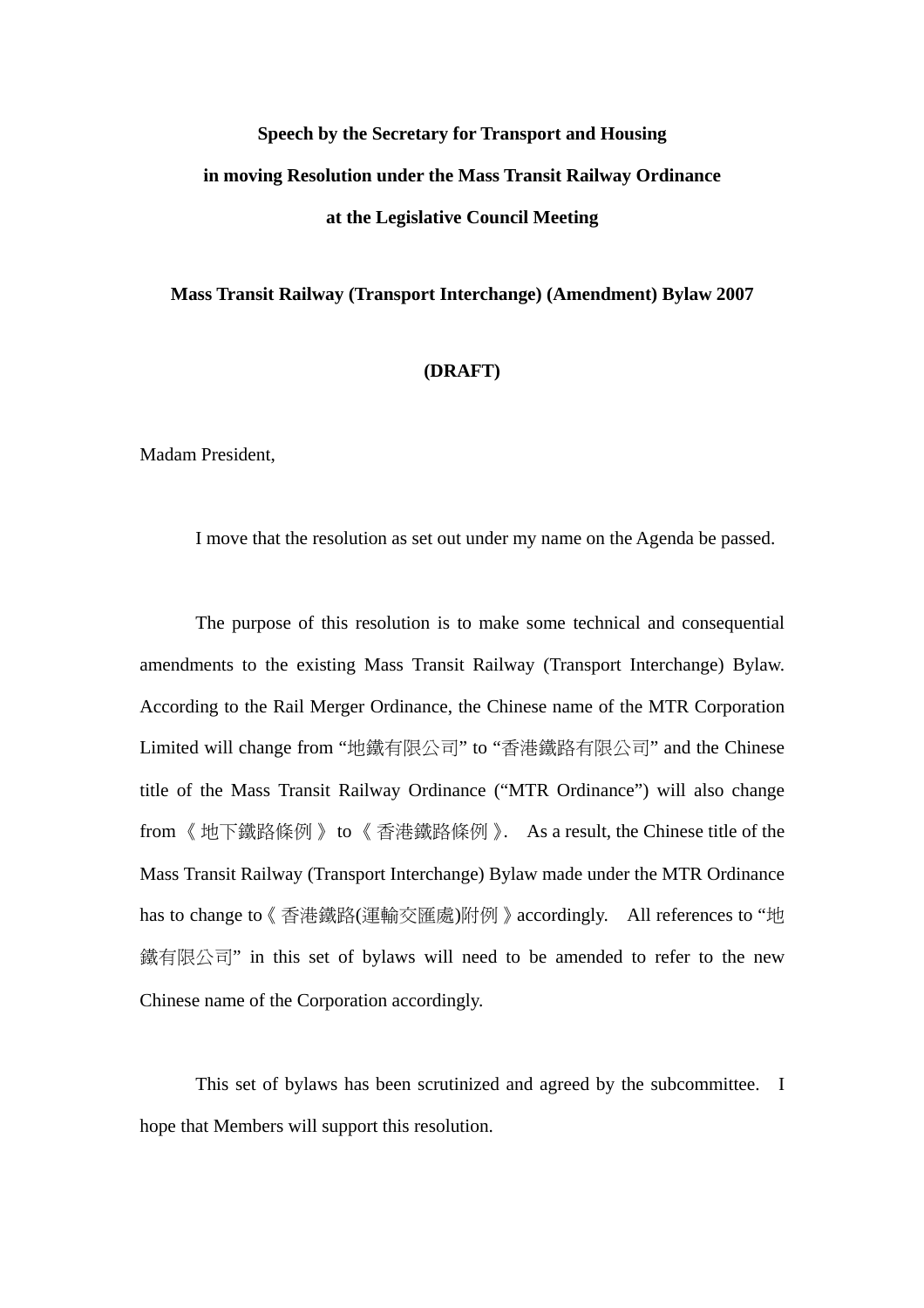Madam President, I beg to move.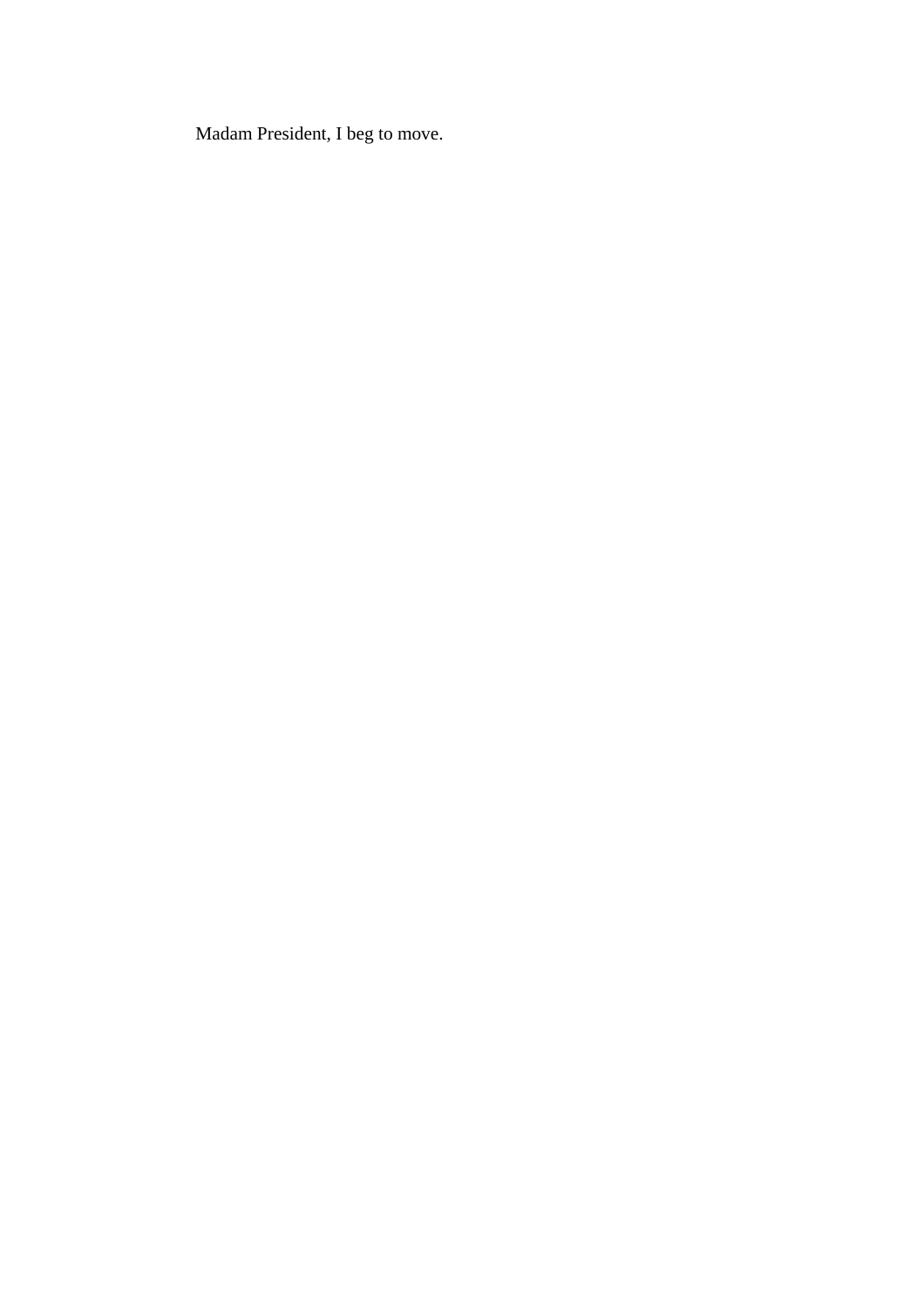**Appendix IV** 

KOWLOON-CANTON RAILWAY CORPORATION ORDINANCE

 $\overline{\phantom{a}}$ 

 $\overline{a}$ 

## **RESOLUTION**

(Under section 31 of the Kowloon-Canton Railway Corporation Ordinance (Cap. 372))

RESOLVED that the Kowloon-Canton Railway Corporation (Suspension of Bylaws) Bylaw 2007, made by the Kowloon-Canton Railway Corporation on 15 June 2007, be approved.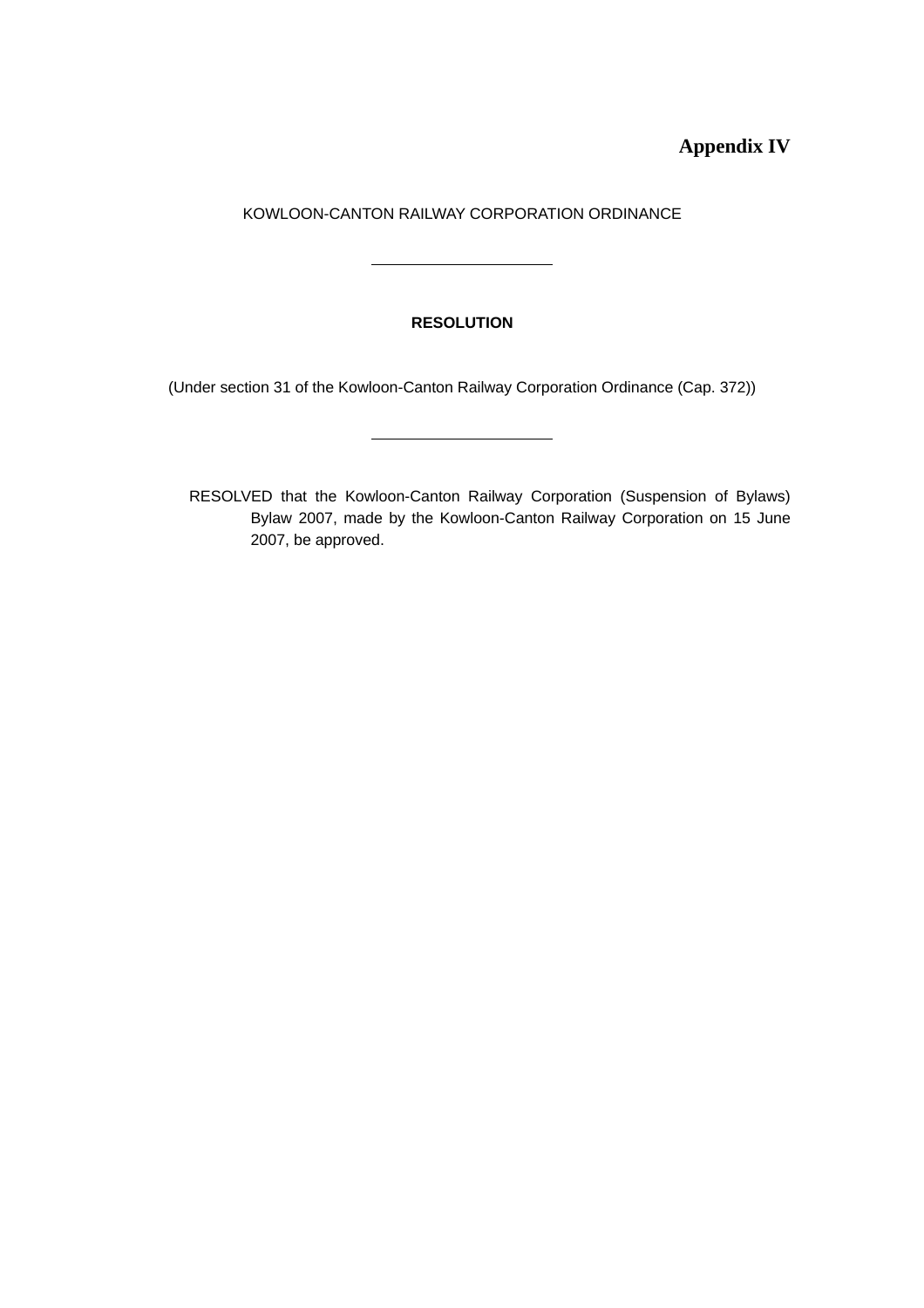## **KOWLOON-CANTON RAILWAY CORPORATION (SUSPENSION OF BYLAWS) BYLAW 2007**

(Made by the Kowloon-Canton Railway Corporation under section 31 of the Kowloon-Canton Railway Corporation Ordinance (Cap. 372 ) subject to the approval of the Legislative Council)

#### **1. Commencement**

This Bylaw shall come into operation on the day appointed for the commencement of the Rail Merger Ordinance (11 of 2007).

#### **2. Suspension of operation of Bylaws**

The operation of the Kowloon-Canton Railway Corporation By-laws (Cap. 372 sub. leg. B) and the North-west Railway By-laws (Cap. 372 sub. leg. E) is suspended during the Concession Period.

#### **3. Transitional and saving provisions**

(1) Section 23 of the Interpretation and General Clauses Ordinance (Cap. 1) has the same effect in relation to the suspension under section 2 as it would have if the Kowloon-Canton Railway Corporation By-laws (Cap. 372 sub. leg. B) and the North-west Railway Bylaws (Cap. 372 sub. leg. E) had been repealed.

- (2) Without affecting the generality of subsection (1)
	- (a) any ticket issued by or on behalf of the Corporation before the Merger Date shall continue to have effect from the Merger Date until such time when the ticket expires; and
	- (b) any permit issued by the Corporation under by-law 81 of the Kowloon-Canton Railway Corporation By-laws (Cap. 372 sub. leg. B) before the Merger Date shall continue to have effect from the Merger Date until such time when the permit expires.

This Bylaw is made this 15th day of June 2007 pursuant to section 31 of the Kowloon-Canton Railway Corporation Ordinance.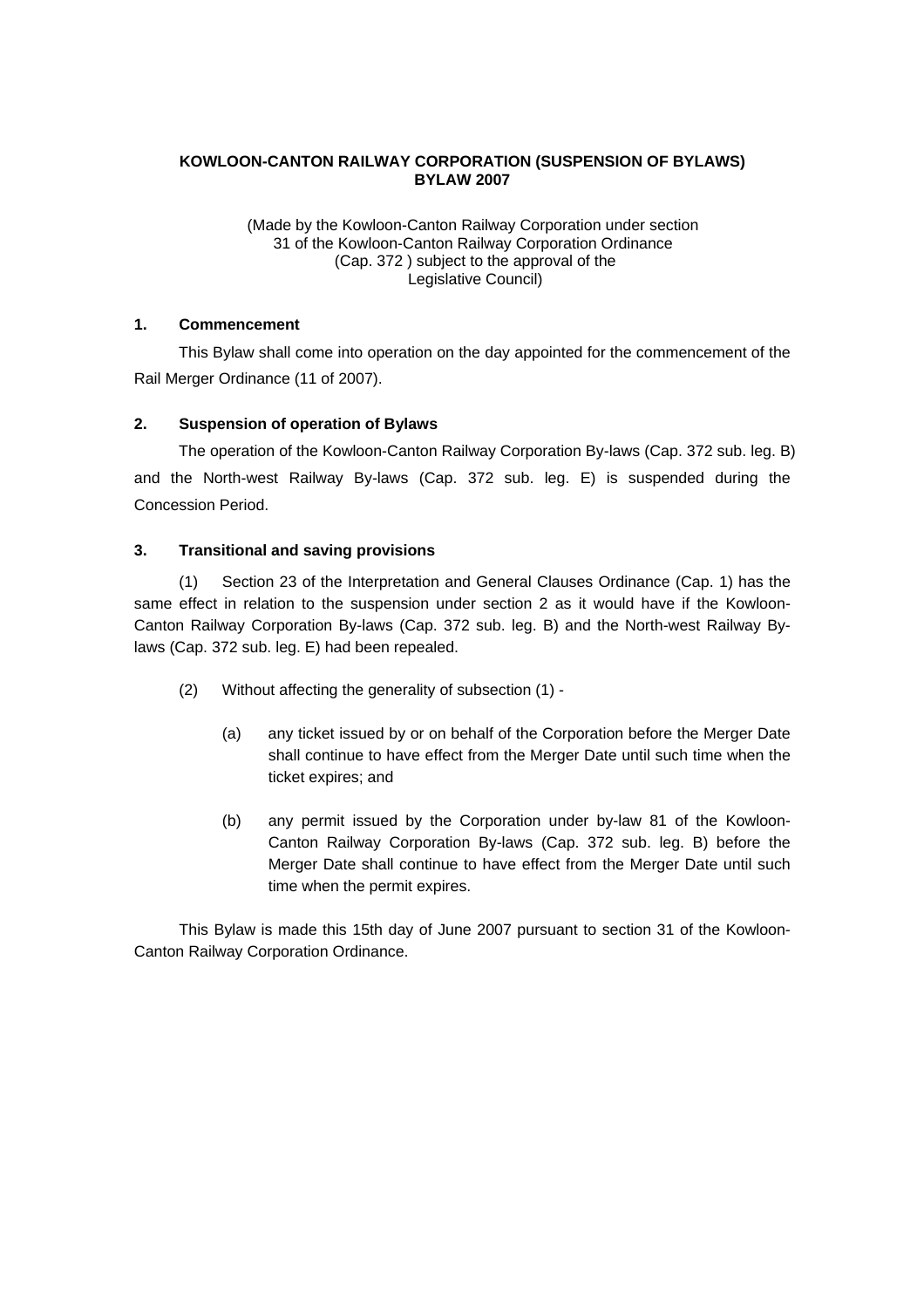The Seal of the Kowloon-Canton Railway Corporation is hereunto affixed by authority of the Managing Board; and signed by–

Kowloon-Canton Railway Corporation

Kowloon-Canton Railway Corporation

Authorized Signatory

Authorized Signatory

James BLAKE Chief Executive Officer

D A FLEMING Company Secretary

in the presence of

Witness Witness

#### **Explanatory Note**

The object of this Bylaw is to suspend the operation of the Kowloon-Canton Railway Corporation By-laws (Cap. 372 sub. leg. B) and the North-west Railway By-laws (Cap. 372 sub. leg. E) ("the suspension") during the Concession Period. During the Concession Period, provisions similar to those in the North-west Railway By-laws (Cap. 372 sub. leg. E) will be provided for under a new Bylaw made under section 34 of the Mass Transit Railway Ordinance (Cap. 556) and the Mass Transit Railway By-laws (Cap. 556 sub. leg. B) will perform a function similar to that of the Kowloon-Canton Railway Corporation By-laws (Cap. 372 sub. leg. B) .

2. Section 2 provides for the suspension.

3. Section 3 provides that section 23 of the Interpretation and General Clauses Ordinance (Cap. 1) applies in relation to the suspension and provides for the continuation of validity of the tickets and permits issued by the Corporation before the Merger Date.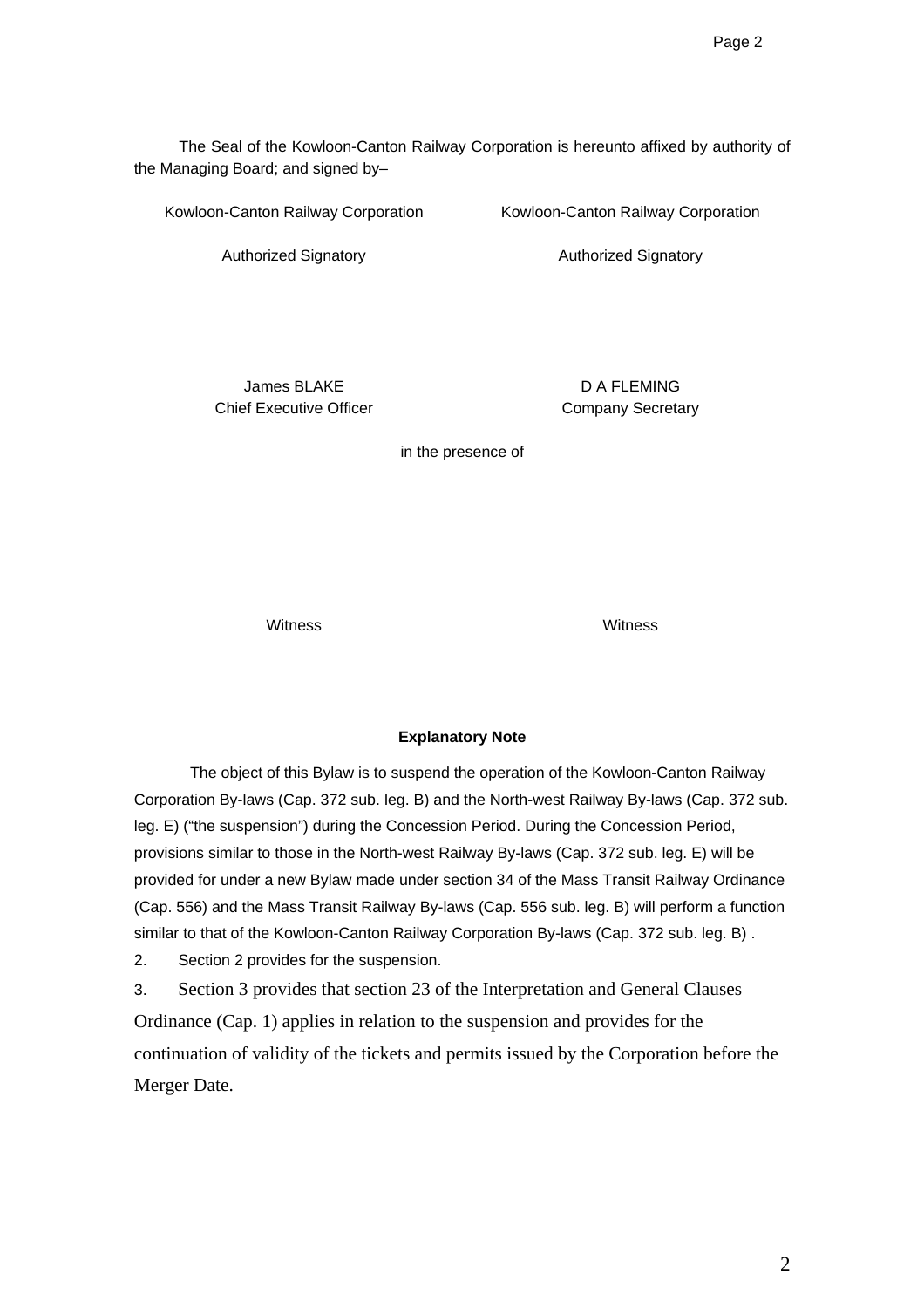# **Speech by the Secretary for Transport and Housing in moving the Resolution under the Kowloon-Canton Railway Corporation Ordinance at the Legislative Council Meeting**

# **Kowloon-Canton Railway Corporation (Suspension of Bylaws) Bylaw 2007**

## **(DRAFT)**

Madam President,

I move that the resolution as set out under my name on the Agenda be passed.

The purpose of this resolution is to suspend the operation of the existing Kowloon-Canton Railway Corporation By-laws ("KCRC Bylaws") and the North-west Railway By-laws ("NWR Bylaws") made under the Kowloon-Canton Railway Corporation Ordinance ("KCRC Ordinance") during the service concession period.

During the service concession period, MTR Corporation Limited ("MTRCL") will be responsible for the operation of the railway and bus services of the Kowloon-Canton Railway Corporation ("KCRC"), while KCRC will cease to operate these services. This Council has just endorsed amendments to the Mass Transit Railway By-laws ("MTR Bylaws") to the effect that those existing provisions in the KCRC Bylaws which are necessary for the operation of the KCRC railways will be brought across to the MTR Bylaws, and also endorsed the enactment of the Mass